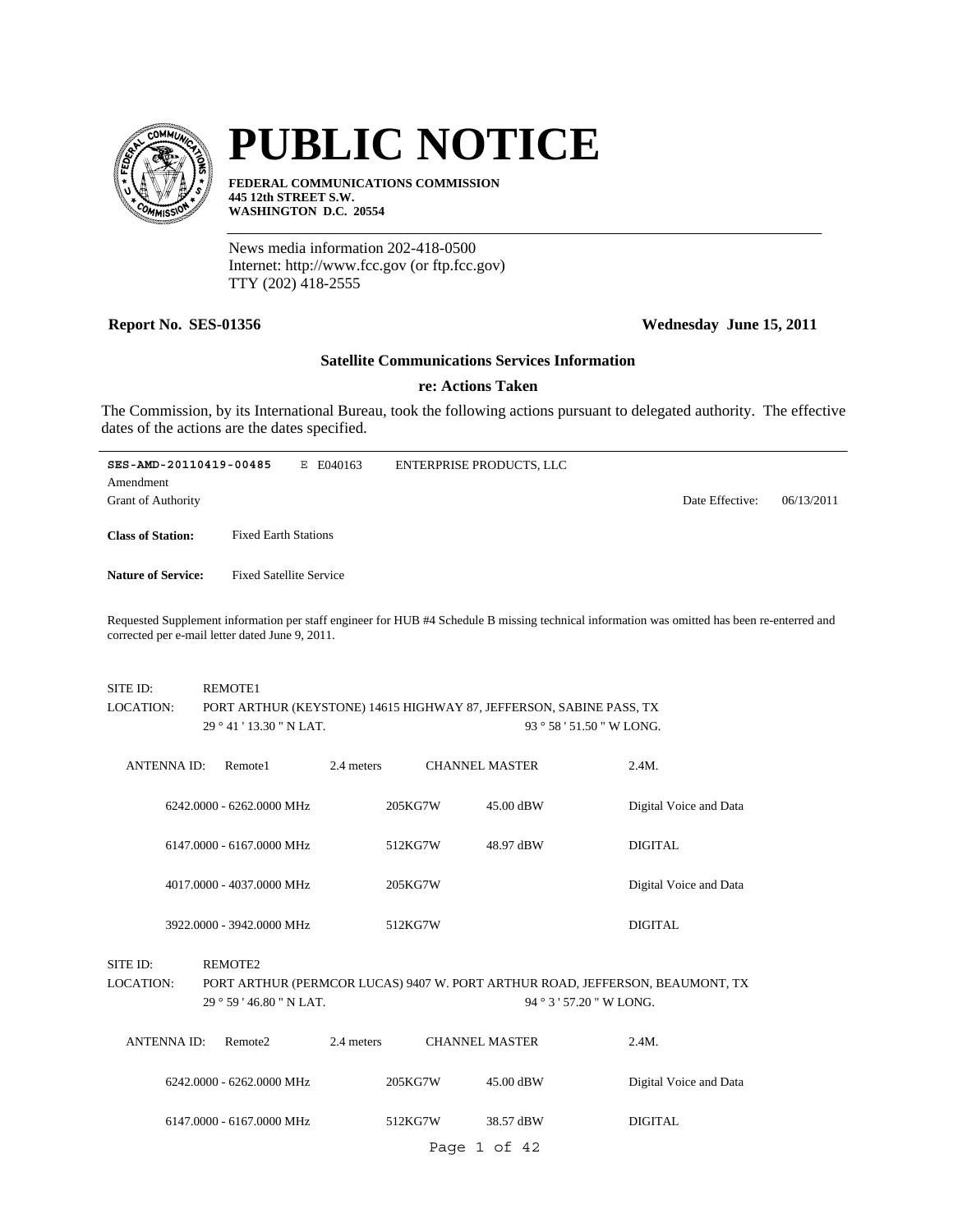|                              | 4017.0000 - 4037.0000 MHz           |            | 205KG7W |                       | Digital Voice and Data                                                                                          |
|------------------------------|-------------------------------------|------------|---------|-----------------------|-----------------------------------------------------------------------------------------------------------------|
|                              | 3922.0000 - 3942.0000 MHz           |            | 512KG7W |                       | <b>DIGITAL</b>                                                                                                  |
| SITE ID:<br><b>LOCATION:</b> | REMOTE7<br>27 ° 55 ' 21.00 " N LAT. |            |         |                       | GARDEN BANKS 72 (OIL PLATFORM) BLOCK 72, GARDEN BANKS AREA, GULF OF MEXICO, TX<br>92 ° 33 ' 14.00 " W LONG.     |
| <b>ANTENNA ID:</b>           | Remote7                             | 2.4 meters |         | <b>CHANNEL MASTER</b> | 2.4M.                                                                                                           |
|                              | 6242.0000 - 6262.0000 MHz           |            | 205KG7W | 45.00 dBW             | Digital Voice and Data                                                                                          |
|                              | 6147.0000 - 6167.0000 MHz           |            | 512KG7W | 48.97 dBW             | <b>DIGITAL</b>                                                                                                  |
|                              | 4017.0000 - 4037.0000 MHz           |            | 205KG7W |                       | Digital Voice and Data                                                                                          |
|                              | 3922.0000 - 3942.0000 MHz           |            | 512KG7W |                       | <b>DIGITAL</b>                                                                                                  |
| SITE ID:<br>LOCATION:        | REMOTE8<br>28 ° 6 ' 16.00 " N LAT.  |            |         |                       | SHIP SHOAL 332B (OIL PLATFORM) BLOCK 332B, SHIP SHOAL AREA, GULF OF MEXICO, TX<br>90 ° 47 ' 33.00 " W LONG.     |
| <b>ANTENNA ID:</b>           | Remote <sub>8</sub>                 | 2.4 meters |         | <b>CHANNEL MASTER</b> | 2.4M.                                                                                                           |
|                              | 6242.0000 - 6262.0000 MHz           |            | 205KG7W | 45.00 dBW             | Digital Voice and Data                                                                                          |
|                              | 6147.0000 - 6167.0000 MHz           |            | 512KG7W | 48.97 dBW             | <b>DIGITAL</b>                                                                                                  |
|                              | 4017.0000 - 4037.0000 MHz           |            | 205KG7W |                       | Digital Voice and Data                                                                                          |
|                              | 3922.0000 - 3942.0000 MHz           |            | 512KG7W |                       | <b>DIGITAL</b>                                                                                                  |
| SITE ID:<br>LOCATION:        | REMOTE9<br>29 ° 8 ' 8.30 " N LAT.   |            |         |                       | HIGH ISLAND A5C (OIL PLATFORM) BLOCK A5C, HIGH ISLAND AREA, GULF OF MEXICO, TX<br>93 ° 59 ' 56.90 " W LONG.     |
| <b>ANTENNA ID:</b>           | Remote9                             | 2.4 meters |         | <b>CHANNEL MASTER</b> | 2.4M.                                                                                                           |
|                              | 6242.0000 - 6262.0000 MHz           |            | 205KG7W | 45.00 dBW             | Digital Voice and Data                                                                                          |
|                              | 6147.0000 - 6167.0000 MHz           |            | 512KG7W | 48.97 dBW             | <b>DIGITAL</b>                                                                                                  |
|                              | 4017.0000 - 4037.0000 MHz           |            | 205KG7W |                       | Digital Voice and Data                                                                                          |
|                              | 3922.0000 - 3942.0000 MHz           |            | 512KG7W |                       | <b>DIGITAL</b>                                                                                                  |
| SITE ID:<br>LOCATION:        | REMOTE10<br>29°21'57.40" N LAT.     |            |         |                       | TEXAS CITY (BP METER) INDUSTRIAL COMPLEX EAST 9TH STREET, GALVESTON, TEXAS CITY, TX<br>94 ° 55 ' 8.70 " W LONG. |
| <b>ANTENNA ID:</b>           | REMOTE10                            | 2.4 meters |         | <b>CHANNEL MASTER</b> | 2.4M.                                                                                                           |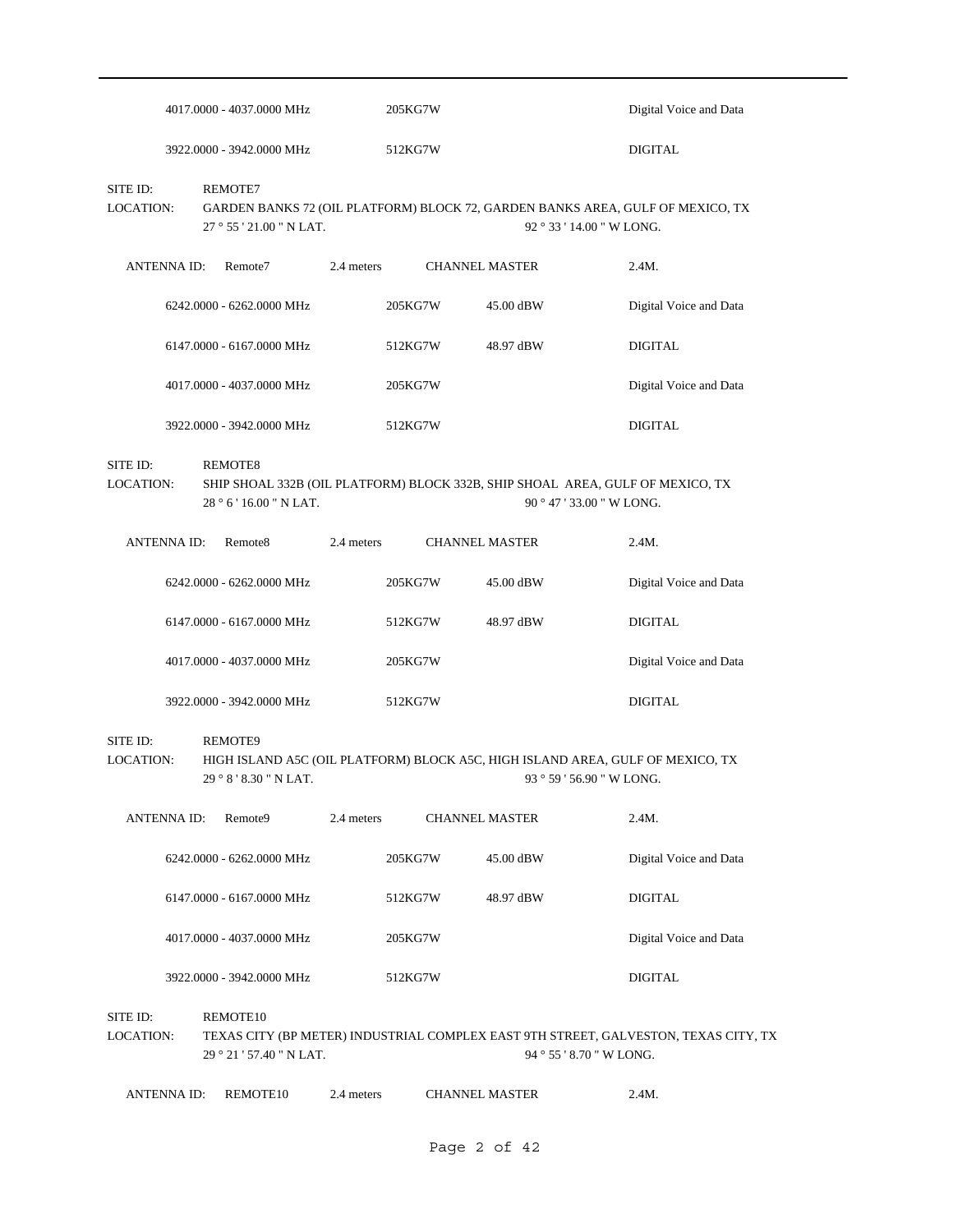|                              | 6242.0000 - 6262.0000 MHz                            | 205KG7W                                              | 45.00 dBW             | DIGITAL VOICE AND DATA                                                                                          |  |
|------------------------------|------------------------------------------------------|------------------------------------------------------|-----------------------|-----------------------------------------------------------------------------------------------------------------|--|
|                              | 6147.0000 - 6167.0000 MHz                            | 768KG7W                                              | 50.73 dBW             | <b>DIGITAL</b>                                                                                                  |  |
|                              | 4017.0000 - 4037.0000 MHz                            | 205KG7W                                              |                       | DIGITAL VOICE AND DATA                                                                                          |  |
|                              | 3922.0000 - 3942.0000 MHz                            | 768KG7W                                              |                       | <b>DIGITAL</b>                                                                                                  |  |
| SITE ID:<br><b>LOCATION:</b> | REMOTE11<br>JUNCTION, TX<br>29 ° 20 ' 40.30 " N LAT. |                                                      |                       | TEXAS CITY (SEAWAY METER) INTERSECTION OF TEXAS RTS. 3 AND 146, GALVESTON, TEXAS CITY<br>$94°56'4.50''$ W LONG. |  |
| ANTENNA ID:                  | REMOTE11                                             | 2.4 meters                                           | <b>CHANNEL MASTER</b> | 2.4M.                                                                                                           |  |
|                              | 6242.0000 - 6262.0000 MHz                            | 205KG7W                                              | 45.00 dBW             | DIGITAL VOICE AND DATA                                                                                          |  |
|                              | 6147.0000 - 6167.0000 MHz                            | 512KG7W                                              | 48.97 dBW             | <b>DIGITAL</b>                                                                                                  |  |
|                              | 4017.0000 - 4037.0000 MHz                            | 205KG7W                                              |                       | DIGITAL VOICE AND DATA                                                                                          |  |
|                              | 3922.0000 - 3942.0000 MHz                            | 512KG7W                                              |                       | <b>DIGITAL</b>                                                                                                  |  |
| SITE ID:<br>LOCATION:        | HUB3<br>29 ° 32 ' 10.80 " N LAT.                     | (3.8M. HUB3), BRAZOS, SAN ANTONIO, TX                |                       | 98 ° 29 ' 24.00 " W LONG.                                                                                       |  |
|                              | ANTENNA ID: HUB3                                     | 3.8 meters<br>PRODELIN                               |                       | 3.8M.                                                                                                           |  |
|                              | 6147.0000 - 6167.0000 MHz                            | 768KG7W                                              |                       | <b>DIGITAL</b>                                                                                                  |  |
|                              |                                                      |                                                      | 54.93 dBW             |                                                                                                                 |  |
|                              | 6147.0000 - 6167.0000 MHz                            | 512KG7W                                              | 53.17 dBW             | <b>DIGITAL</b>                                                                                                  |  |
|                              | 3922.0000 - 3942.0000 MHz                            | 768KG7W                                              |                       | <b>DIGITAL</b>                                                                                                  |  |
|                              | 3922.0000 - 3942.0000 MHz                            | 512KG7W                                              |                       | <b>DIGITAL</b>                                                                                                  |  |
| SITE ID:<br><b>LOCATION:</b> | HUB4<br>29°58'13.70" N LAT.                          | 5901 I EARHART EXPRESSWAY (12.0M. HUB4), HARAHAN, LA |                       | 90 ° 12 ' 12.00 " W LONG.                                                                                       |  |
| ANTENNA ID:                  | HUB4                                                 | 12 meters<br><b>ANDREW</b>                           |                       | 12.0M.                                                                                                          |  |
|                              | 6747.0000 - 6167.0000 MHz                            | 512KG7W                                              | 63.30 dBW             | <b>DIGITAL</b>                                                                                                  |  |
|                              | 6747.0000 - 6167.0000 MHz                            | 768KG7W                                              | 65.04 dBW             | <b>DIGITAL</b>                                                                                                  |  |
|                              | 3922.0000 - 3942.0000 MHz                            | 512KG7W                                              |                       | <b>DIGITAL</b>                                                                                                  |  |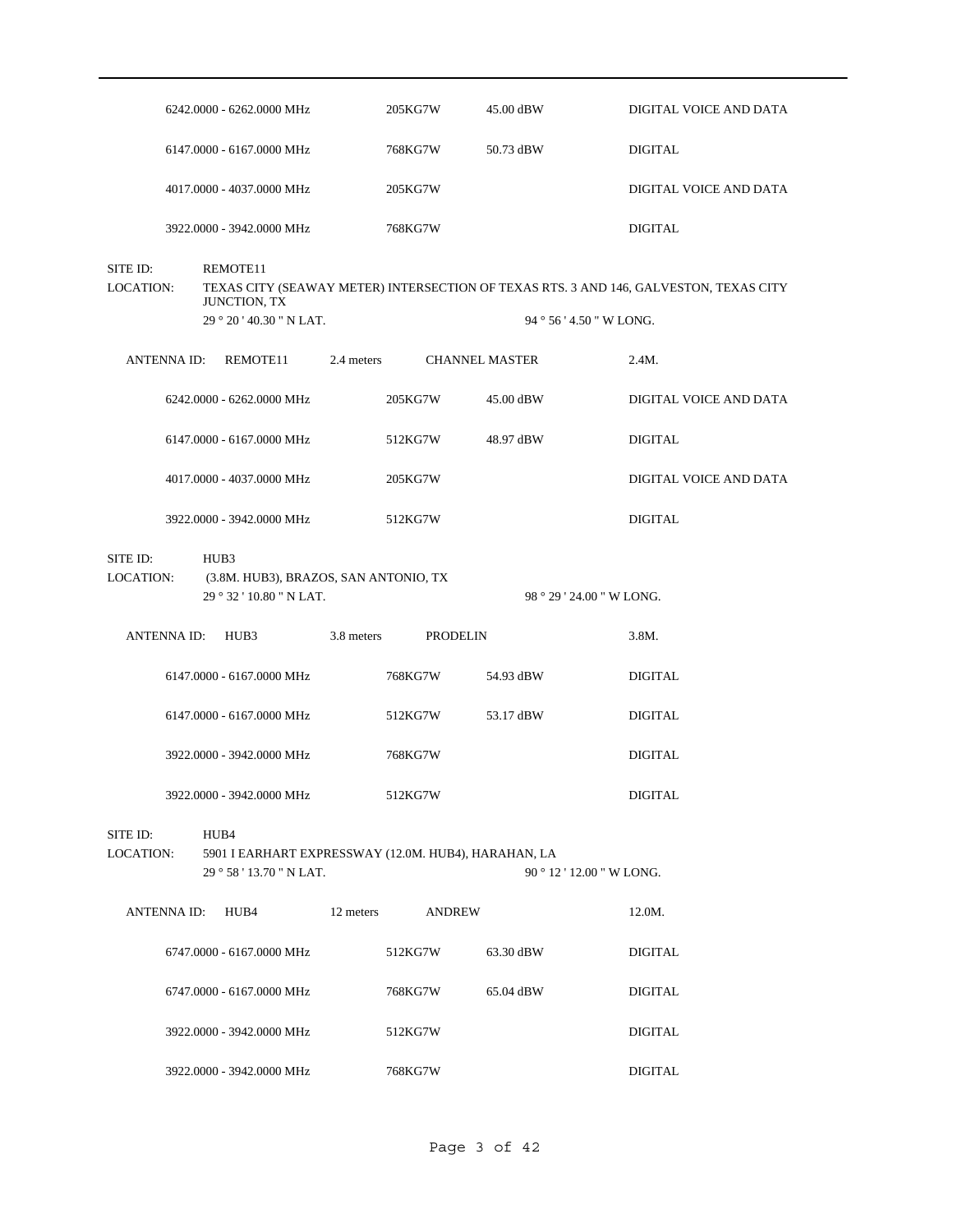| SITE ID:<br><b>LOCATION:</b> | REMOTE4<br>29 ° 59 ' 31.90 " N LAT.                                                                        | PORT ARTHUR (SUN METER) 2304 N. TWIN CITY HWY, JEFFERSON, NEDERLAND, TX<br>93 ° 59 ' 58.90 " W LONG. |         |                       |                                                                                                           |  |
|------------------------------|------------------------------------------------------------------------------------------------------------|------------------------------------------------------------------------------------------------------|---------|-----------------------|-----------------------------------------------------------------------------------------------------------|--|
| <b>ANTENNA ID:</b>           | Remote4                                                                                                    | 2.4 meters                                                                                           |         | <b>CHANNEL MASTER</b> | 2.4M.                                                                                                     |  |
|                              | 6242.0000 - 6262.0000 MHz                                                                                  |                                                                                                      | 205KG7W | 45.00 dBW             | Digital Voice and Data                                                                                    |  |
|                              | 6147.0000 - 6167.0000 MHz                                                                                  |                                                                                                      | 512KG7W | 48.98 dBW             | <b>DIGITAL</b>                                                                                            |  |
|                              | 4017.0000 - 4037.0000 MHz                                                                                  |                                                                                                      | 205KG7W |                       | Digital Voice and Data                                                                                    |  |
|                              | 3922.0000 - 3942.0000 MHz                                                                                  |                                                                                                      | 512KG7W |                       | <b>DIGITAL</b>                                                                                            |  |
| SITE ID:<br>LOCATION:        | REMOTE5<br>29 ° 59 ' 24.40 " N LAT.                                                                        |                                                                                                      |         |                       | PORT ARTHUR (UNOCAL METER) 3890 PURE ATLANTIC ROAD, JEFFERSON, NEDERLAND, TX<br>93 ° 59 ' 14.80 " W LONG. |  |
| <b>ANTENNA ID:</b>           | Remote <sub>5</sub>                                                                                        | 2.4 meters                                                                                           |         | <b>CHANNEL MASTER</b> | 2.4M.                                                                                                     |  |
|                              | 6242.0000 - 6262.0000 MHz                                                                                  |                                                                                                      | 205KG7W | 45.00 dBW             | Digital Voice and Data                                                                                    |  |
|                              | 6147.0000 - 6167.0000 MHz                                                                                  |                                                                                                      | 512KG7W | 48.97 dBW             | <b>DIGITAL</b>                                                                                            |  |
|                              | 4017.0000 - 4037.0000 MHz                                                                                  |                                                                                                      | 205KG7W | $0.00$ dBW            | Digital Voice and Data                                                                                    |  |
|                              | 3922.0000 - 3942.0000 MHz                                                                                  |                                                                                                      | 512KG7W |                       | <b>DIGITAL</b>                                                                                            |  |
| SITE ID:<br>LOCATION:        | REMOTE6<br>TEXAS CITY (BOLIVAR SPEC) 4216 HIGHWAY 87, GALVESTON, TEXAS CITY, TX<br>29 ° 25 ' 7.10 " N LAT. |                                                                                                      |         |                       | 94 ° 42 ' 17.80 " W LONG.                                                                                 |  |
| <b>ANTENNA ID:</b>           | Remote <sub>6</sub>                                                                                        | 2.4 meters                                                                                           |         | <b>CHANNEL MASTER</b> | 2.4M.                                                                                                     |  |
|                              | 6242.0000 - 6262.0000 MHz                                                                                  |                                                                                                      | 205KG7W | 45.00 dBW             | Digital Voice and Data                                                                                    |  |
|                              | 6147.0000 - 6167.0000 MHz                                                                                  |                                                                                                      | 512KG7W | 48.97 dBW             | <b>DIGITAL</b>                                                                                            |  |
|                              | 4017.0000 - 4037.0000 MHz                                                                                  |                                                                                                      | 205KG7W |                       | Digital Voice and Data                                                                                    |  |
|                              | 3922.0000 - 3942.0000 MHz                                                                                  |                                                                                                      | 512KG7W |                       | <b>DIGITAL</b>                                                                                            |  |
| SITE ID:<br><b>LOCATION:</b> | REMOTE12<br>2580 OLD RICHTON RD. (TENESSEE GULF), PETAL, MS<br>31 ° 22 ' 54.20 " N LAT.                    |                                                                                                      |         |                       | 89 ° 19 ' 36.10 " W LONG.                                                                                 |  |
| <b>ANTENNA ID:</b>           | Remote12                                                                                                   | 2.4 meters                                                                                           |         | <b>CHANNEL MASTER</b> | 2.4M.                                                                                                     |  |
|                              | 6147.0000 - 6167.0000 MHz                                                                                  |                                                                                                      | 512KG7W | 48.97 dBW             | <b>DIGITAL</b>                                                                                            |  |
|                              | 3922.0000 - 3942.0000 MHz                                                                                  |                                                                                                      | 512KG7W |                       | <b>DIGITAL</b>                                                                                            |  |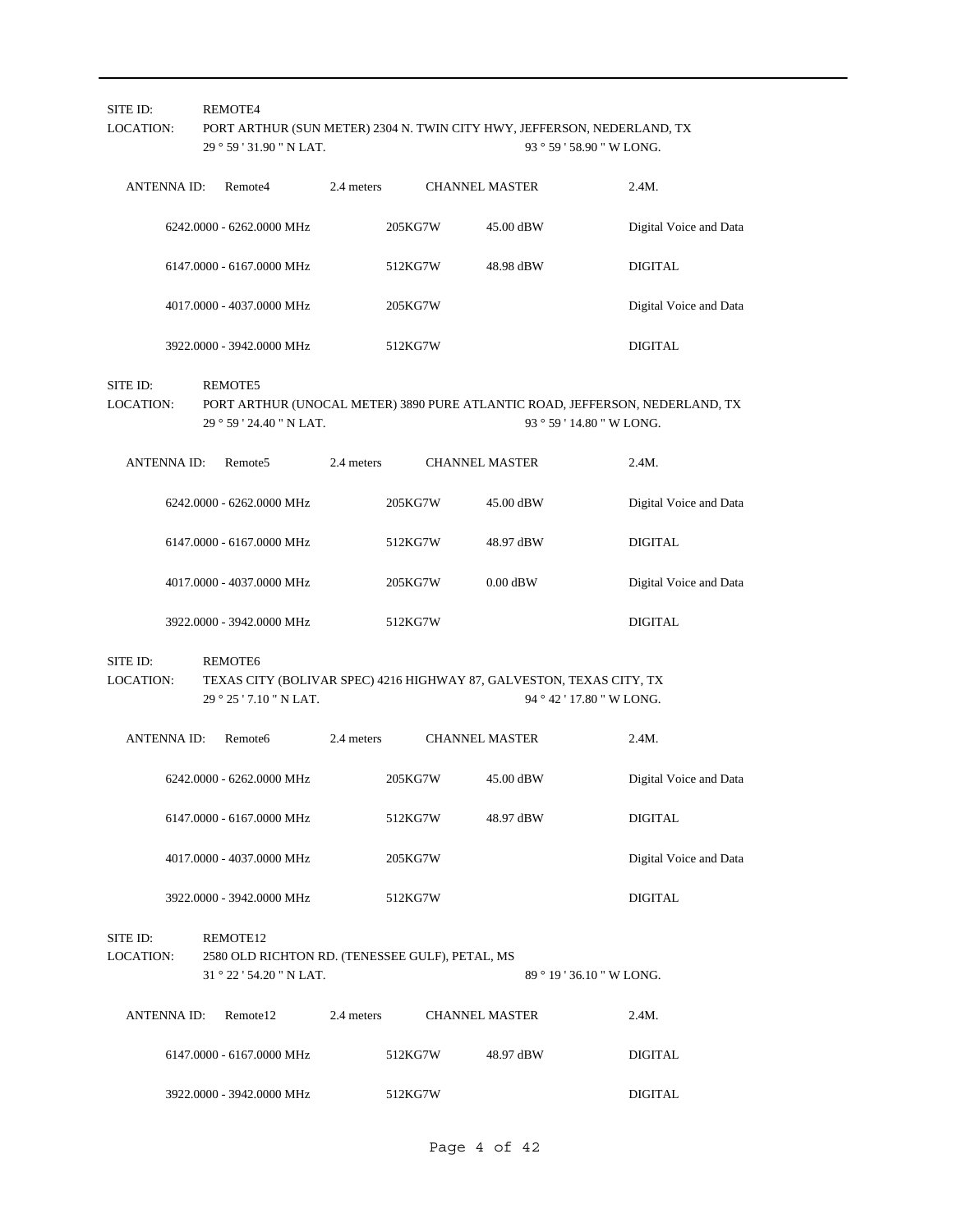| SITE ID:                        |                             | REMOTE13                                            |  |         |                           |                           |
|---------------------------------|-----------------------------|-----------------------------------------------------|--|---------|---------------------------|---------------------------|
| LOCATION:                       |                             | 3351-3571 LAKEVIEW RD (WILMUT), HATTIESBURG, MS     |  |         |                           |                           |
|                                 |                             | 31 ° 21 ' 17.90 " N LAT.                            |  |         |                           | 89 ° 20 ' 7.60 " W LONG.  |
|                                 |                             |                                                     |  |         |                           |                           |
| ANTENNA ID:                     |                             | Remote13                                            |  |         | 2.4 meters CHANNEL MASTER | 2.4M.                     |
|                                 |                             | 6147.0000 - 6167.0000 MHz                           |  | 512KG7W | 48.87 dBW                 | <b>DIGITAL</b>            |
|                                 |                             | 3922,0000 - 3942,0000 MHz                           |  | 512KG7W |                           | <b>DIGITAL</b>            |
| SITE ID:                        |                             | REMOTE14                                            |  |         |                           |                           |
| LOCATION:                       |                             | (GULF SOUTH) 478-554 OAK BOWERY RD., ELLISVILLE, MS |  |         |                           |                           |
|                                 |                             | 31 ° 38 ' 7.30 " N LAT.                             |  |         |                           | 89 ° 22 ' 52.90 " W LONG. |
|                                 |                             | ANTENNA ID: Remote14                                |  |         | 2.4 meters CHANNEL MASTER | 2.4M.                     |
|                                 |                             | 6147.0000 - 6167.0000 MHz                           |  | 512KG7W | 48.87 dBW                 | <b>DIGITAL</b>            |
|                                 |                             | 3922.0000 - 3942.0000 MHz                           |  | 512KG7W |                           | <b>DIGITAL</b>            |
| <b>Points of Communication:</b> |                             |                                                     |  |         |                           |                           |
| HUB3 - AMC 3 - (87 W.L.)        |                             |                                                     |  |         |                           |                           |
| HUB4 - AMC 3 - (87 W.L.)        |                             |                                                     |  |         |                           |                           |
|                                 | REMOTE1 - AMC 3 - (87 W.L.) |                                                     |  |         |                           |                           |
|                                 |                             | REMOTE1 - AMC-6 - (72 W.L.)                         |  |         |                           |                           |
|                                 |                             | REMOTE1 - AMC-9 - (85 W.L.)                         |  |         |                           |                           |

REMOTE10 - AMC 3 - (87 W.L.)

REMOTE10 - AMC-6 - (72 W.L.)

REMOTE11 - AMC 3 - (87 W.L.)

REMOTE11 - AMC-6 - (72 W.L.)

REMOTE12 - AMC 3 - (87 W.L.)

REMOTE13 - AMC 3 - (87 W.L.)

REMOTE14 - AMC 3 - (87 W.L.)

REMOTE2 - AMC 3 - (87 W.L.)

REMOTE2 - AMC-6 - (72 W.L.)

REMOTE2 - AMC-9 - (85 W.L.)

REMOTE4 - AMC 3 - (87 W.L.)

REMOTE4 - AMC-6 - (72 W.L.)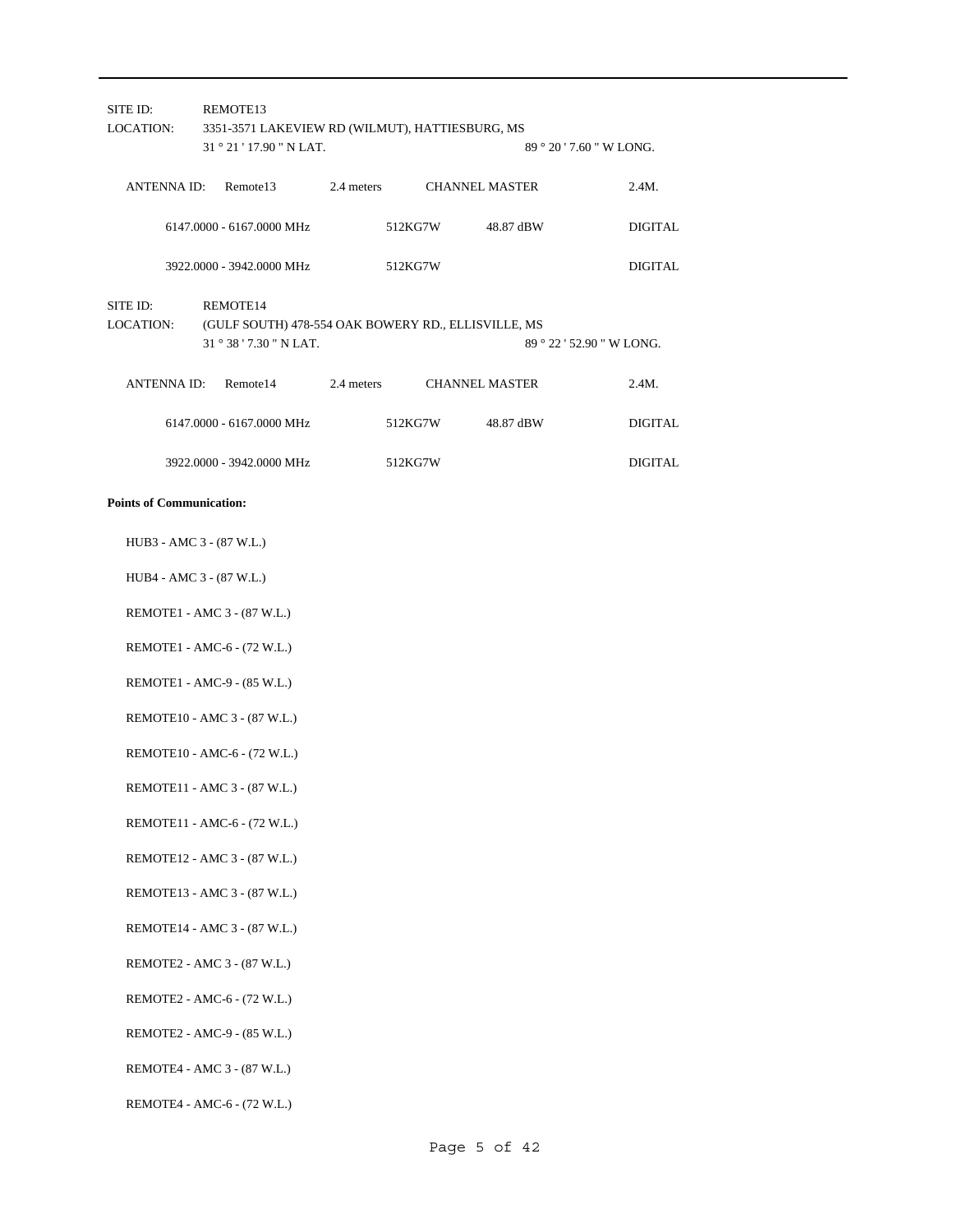| REMOTE4 - AMC-9 - (85 W.L.)                                                                                                                                                                                                                                                                                               |                                                        |
|---------------------------------------------------------------------------------------------------------------------------------------------------------------------------------------------------------------------------------------------------------------------------------------------------------------------------|--------------------------------------------------------|
| REMOTE5 - AMC 3 - (87 W.L.)                                                                                                                                                                                                                                                                                               |                                                        |
| REMOTE5 - AMC-6 - (72 W.L.)                                                                                                                                                                                                                                                                                               |                                                        |
| REMOTE5 - AMC-9 - (85 W.L.)                                                                                                                                                                                                                                                                                               |                                                        |
| REMOTE6 - AMC 3 - (87 W.L.)                                                                                                                                                                                                                                                                                               |                                                        |
| REMOTE6 - AMC-6 - (72 W.L.)                                                                                                                                                                                                                                                                                               |                                                        |
| REMOTE6 - AMC-9 - (85 W.L.)                                                                                                                                                                                                                                                                                               |                                                        |
| REMOTE7 - AMC 3 - (87 W.L.)                                                                                                                                                                                                                                                                                               |                                                        |
| REMOTE7 - AMC-6 - (72 W.L.)                                                                                                                                                                                                                                                                                               |                                                        |
| REMOTE7 - AMC-9 - (85 W.L.)                                                                                                                                                                                                                                                                                               |                                                        |
| REMOTE8 - AMC 3 - (87 W.L.)                                                                                                                                                                                                                                                                                               |                                                        |
| REMOTE8 - AMC-6 - (72 W.L.)                                                                                                                                                                                                                                                                                               |                                                        |
| REMOTE8 - AMC-9 - (85 W.L.)                                                                                                                                                                                                                                                                                               |                                                        |
| REMOTE9 - AMC 3 - (87 W.L.)                                                                                                                                                                                                                                                                                               |                                                        |
| REMOTE9 - AMC-6 - (72 W.L.)                                                                                                                                                                                                                                                                                               |                                                        |
| REMOTE9 - AMC-9 - (85 W.L.)                                                                                                                                                                                                                                                                                               |                                                        |
| SES-AMD-20110511-00571<br>E E110075<br>NBC TELEMUNDO LICENSE LLC                                                                                                                                                                                                                                                          |                                                        |
| Amendment<br>Grant of Authority                                                                                                                                                                                                                                                                                           | Date Effective:<br>06/08/2011                          |
| <b>Class of Station:</b><br>Temporary Fixed Earth Station                                                                                                                                                                                                                                                                 |                                                        |
| <b>Nature of Service:</b><br><b>Fixed Satellite Service</b>                                                                                                                                                                                                                                                               |                                                        |
| This Amendment was filed just to correct the Status Only answer for question #21 on Main Form 312 from Common Carrier to Non-Common<br>Carrier that was file in original application filed under file number (SES-LIC-20110428-00521) due to a Typo error, so therefore this Amendment<br>does not require Public Notice. |                                                        |
| SITE ID:<br>$\mathbf{1}$<br><b>LOCATION:</b><br>WRC SNG Truck #TK-38, VARIOUS                                                                                                                                                                                                                                             |                                                        |
| <b>ANTENNAID:</b><br>TK-38<br>1.2 meters<br><b>AVL TECHNOLOGIES</b>                                                                                                                                                                                                                                                       | 1210K                                                  |
| 14000.0000 - 14500.0000 MHz<br>36M0G7W<br>65.75 dBW                                                                                                                                                                                                                                                                       | phase modulated carrier wiith data, video<br>and audio |
| <b>Points of Communication:</b>                                                                                                                                                                                                                                                                                           |                                                        |
| 1 - PERMITTED LIST - ()                                                                                                                                                                                                                                                                                                   |                                                        |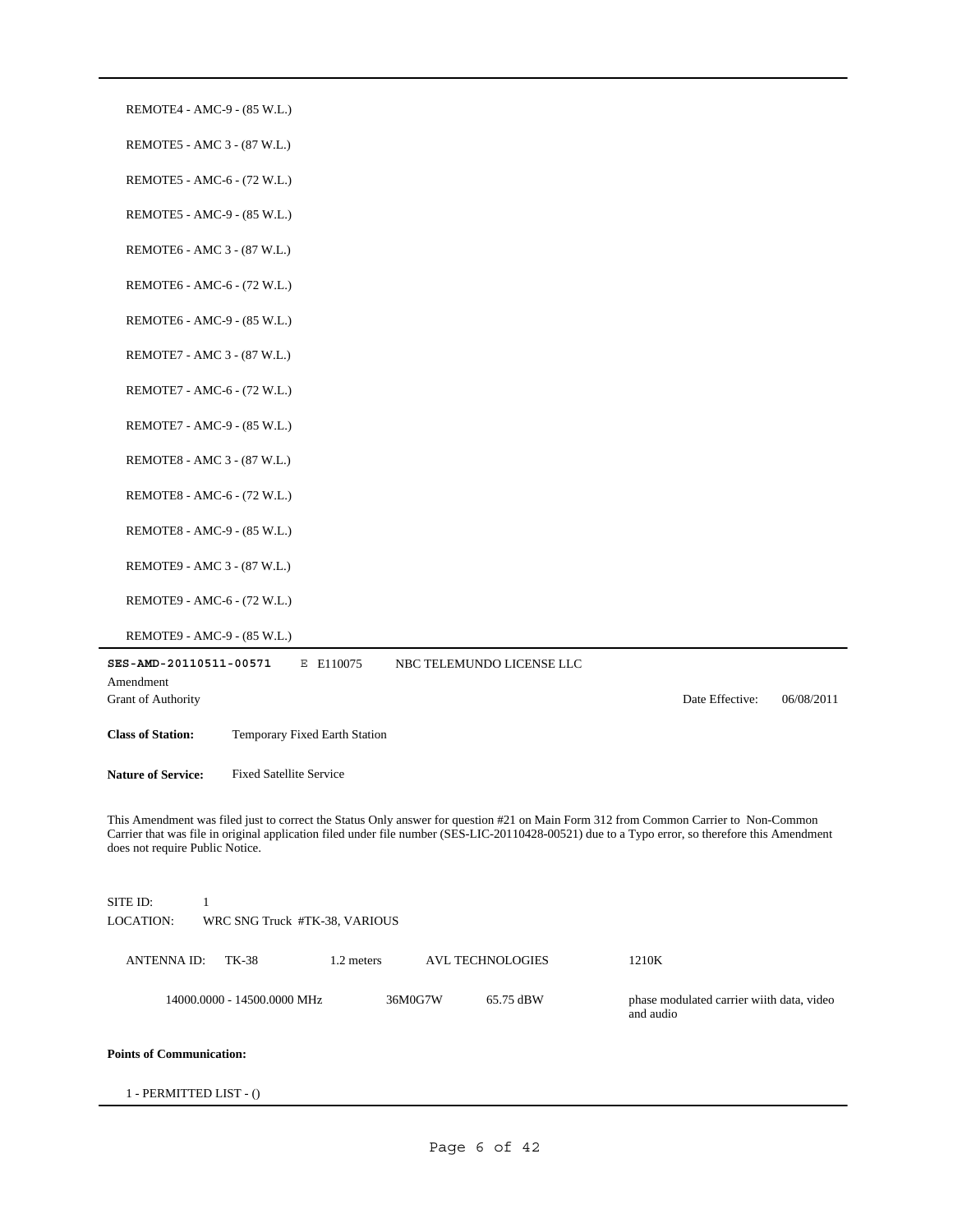| SES-ASG-20100726-00958<br>E E3598<br>WKRN, G.P.<br>Application for Consent to Assignment<br>Consummated                                                                                                   | Date Effective:                            | 06/24/2010 |
|-----------------------------------------------------------------------------------------------------------------------------------------------------------------------------------------------------------|--------------------------------------------|------------|
| <b>Current Licensee:</b><br>WKRN, G.P., DEBTOR-IN-POSSESSION<br><b>FROM: WKRN, G.P., DEBTOR-IN-POSSESSION</b><br>TO:<br>WKRN, G.P.                                                                        |                                            |            |
|                                                                                                                                                                                                           | No. of Station(s) listed: 1                |            |
| Request to update FCC Records to show Consummation was done for this Assignment call sign E3598 per letter dated June 3, 2011.                                                                            |                                            |            |
| SES-ASG-20100726-00959<br>E E060020<br>YOUNG BROADCASTING OF RICHMOND, INC.<br>Application for Consent to Assignment<br>Consummated                                                                       | Date Effective:                            | 06/24/2010 |
| YOUNG BROADCASTING OF RICHMOND, INC., DEBTOR-IN-POSSESSION<br><b>Current Licensee:</b><br>FROM: YOUNG BROADCASTING OF RICHMOND, INC., DEBTOR-IN-POSSESSION<br>YOUNG BROADCASTING OF RICHMOND, INC.<br>TO: |                                            |            |
|                                                                                                                                                                                                           | No. of Station(s) listed: 2                |            |
| Request to update FCC Records to show Consummation was done for this Assignment call signs E060020, E900592 per letter dated June 3, 2011.                                                                |                                            |            |
| SES-ASG-20100726-00961<br>E E990366<br>YOUNG BROADCASTING OF ALBANY, INC.<br>Application for Consent to Assignment<br>Consummated                                                                         | Date Effective:                            | 06/24/2010 |
| <b>Current Licensee:</b><br>YOUNG BROADCASTING OF ALBANY, INC., DEBTOR-IN-POSSESSION<br>FROM: YOUNG BROADCASTING OF ALBANY, INC., DEBTOR-IN-POSSESSION                                                    |                                            |            |
| TO:<br>YOUNG BROADCASTING OF ALBANY, INC.                                                                                                                                                                 | No. of Station(s) listed: 1                |            |
| Request to update FCC Records to show Consummation was done for this Assignment call sign E990366 per letter dated June 3, 2011.                                                                          |                                            |            |
| SES-ASG-20100726-00962<br>E E050354<br>WATE, G.P.<br>Application for Consent to Assignment<br>Consummated                                                                                                 | Date Effective:                            | 06/24/2010 |
| <b>Current Licensee:</b><br>WATE, G.P., DEBTOR-IN-POSSESSION<br>FROM: WATE, G.P., DEBTOR-IN-POSSESSION                                                                                                    |                                            |            |
| TO:<br>WATE, G.P.                                                                                                                                                                                         | No. of Station(s) listed: 1                |            |
| Request to update FCC Records to show Consummation was done for this Assignment call sign E050354 per letter dated June 3, 2011.                                                                          |                                            |            |
| SES-LIC-20110507-00563<br>E E110081<br>New England Satellite Systems, Inc.<br>Application for Authority<br>Grant of Authority                                                                             | 06/13/2011 - 06/13/2026<br>Date Effective: | 06/13/2011 |
| <b>Class of Station:</b><br>Temporary Fixed Earth Station                                                                                                                                                 |                                            |            |
| <b>Nature of Service:</b><br><b>Fixed Satellite Service</b>                                                                                                                                               |                                            |            |
| SITE ID:<br>1<br>LOCATION:<br>various, Various, various                                                                                                                                                   |                                            |            |

Page 7 of 42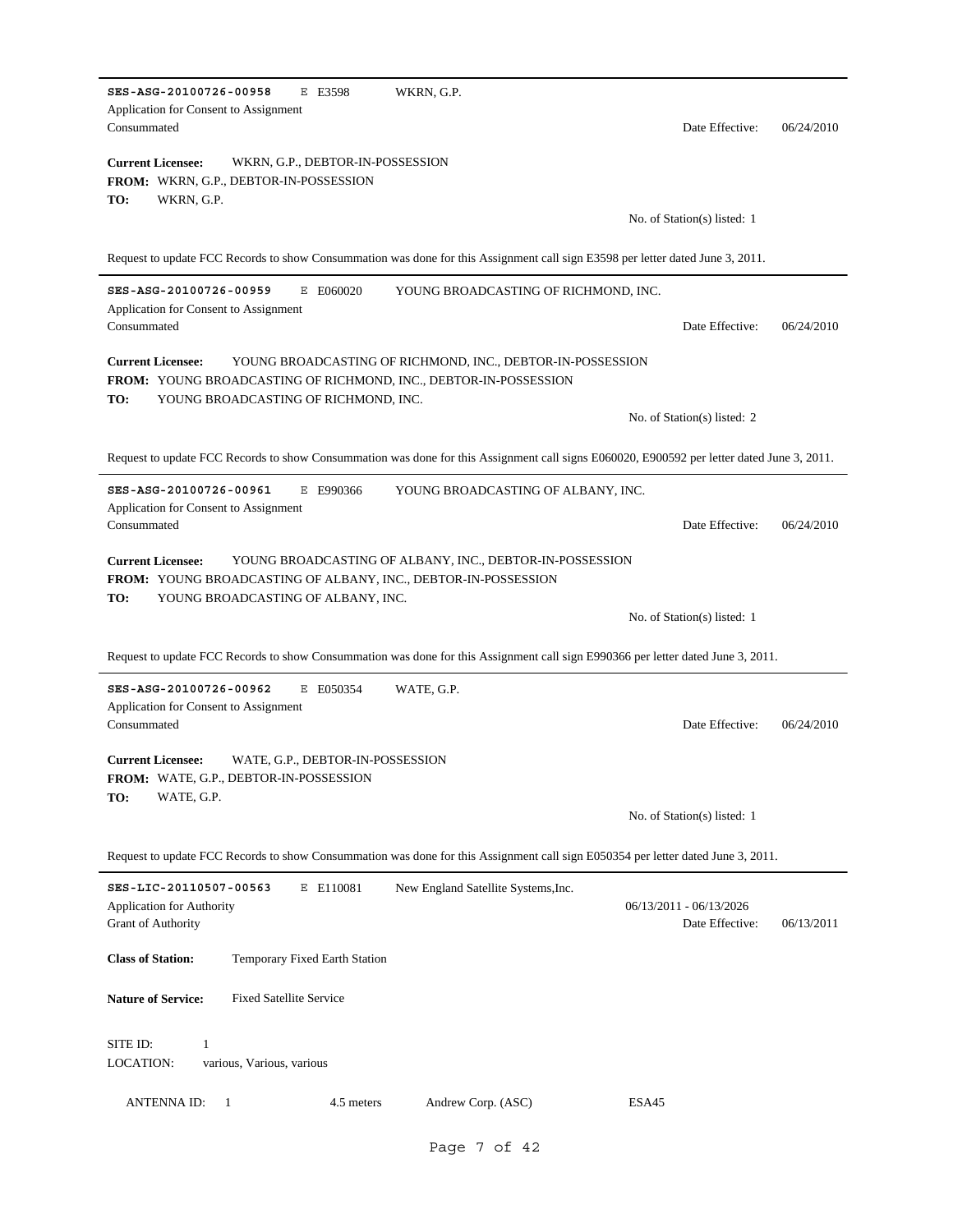| 5925.0000 - 6425.0000 MHz                                                                                               | 36M0G7W | 72.73 dBW                         | digital, various FEC, data rates,<br>modulation and information |
|-------------------------------------------------------------------------------------------------------------------------|---------|-----------------------------------|-----------------------------------------------------------------|
| 5925.0000 - 6425.0000 MHz                                                                                               | 51K2G7W | 44.26 dBW                         | digital, various FEC, data rates,<br>modulation and information |
| <b>Points of Communication:</b>                                                                                         |         |                                   |                                                                 |
| $1 - ALSAT - (ALSAT)$                                                                                                   |         |                                   |                                                                 |
| SES-MFS-20110330-00384<br>E E070015<br>Modification<br><b>Grant of Authority</b>                                        |         | EchoStar Broadcasting Corporation | 03/07/2007 - 03/07/2022<br>Date Effective:<br>06/08/2011        |
| <b>Class of Station:</b><br><b>Fixed Earth Stations</b>                                                                 |         |                                   |                                                                 |
| <b>Nature of Service:</b><br><b>Fixed Satellite Service</b>                                                             |         |                                   |                                                                 |
| SITE ID:<br><b>GFMA - Ku</b><br><b>LOCATION:</b><br>801 N. Dish Drive, Maricopa, Gilbert, AZ<br>33 ° 22 ' 0.80 " N LAT. |         | 111 ° 48 ' 54.70 " W LONG.        |                                                                 |
| 13.2 meters<br><b>ANTENNA ID:</b><br>GFMA-Ku                                                                            | Vertex  |                                   | 13.2 Meter                                                      |
| 11700.0000 - 11704.0000 MHz                                                                                             | 300KG2D |                                   | Telemetry Beacon (TT&C)                                         |
| 11700.0000 - 11704.0000 MHz                                                                                             | 300KG2D |                                   | Telemetry Beacon (TT&C)                                         |
| 12196.0000 - 12200.0000 MHz                                                                                             | 300KG2D |                                   | Telemetry Beacon (TT&C)                                         |
| 14496.0000 - 14500.0000 MHz                                                                                             | 1M50G2D | 75.24 dBW                         | Command Carrier (TT&C)                                          |
| 14000.0000 - 14004.0000 MHz                                                                                             | 1M50G2D | 75.24 dBW                         | Command Carrier (TT&C)                                          |
| 11700.0000 - 12200.0000 MHz                                                                                             | 24M0M1F |                                   | Digital Compressed Video                                        |
| 14000.0000 - 14500.0000 MHz                                                                                             | 24M0M1F | 87.30 dBW                         | Digital Compressed Video                                        |
| 11700.0000 - 12200.0000 MHz                                                                                             | 36M0G7W |                                   | Digital Data                                                    |
| 14000.0000 - 14500.0000 MHz                                                                                             | 36M0G7W | 85.50 dBW                         | Digital Data                                                    |
| 14000.0000 - 14004.0000 MHz                                                                                             | 800KG2D | 72.50 dBW                         | Telecommand                                                     |
| 12196.0000 - 12200.0000 MHz                                                                                             | 300KG2D |                                   | Telemetry Beacon (TT&C)                                         |
| 11700.0000 - 12200.0000 MHz                                                                                             | 24M0M1F |                                   | Digital Compressed Video                                        |
| 11700.0000 - 12200.0000 MHz                                                                                             | 36M0G7W |                                   | Digital Data                                                    |

GFMA - Ku - ALSAT - (ALSAT)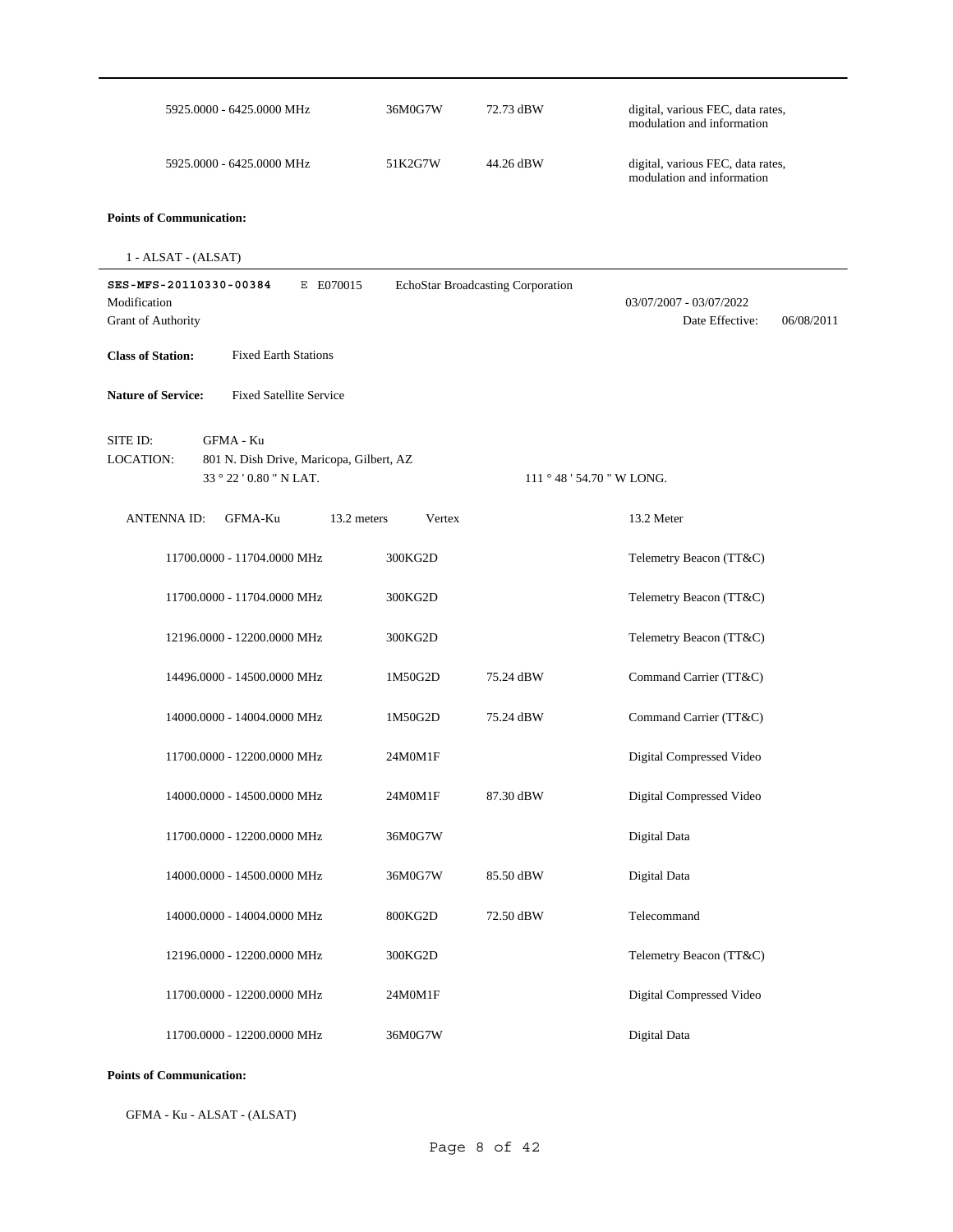| GFMA - Ku - AMC 16 - (118.75)                                                  |               |                                   |                                                          |
|--------------------------------------------------------------------------------|---------------|-----------------------------------|----------------------------------------------------------|
| GFMA - Ku - ECHOSTAR 6 - (72.7 W.L.)                                           |               |                                   |                                                          |
| GFMA - Ku - ECHOSTAR 8 - (77.05 W.L.)                                          |               |                                   |                                                          |
| SES-MFS-20110330-00385<br>E E980127                                            |               | EchoStar Broadcasting Corporation |                                                          |
| Modification<br>Grant of Authority                                             |               |                                   | 07/24/2008 - 07/24/2023<br>Date Effective:<br>06/08/2011 |
| <b>Fixed Earth Stations</b><br><b>Class of Station:</b>                        |               |                                   |                                                          |
|                                                                                |               |                                   |                                                          |
| <b>Nature of Service:</b><br><b>Fixed Satellite Service</b>                    |               |                                   |                                                          |
| SITE ID:<br>1<br><b>LOCATION:</b><br>530 ECHOSTAR DRIVE, LARAMIE, CHEYENNE, WY |               |                                   |                                                          |
| 41 ° 7 ' 55.20 " N LAT.                                                        |               | 104 ° 44 ' 11.30 " W LONG.        |                                                          |
| <b>ANTENNAID:</b><br>K <sub>2</sub><br>9 meters                                | <b>VERTEX</b> |                                   | 9 KPK                                                    |
| 14000.0000 - 14500.0000 MHz                                                    | 36M0F8F       | 87.40 dBW                         | Analog video/audio                                       |
| 14000.0000 - 14500.0000 MHz                                                    | 750KF2D       | 69.10 dBW                         | Digital, data carrier, QPSK                              |
| 14000.0000 - 14500.0000 MHz                                                    | 24M0M1F       | 84.18 dBW                         | Digital Compressed Video                                 |
| 14000.0000 - 14500.0000 MHz                                                    | 36M0G7W       | 85.94 dBW                         | Digital, data carrier, QPSK                              |
| 11700.0000 - 12200.0000 MHz                                                    |               |                                   |                                                          |
| 11450.0000 - 11700.0000 MHz                                                    |               |                                   |                                                          |
| 10950.0000 - 11200.0000 MHz                                                    |               |                                   |                                                          |
| 14000.0000 - 14004.0000 MHz                                                    | 800KG2D       | 69.40 dBW                         | Telecommand                                              |
| ANTENNA ID: K7<br>5.6 meters                                                   |               | ANDREW CORPORATION                | ESA56-124B                                               |
| 14000.0000 - 14500.0000 MHz                                                    | 1M00G1W       | 66.30 dBW                         | Compressed digital data                                  |
| 14000.0000 - 14500.0000 MHz                                                    | 36M0G7W       | 73.30 dBW                         | Compressed digital video                                 |
| 14000.0000 - 14500.0000 MHz                                                    | 24M0G1W       | 84.18 dBW                         | Compressed digital video and data                        |
| 11700.0000 - 12200.0000 MHz                                                    | 1M00G1W       |                                   | Compressed digital data                                  |
| 11700.0000 - 12200.0000 MHz                                                    | 36M0G7W       |                                   | Compressed digital video                                 |
| 11700.0000 - 12200.0000 MHz                                                    | 24M0G1W       |                                   | Compressed digital video and data                        |

1 - ALSAT - (ALSAT)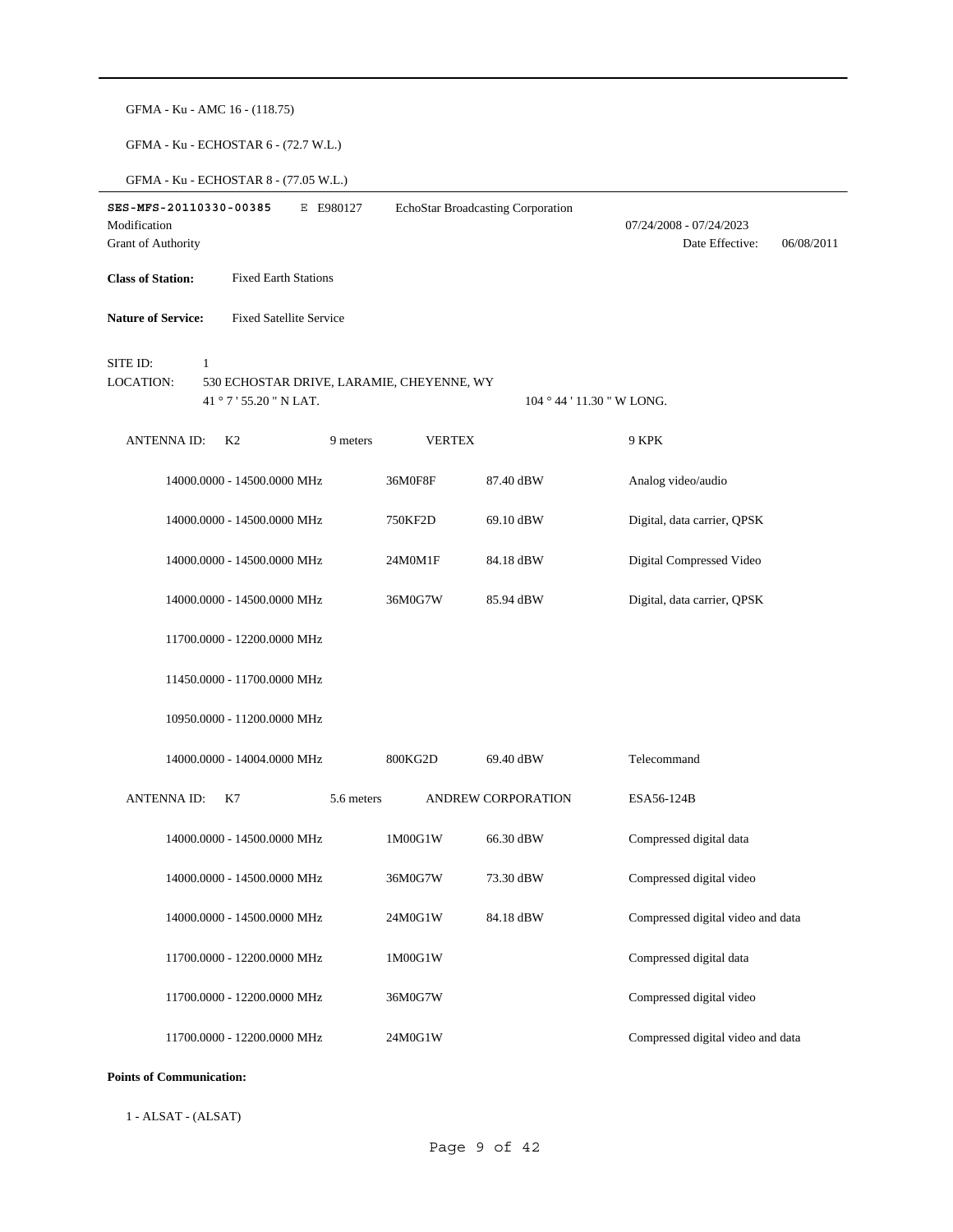| 1 - ANIK E1 - (118.7 W.L.)                                                                                                                                                                      |                                                                                                                                              |                        |  |  |  |  |  |
|-------------------------------------------------------------------------------------------------------------------------------------------------------------------------------------------------|----------------------------------------------------------------------------------------------------------------------------------------------|------------------------|--|--|--|--|--|
| 1 - ANIK E2 - (111.1 W.L)                                                                                                                                                                       |                                                                                                                                              |                        |  |  |  |  |  |
| 1 - ECHOSTAR 6 - (72.7 W.L.)                                                                                                                                                                    |                                                                                                                                              |                        |  |  |  |  |  |
| 1 - ECHOSTAR 8 - (77.05 W.L.)                                                                                                                                                                   |                                                                                                                                              |                        |  |  |  |  |  |
| $1 - PAS-1R - (45.0 W.L.)$                                                                                                                                                                      |                                                                                                                                              |                        |  |  |  |  |  |
| $1 - PAS-3R - (43.0 W.L.)$                                                                                                                                                                      |                                                                                                                                              |                        |  |  |  |  |  |
| 1 - TELSTAR 11 - (37.5 W.L.)                                                                                                                                                                    |                                                                                                                                              |                        |  |  |  |  |  |
| SES-MOD-20110323-00347<br>E E040163<br><b>ENTERPRISE PRODUCTS, LLC</b><br>Application for Modification<br>09/30/2004 - 09/30/2019<br><b>Grant of Authority</b><br>Date Effective:<br>06/13/2011 |                                                                                                                                              |                        |  |  |  |  |  |
| <b>Class of Station:</b><br><b>Fixed Earth Stations</b>                                                                                                                                         |                                                                                                                                              |                        |  |  |  |  |  |
| <b>Nature of Service:</b><br><b>Fixed Satellite Service</b>                                                                                                                                     |                                                                                                                                              |                        |  |  |  |  |  |
| corrected per e-mail letter dated June 9, 2011.                                                                                                                                                 | Requested Supplement information per staff engineer for HUB #4 Schedule B missing technical information was omitted has been re-enterred and |                        |  |  |  |  |  |
| SITE ID:<br>REMOTE1<br><b>LOCATION:</b><br>29 ° 41 ' 13.30 " N LAT.                                                                                                                             | PORT ARTHUR (KEYSTONE) 14615 HIGHWAY 87, JEFFERSON, SABINE PASS, TX<br>93 ° 58 ' 51.50 " W LONG.                                             |                        |  |  |  |  |  |
| <b>ANTENNAID:</b><br>Remote1                                                                                                                                                                    | 2.4 meters<br><b>CHANNEL MASTER</b>                                                                                                          | 2.4M.                  |  |  |  |  |  |
| 6242.0000 - 6262.0000 MHz                                                                                                                                                                       | 205KG7W<br>45.00 dBW                                                                                                                         | Digital Voice and Data |  |  |  |  |  |
| 4017.0000 - 4037.0000 MHz                                                                                                                                                                       | 205KG7W                                                                                                                                      | Digital Voice and Data |  |  |  |  |  |
| 6147.0000 - 6167.0000 MHz                                                                                                                                                                       | 512KG7W<br>48.97 dBW                                                                                                                         | <b>DIGITAL</b>         |  |  |  |  |  |
| 3922.0000 - 3942.0000 MHz                                                                                                                                                                       | 512KG7W                                                                                                                                      | <b>DIGITAL</b>         |  |  |  |  |  |
| SITE ID:<br>REMOTE2<br>LOCATION:<br>PORT ARTHUR (PERMCOR LUCAS) 9407 W. PORT ARTHUR ROAD, JEFFERSON, BEAUMONT, TX<br>94 ° 3 ' 57.20 " W LONG.<br>29°59'46.80''N LAT.                            |                                                                                                                                              |                        |  |  |  |  |  |
| <b>ANTENNA ID:</b><br>Remote2                                                                                                                                                                   | 2.4 meters<br><b>CHANNEL MASTER</b>                                                                                                          | 2.4M.                  |  |  |  |  |  |
| 6242.0000 - 6262.0000 MHz                                                                                                                                                                       | 205KG7W<br>45.00 dBW                                                                                                                         | Digital Voice and Data |  |  |  |  |  |
| 4017.0000 - 4037.0000 MHz                                                                                                                                                                       | 205KG7W                                                                                                                                      | Digital Voice and Data |  |  |  |  |  |
| 6147.0000 - 6167.0000 MHz                                                                                                                                                                       | 512KG7W<br>38.57 dBW                                                                                                                         | <b>DIGITAL</b>         |  |  |  |  |  |
| 3922.0000 - 3942.0000 MHz                                                                                                                                                                       | 512KG7W                                                                                                                                      | <b>DIGITAL</b>         |  |  |  |  |  |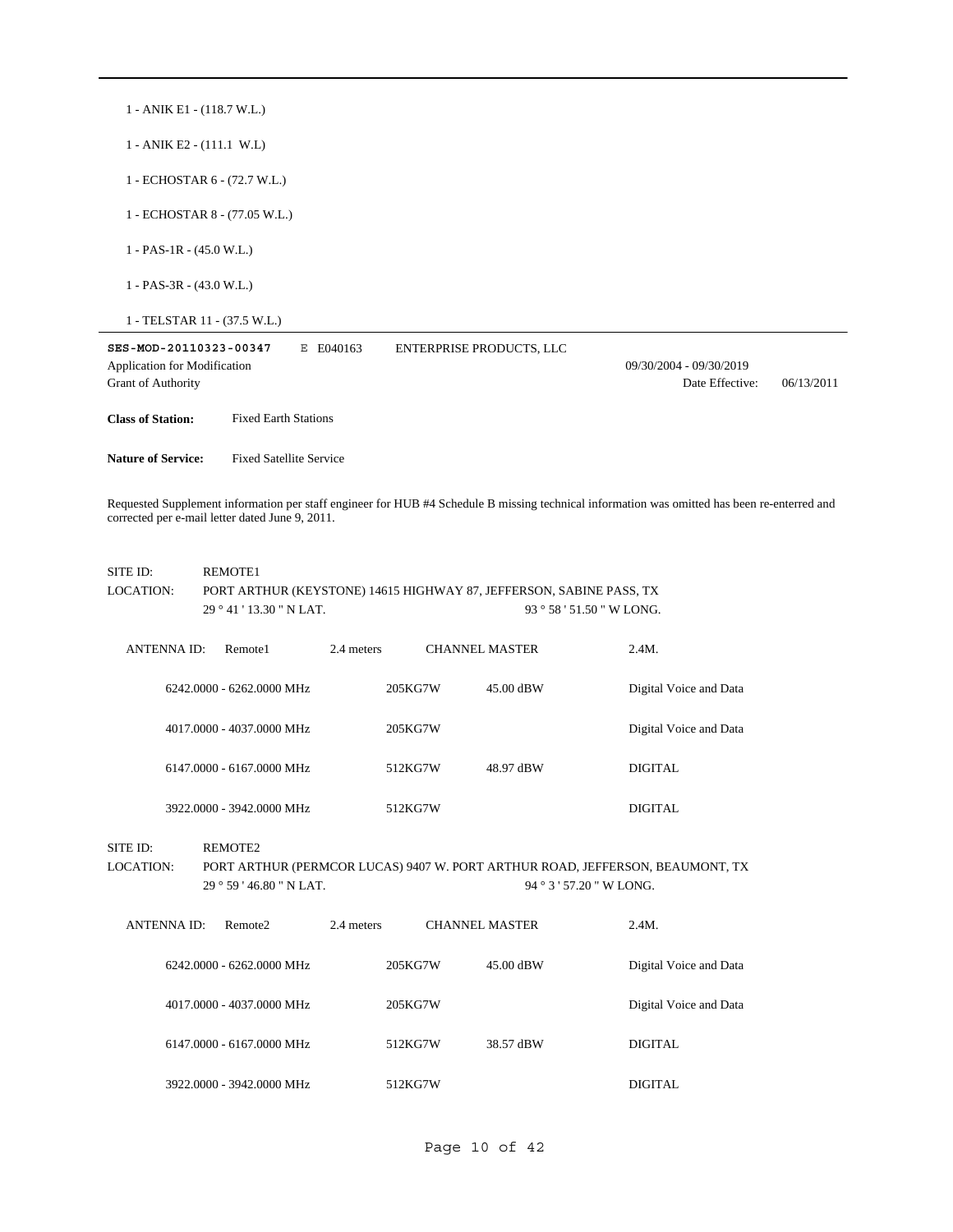| SITE ID:<br>LOCATION:        |                    | REMOTE7<br>27 ° 55 ' 21.00 " N LAT.  |            | GARDEN BANKS 72 (OIL PLATFORM) BLOCK 72, GARDEN BANKS AREA, GULF OF MEXICO, TX<br>92 ° 33 ' 14.00 " W LONG. |                       |                                                                                                                 |  |
|------------------------------|--------------------|--------------------------------------|------------|-------------------------------------------------------------------------------------------------------------|-----------------------|-----------------------------------------------------------------------------------------------------------------|--|
|                              | <b>ANTENNA ID:</b> | Remote7                              | 2.4 meters |                                                                                                             | <b>CHANNEL MASTER</b> | 2.4M.                                                                                                           |  |
|                              |                    | 6242.0000 - 6262.0000 MHz            |            | 205KG7W                                                                                                     | 45.00 dBW             | Digital Voice and Data                                                                                          |  |
|                              |                    | 4017.0000 - 4037.0000 MHz            |            | 205KG7W                                                                                                     |                       | Digital Voice and Data                                                                                          |  |
|                              |                    | 6147.0000 - 6167.0000 MHz            |            | 512KG7W                                                                                                     | 48.97 dBW             | <b>DIGITAL</b>                                                                                                  |  |
|                              |                    | 3922.0000 - 3942.0000 MHz            |            | 512KG7W                                                                                                     |                       | <b>DIGITAL</b>                                                                                                  |  |
| SITE ID:<br><b>LOCATION:</b> |                    | REMOTE8<br>28 ° 6 ' 16.00 " N LAT.   |            |                                                                                                             |                       | SHIP SHOAL 332B (OIL PLATFORM) BLOCK 332B, SHIP SHOAL AREA, GULF OF MEXICO, TX<br>90 ° 47 ' 33.00 " W LONG.     |  |
|                              | <b>ANTENNAID:</b>  | Remote <sub>8</sub>                  | 2.4 meters |                                                                                                             | <b>CHANNEL MASTER</b> | 2.4M.                                                                                                           |  |
|                              |                    | 6242.0000 - 6262.0000 MHz            |            | 205KG7W                                                                                                     | 45.00 dBW             | Digital Voice and Data                                                                                          |  |
|                              |                    | 4017.0000 - 4037.0000 MHz            |            | 205KG7W                                                                                                     |                       | Digital Voice and Data                                                                                          |  |
|                              |                    | 6147.0000 - 6167.0000 MHz            |            | 512KG7W                                                                                                     | 48.97 dBW             | <b>DIGITAL</b>                                                                                                  |  |
|                              |                    | 3922.0000 - 3942.0000 MHz            |            | 512KG7W                                                                                                     |                       | <b>DIGITAL</b>                                                                                                  |  |
| SITE ID:<br>LOCATION:        |                    | REMOTE9<br>29 ° 8 ' 8.30 " N LAT.    |            |                                                                                                             |                       | HIGH ISLAND A5C (OIL PLATFORM) BLOCK A5C, HIGH ISLAND AREA, GULF OF MEXICO, TX<br>93 ° 59 ' 56.90 " W LONG.     |  |
|                              | <b>ANTENNA ID:</b> | Remote <sub>9</sub>                  | 2.4 meters |                                                                                                             | <b>CHANNEL MASTER</b> | 2.4M.                                                                                                           |  |
|                              |                    | 6242.0000 - 6262.0000 MHz            |            | 205KG7W                                                                                                     | 45.00 dBW             | Digital Voice and Data                                                                                          |  |
|                              |                    | 4017.0000 - 4037.0000 MHz            |            | 205KG7W                                                                                                     |                       | Digital Voice and Data                                                                                          |  |
|                              |                    | 6147.0000 - 6167.0000 MHz            |            | 512KG7W                                                                                                     | 48.97 dBW             | <b>DIGITAL</b>                                                                                                  |  |
|                              |                    | 3922.0000 - 3942.0000 MHz            |            | 512KG7W                                                                                                     |                       | <b>DIGITAL</b>                                                                                                  |  |
| SITE ID:<br><b>LOCATION:</b> |                    | REMOTE10<br>29 ° 21 ' 57.40 " N LAT. |            |                                                                                                             |                       | TEXAS CITY (BP METER) INDUSTRIAL COMPLEX EAST 9TH STREET, GALVESTON, TEXAS CITY, TX<br>94 ° 55 ' 8.70 " W LONG. |  |
|                              | <b>ANTENNA ID:</b> | REMOTE10                             | 2.4 meters |                                                                                                             | <b>CHANNEL MASTER</b> | 2.4M.                                                                                                           |  |
|                              |                    | 6242.0000 - 6262.0000 MHz            |            | 205KG7W                                                                                                     | 45.00 dBW             | DIGITAL VOICE AND DATA                                                                                          |  |
|                              |                    | 4017.0000 - 4037.0000 MHz            |            | 205KG7W                                                                                                     |                       | DIGITAL VOICE AND DATA                                                                                          |  |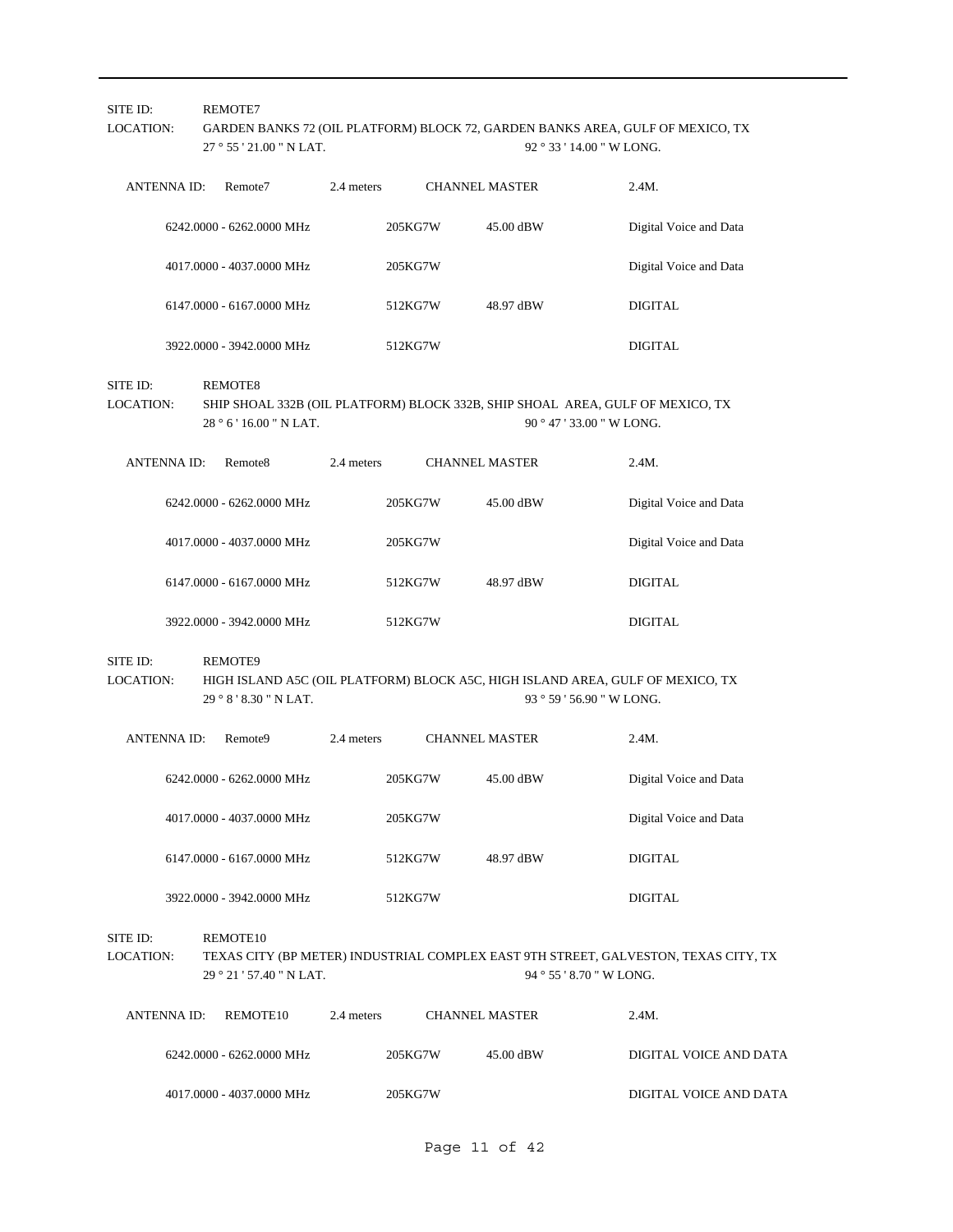|                              |                   | 6147.0000 - 6167.0000 MHz                                                                |            | 768KG7W               | 50.73 dBW                                                                                            | <b>DIGITAL</b>                                                                        |
|------------------------------|-------------------|------------------------------------------------------------------------------------------|------------|-----------------------|------------------------------------------------------------------------------------------------------|---------------------------------------------------------------------------------------|
|                              |                   | 3922.0000 - 3942.0000 MHz                                                                |            | 768KG7W               |                                                                                                      | <b>DIGITAL</b>                                                                        |
| SITE ID:<br>LOCATION:        |                   | REMOTE11<br>JUNCTION, TX<br>29 ° 20 ' 40.30 " N LAT.                                     |            |                       | 94 ° 56 ' 4.50 " W LONG.                                                                             | TEXAS CITY (SEAWAY METER) INTERSECTION OF TEXAS RTS. 3 AND 146, GALVESTON, TEXAS CITY |
|                              | ANTENNA ID:       | REMOTE11                                                                                 | 2.4 meters | <b>CHANNEL MASTER</b> |                                                                                                      | 2.4M.                                                                                 |
|                              |                   | 6242.0000 - 6262.0000 MHz                                                                |            | 205KG7W               | 45.00 dBW                                                                                            | DIGITAL VOICE AND DATA                                                                |
|                              |                   | 4017.0000 - 4037.0000 MHz                                                                |            | 205KG7W               |                                                                                                      | DIGITAL VOICE AND DATA                                                                |
|                              |                   | 6147.0000 - 6167.0000 MHz                                                                |            | 512KG7W               | 48.97 dBW                                                                                            | <b>DIGITAL</b>                                                                        |
|                              |                   | 3922.0000 - 3942.0000 MHz                                                                |            | 512KG7W               |                                                                                                      | <b>DIGITAL</b>                                                                        |
| SITE ID:<br><b>LOCATION:</b> |                   | HUB3<br>(3.8M. HUB3), BRAZOS, SAN ANTONIO, TX<br>29 ° 32 ' 10.80 " N LAT.                |            |                       | 98 ° 29 ' 24.00 " W LONG.                                                                            |                                                                                       |
|                              | ANTENNA ID:       | HUB3                                                                                     | 3.8 meters | PRODELIN              |                                                                                                      | 3.8M.                                                                                 |
|                              |                   | 6147.0000 - 6167.0000 MHz                                                                |            | 768KG7W               | 54.93 dBW                                                                                            | <b>DIGITAL</b>                                                                        |
|                              |                   | 6147.0000 - 6167.0000 MHz                                                                |            | 512KG7W               | 53.17 dBW                                                                                            | <b>DIGITAL</b>                                                                        |
|                              |                   | 3922.0000 - 3942.0000 MHz                                                                |            | 768KG7W               |                                                                                                      | <b>DIGITAL</b>                                                                        |
|                              |                   | 3922.0000 - 3942.0000 MHz                                                                |            | 512KG7W               |                                                                                                      | <b>DIGITAL</b>                                                                        |
| SITE ID:<br><b>LOCATION:</b> |                   | HUB4<br>5901 I EARHART EXPRESSWAY (12.0M. HUB4), HARAHAN, LA<br>29 ° 58 ' 13.70 " N LAT. |            |                       | 90 ° 12 ' 12.00 " W LONG.                                                                            |                                                                                       |
|                              | ANTENNA ID:       | HUB4                                                                                     | 12 meters  | <b>ANDREW</b>         |                                                                                                      | 12.0M.                                                                                |
|                              |                   | 6747.0000 - 6167.0000 MHz                                                                |            | 512KG7W               | 63.30 dBW                                                                                            | <b>DIGITAL</b>                                                                        |
|                              |                   | 6747.0000 - 6167.0000 MHz                                                                |            | 768KG7W               | 65.04 dBW                                                                                            | DIGITAL                                                                               |
|                              |                   | 3922.0000 - 3942.0000 MHz                                                                |            | 512KG7W               |                                                                                                      | <b>DIGITAL</b>                                                                        |
|                              |                   | 3922.0000 - 3942.0000 MHz                                                                |            | 768KG7W               |                                                                                                      | <b>DIGITAL</b>                                                                        |
| SITE ID:<br>LOCATION:        |                   | REMOTE4<br>29 ° 59 ' 31.90 " N LAT.                                                      |            |                       | PORT ARTHUR (SUN METER) 2304 N. TWIN CITY HWY, JEFFERSON, NEDERLAND, TX<br>93 ° 59 ' 58.90 " W LONG. |                                                                                       |
|                              | <b>ANTENNAID:</b> | Remote4                                                                                  | 2.4 meters | <b>CHANNEL MASTER</b> |                                                                                                      | 2.4M.                                                                                 |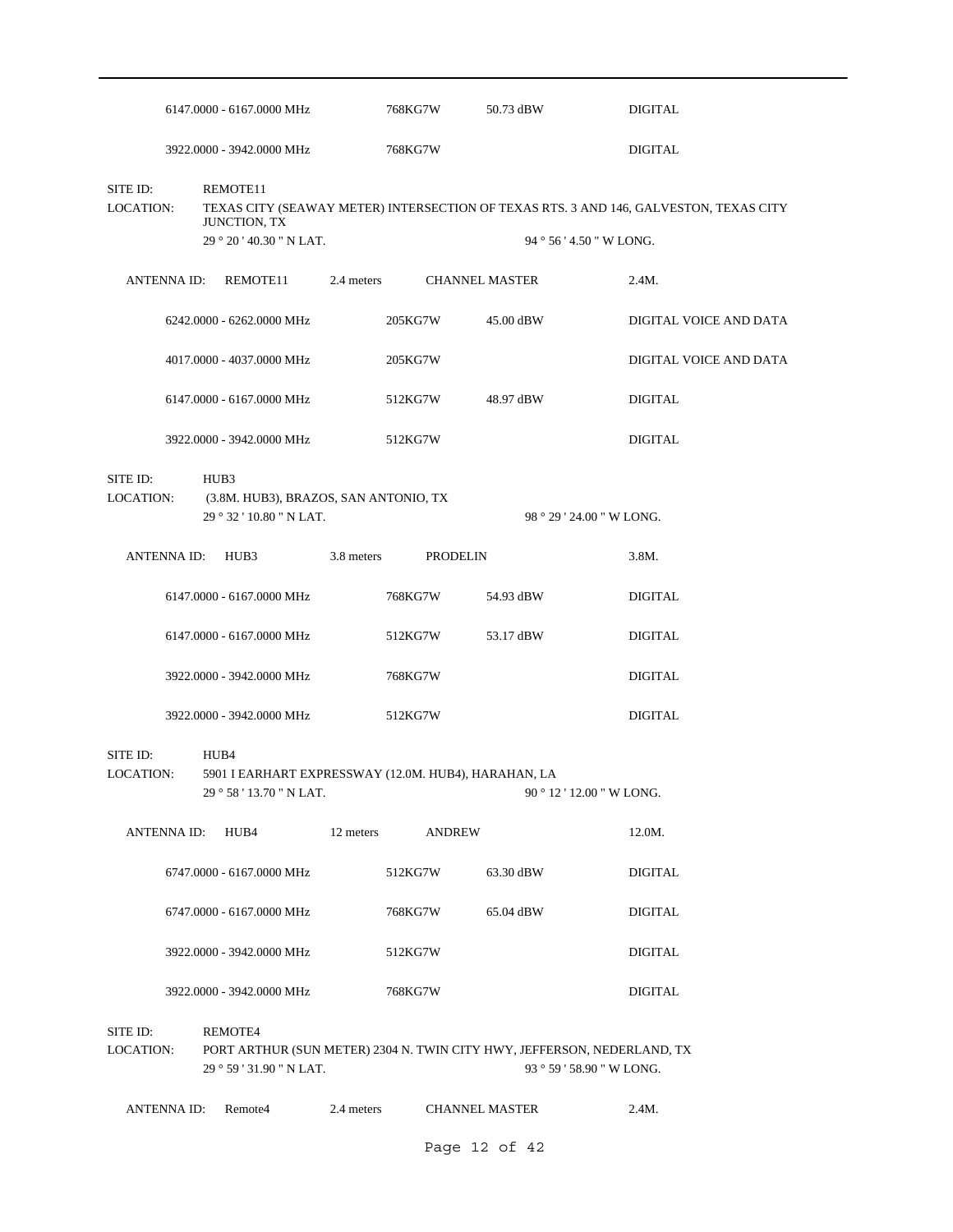| $6242.0000 - 6262.0000 \text{ MHz}$ | 205KG7W | 45.00 dBW | Digital Voice and Data |
|-------------------------------------|---------|-----------|------------------------|
| 4017.0000 - 4037.0000 MHz           | 205KG7W |           | Digital Voice and Data |
| $6147.0000 - 6167.0000 \text{ MHz}$ | 512KG7W | 48.98 dBW | DIGITAL                |
| 3922.0000 - 3942.0000 MHz           | 512KG7W |           | DIGITAL                |

SITE ID: REMOTE5

29 ° 59 ' 24.40 " N LAT. LOCATION: PORT ARTHUR (UNOCAL METER) 3890 PURE ATLANTIC ROAD, JEFFERSON, NEDERLAND, TX 93 ° 59 ' 14.80 " W LONG.

| ANTENNA ID: | Remote <sub>5</sub>                 | 2.4 meters |         | <b>CHANNEL MASTER</b> | 2.4M.                  |
|-------------|-------------------------------------|------------|---------|-----------------------|------------------------|
|             | $6242.0000 - 6262.0000 \text{ MHz}$ |            | 205KG7W | 45.00 dBW             | Digital Voice and Data |
|             | 4017.0000 - 4037.0000 MHz           |            | 205KG7W | $0.00$ dBW            | Digital Voice and Data |
|             | 6147,0000 - 6167,0000 MHz           |            | 512KG7W | 48.97 dBW             | DIGITAL                |
|             | 3922.0000 - 3942.0000 MHz           |            | 512KG7W |                       | DIGITAL                |

#### SITE ID: REMOTE6

29 ° 25 ' 7.10 " N LAT. LOCATION: TEXAS CITY (BOLIVAR SPEC) 4216 HIGHWAY 87, GALVESTON, TEXAS CITY, TX 94 ° 42 ' 17.80 " W LONG.

| ANTENNA ID: | Remote <sub>6</sub>       | 2.4 meters | <b>CHANNEL MASTER</b> |           | 2.4M.                  |
|-------------|---------------------------|------------|-----------------------|-----------|------------------------|
|             | 6242,0000 - 6262,0000 MHz |            | 205KG7W               | 45.00 dBW | Digital Voice and Data |
|             | 4017.0000 - 4037.0000 MHz |            | 205KG7W               |           | Digital Voice and Data |
|             | 6147,0000 - 6167,0000 MHz |            | 512KG7W               | 48.97 dBW | DIGITAL                |
|             | 3922.0000 - 3942.0000 MHz |            | 512KG7W               |           | DIGITAL                |

#### 31 ° 22 ' 54.20 " N LAT. SITE ID: REMOTE12 2580 OLD RICHTON RD. (TENESEE GULF), PETAL, MS 89 ° 19 ' 36.10 " W LONG. LOCATION:

ANTENNA ID: Remote12 2.4 meters CHANNEL MASTER 2.4M. 6147.0000 - 6167.0000 MHz 512KG7W 48.97 dBW DIGITAL

#### 3922.0000 - 3942.0000 MHz 512KG7W DIGITAL

31 ° 21 ' 17.90 " N LAT. SITE ID: REMOTE13 3351-3571 LAKEVIEW RD (WILMUT), HATTIESBURG, MS 89 ° 20 ' 7.60 " W LONG. LOCATION:

# ANTENNA ID: Remote13 2.4 meters CHANNEL MASTER 2.4M.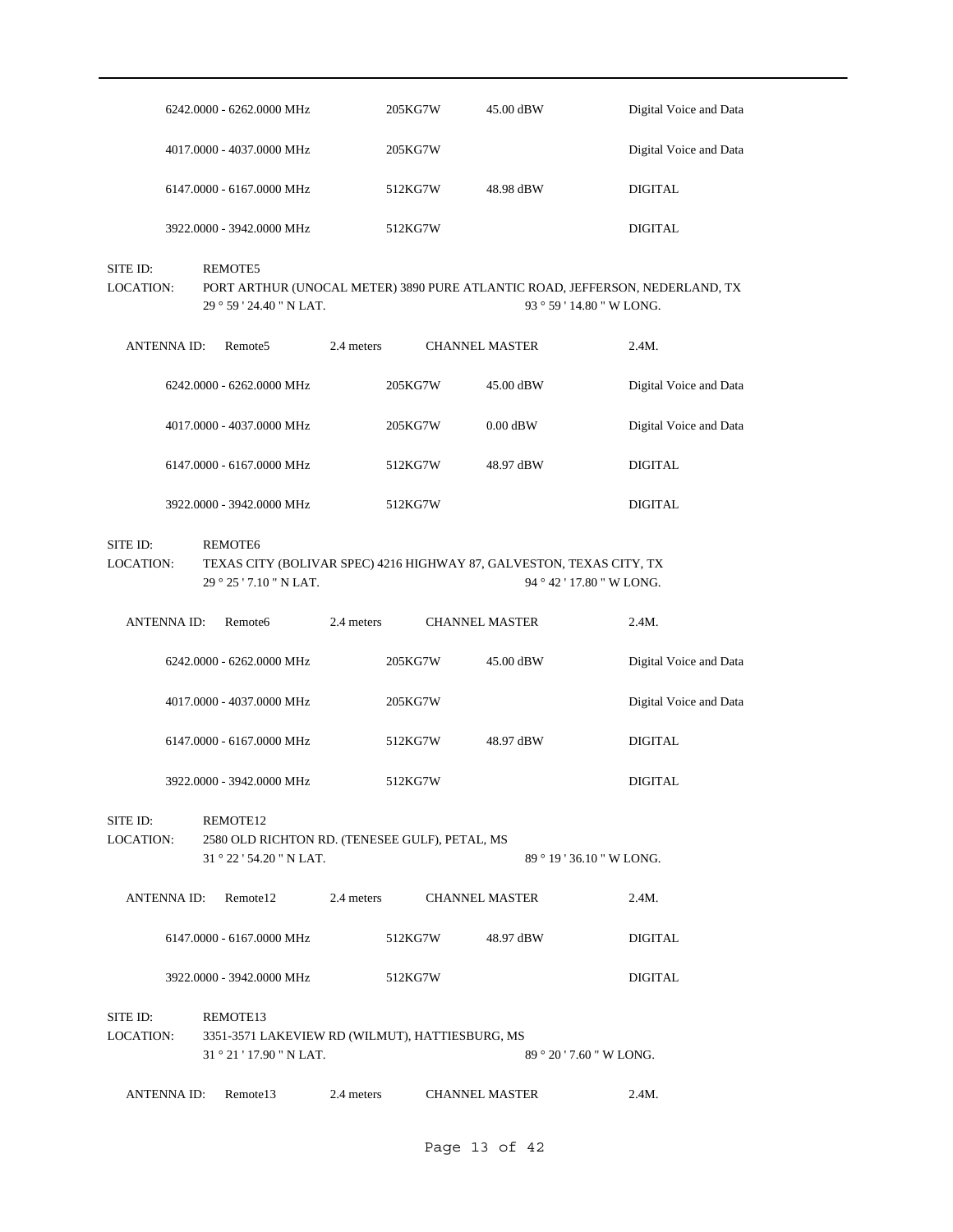|                              | $6147.0000 - 6167.0000 \text{ MHz}$                             |            | 512KG7W | 48.87 dBW             |                        | DIGITAL  |
|------------------------------|-----------------------------------------------------------------|------------|---------|-----------------------|------------------------|----------|
|                              | 3922,0000 - 3942,0000 MHz                                       |            | 512KG7W |                       |                        | DIGITAL  |
| SITE ID:<br><b>LOCATION:</b> | REMOTE14<br>(GULF SOUTH) 478-554 OAK BOWERY RD., ELLISVILLE, MS |            |         |                       |                        |          |
|                              | $31^{\circ}38'$ 7.30 " N LAT.                                   |            |         |                       | $89°22'52.90"$ W LONG. |          |
| <b>ANTENNA ID:</b>           | Remote <sub>14</sub>                                            | 2.4 meters |         | <b>CHANNEL MASTER</b> |                        | $2.4M$ . |
|                              | 6147,0000 - 6167,0000 MHz                                       |            | 512KG7W | 48.87 dBW             |                        | DIGITAL  |
|                              | 3922,0000 - 3942,0000 MHz                                       |            | 512KG7W |                       |                        | DIGITAL. |

HUB3 - AMC 3 - (87 W.L.)

HUB4 - AMC 3 - (87 W.L.)

#### REMOTE1 - AMC 3 - (87 W.L.)

REMOTE1 - AMC-6 - (72 W.L.)

REMOTE1 - AMC-9 - (85 W.L.)

REMOTE10 - AMC 3 - (87 W.L.)

REMOTE10 - AMC-6 - (72 W.L.)

REMOTE11 - AMC 3 - (87 W.L.)

REMOTE11 - AMC-6 - (72 W.L.)

REMOTE12 - AMC 3 - (87 W.L.)

REMOTE13 - AMC 3 - (87 W.L.)

REMOTE14 - AMC 3 - (87 W.L.)

REMOTE2 - AMC 3 - (87 W.L.)

REMOTE2 - AMC-6 - (72 W.L.)

REMOTE2 - AMC-9 - (85 W.L.)

REMOTE4 - AMC 3 - (87 W.L.)

REMOTE4 - AMC-6 - (72 W.L.)

REMOTE4 - AMC-9 - (85 W.L.)

REMOTE5 - AMC 3 - (87 W.L.)

REMOTE5 - AMC-6 - (72 W.L.)

REMOTE5 - AMC-9 - (85 W.L.)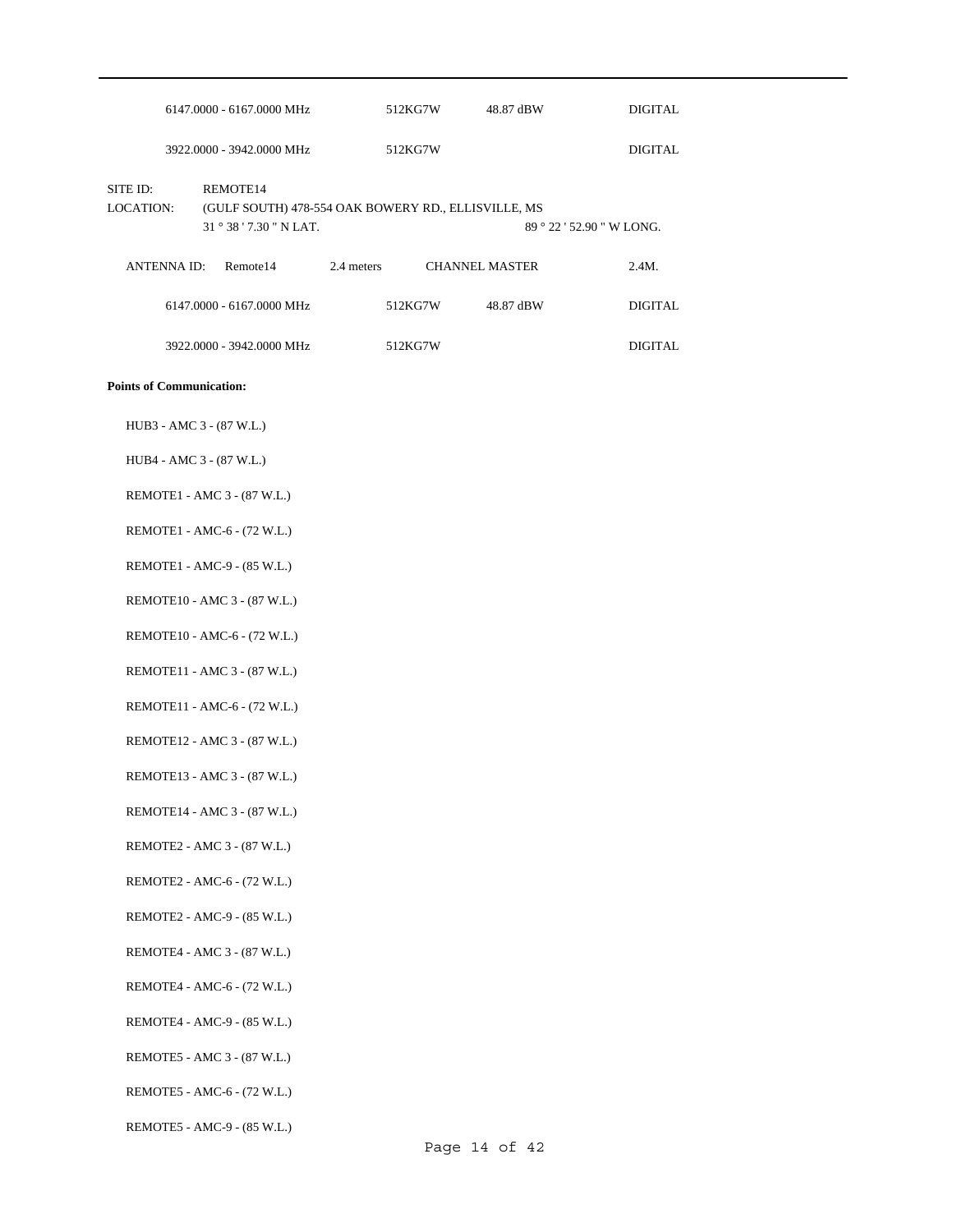| REMOTE6 - AMC 3 - (87 W.L.)                                                                |                                    |                                     |                                                                                                             |
|--------------------------------------------------------------------------------------------|------------------------------------|-------------------------------------|-------------------------------------------------------------------------------------------------------------|
| REMOTE6 - AMC-6 - (72 W.L.)                                                                |                                    |                                     |                                                                                                             |
| REMOTE6 - AMC-9 - (85 W.L.)                                                                |                                    |                                     |                                                                                                             |
| REMOTE7 - AMC 3 - (87 W.L.)                                                                |                                    |                                     |                                                                                                             |
| REMOTE7 - AMC-6 - (72 W.L.)                                                                |                                    |                                     |                                                                                                             |
| REMOTE7 - AMC-9 - (85 W.L.)                                                                |                                    |                                     |                                                                                                             |
| REMOTE8 - AMC 3 - (87 W.L.)                                                                |                                    |                                     |                                                                                                             |
| REMOTE8 - AMC-6 - (72 W.L.)                                                                |                                    |                                     |                                                                                                             |
| REMOTE8 - AMC-9 - (85 W.L.)                                                                |                                    |                                     |                                                                                                             |
| REMOTE9 - AMC 3 - (87 W.L.)                                                                |                                    |                                     |                                                                                                             |
| REMOTE9 - AMC-6 - (72 W.L.)                                                                |                                    |                                     |                                                                                                             |
| REMOTE9 - AMC-9 - (85 W.L.)                                                                |                                    |                                     |                                                                                                             |
| E E000035<br>SES-MOD-20110426-00496<br>Application for Modification<br>Grant of Authority  |                                    | SPACENET SERVICES LICENSE SUB, INC. | 07/12/2010 - 07/12/2025<br>Date Effective:<br>06/13/2011                                                    |
| <b>Class of Station:</b><br><b>VSAT Network</b>                                            |                                    |                                     |                                                                                                             |
| <b>Nature of Service:</b><br><b>Fixed Satellite Service</b>                                |                                    |                                     |                                                                                                             |
|                                                                                            |                                    |                                     |                                                                                                             |
| OK'd for grant by Trang.                                                                   |                                    |                                     |                                                                                                             |
| SITE ID:<br><b>REMOTE 2TF</b><br>LOCATION:<br>.75 M (500,000 UNITS), CONUS, AK, HI, PR, VI |                                    |                                     |                                                                                                             |
| <b>ANTENNA ID:</b><br>0.75M TF                                                             | <b>ASC SIGNAL</b><br>$0.75$ meters |                                     | TMC 75E                                                                                                     |
| 14000.0000 - 14500.0000 MHz                                                                | 100KG7D                            | 40.90 dBW                           | 38.4 KBPS, 1/2 RATE FEC, DPSK<br>MODULATION (BPSK VARIANT),<br>100 KHZ BANDWIDTH, DIGITAL<br><b>CARRIER</b> |
| 14000.0000 - 14500.0000 MHz                                                                | 60K0G7D                            | 35.50 dBW                           | DIGITAL DATA WITH VARIOUS<br>MODULATION, DATA RATES AND<br><b>INFORMATION TYPE</b>                          |
| 14000.0000 - 14500.0000 MHz                                                                | 200KG7D                            | 40.90 dBW                           | 76.8 KBPS, 1/2 RATE FEC, DPSK<br>MODULATION (BPSK VARIANT),<br>200 KHZ BANDWIDTH, DIGITAL<br><b>CARRIER</b> |
| 14000.0000 - 14500.0000 MHz                                                                | 120KG7D                            | 38.50 dBW                           | 76.8 KBPS, 1/2 RATE FEC, MSK<br>MODULATION (QPSK VARIANT),<br>120 KHZ BANDWIDTH, DIGITAL<br><b>CARRIER</b>  |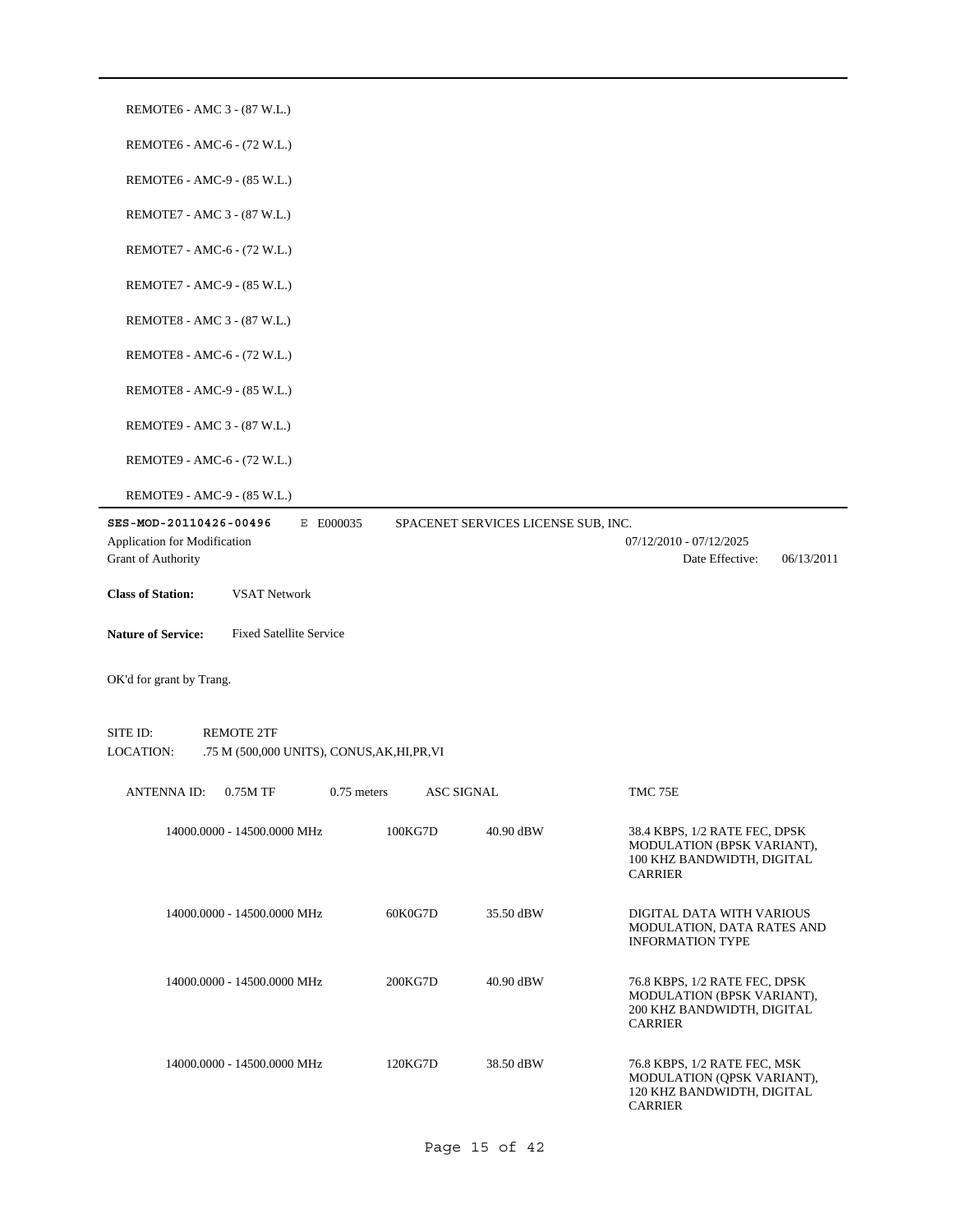| 14000.0000 - 14500.0000 MHz | 400KG7D | 44.22 dBW | 153.6KBPS, 1/2 RATE FEC, DPSK<br>MODULATION (BPSK VARIANT),<br>400 KHZ BANDWIDTH, DIGITAL<br><b>CARRIER</b>  |
|-----------------------------|---------|-----------|--------------------------------------------------------------------------------------------------------------|
| 14000.0000 - 14500.0000 MHz | 240KG7D | 38.50 dBW | 153.6 KBPS, 1/2 RATE FEC, MSK<br>MODULATION (QPSK VARIANT),<br>240 KHZ BANDWIDTH, DIGITAL<br><b>CARRIER</b>  |
| 14000.0000 - 14500.0000 MHz | 800KG7D | 44.52 dBW | 307.2 KBPS, 1/2 RATE FEC, DPSK<br>MODULATION (BPSK VARIANT),<br>800 KHZ BANDWIDTH, DIGITAL<br><b>CARRIER</b> |
| 14000.0000 - 14500.0000 MHz | 480KG7D | 38.50 dBW | 307.2 KBPS, 1/2 RATE FEC, MSK<br>MODULATION (QPSK VARIANT),<br>480 KHZ BANDWIDTH, DIGITAL<br><b>CARRIER</b>  |
| 14000.0000 - 14500.0000 MHz | 48K0G7D | 44.50 dBW | BPSK, QPSK, OR 8PSK DIGITALLY<br>MODULATED CARRIER                                                           |
| 14000.0000 - 14500.0000 MHz | 160KG7D | 38.50 dBW | BPSK, QPSK, OR 8PSK DIGITALLY<br><b>MODULATED CARRIER</b>                                                    |
| 14000.0000 - 14500.0000 MHz | 1M20G7D | 44.52 dBW | BPSK, QPSK, OR 8PSK DIGITALLY<br><b>MODULATED CARRIER</b>                                                    |
| 14000.0000 - 14500.0000 MHz | 242KG7D | 41.50 dBW | BPSK, QPSK, OR 8PSK DIGITALLY<br>MODULATED CARRIER                                                           |
| 14000.0000 - 14500.0000 MHz | 2M20G7D | 44.52 dBW | DIGITAL DATA WITH VARIOUS<br>MODULATION, DATA RATES AND<br><b>INFORMATION TYPE</b>                           |
| 14000.0000 - 14500.0000 MHz | 598KG7D | 44.50 dBW | BPSK, QPSK, OR 8PSK DIGITALLY<br><b>MODULATED CARRIER</b>                                                    |
| 14000.0000 - 14500.0000 MHz | 298KG7D | 41.50 dBW | BPSK, QPSK, OR 8PSK DIGITALLY<br><b>MODULATED CARRIER</b>                                                    |
| 11700.0000 - 12200.0000 MHz | 425KG7D |           | 128 KBPS, 1/2 RATE FEC, BPSK<br>MODULATION, 425 KHZ<br>BANDWIDTH, DIGITAL CARRIER                            |
| 11700.0000 - 12200.0000 MHz | 400KG7D |           | DIGITAL DATA WITH VARIOUS<br><b>MODULATION, DATA RATES AND</b><br><b>INFORMATION TYPE</b>                    |
| 11700.0000 - 12200.0000 MHz | 800KG7D |           | 256 KBPS, 1/2 RATE FEC, BPSK<br>MODULATION, 800 KHZ<br>BANDWIDTH, DIGITAL CARRIER                            |
| 11700.0000 - 12200.0000 MHz | 600KG7D |           | 384 KBPS, 1/2 RATE FEC, QPSK<br>MODULATION, 600 KHZ<br>BANDWIDTH, DIGITAL CARRIER                            |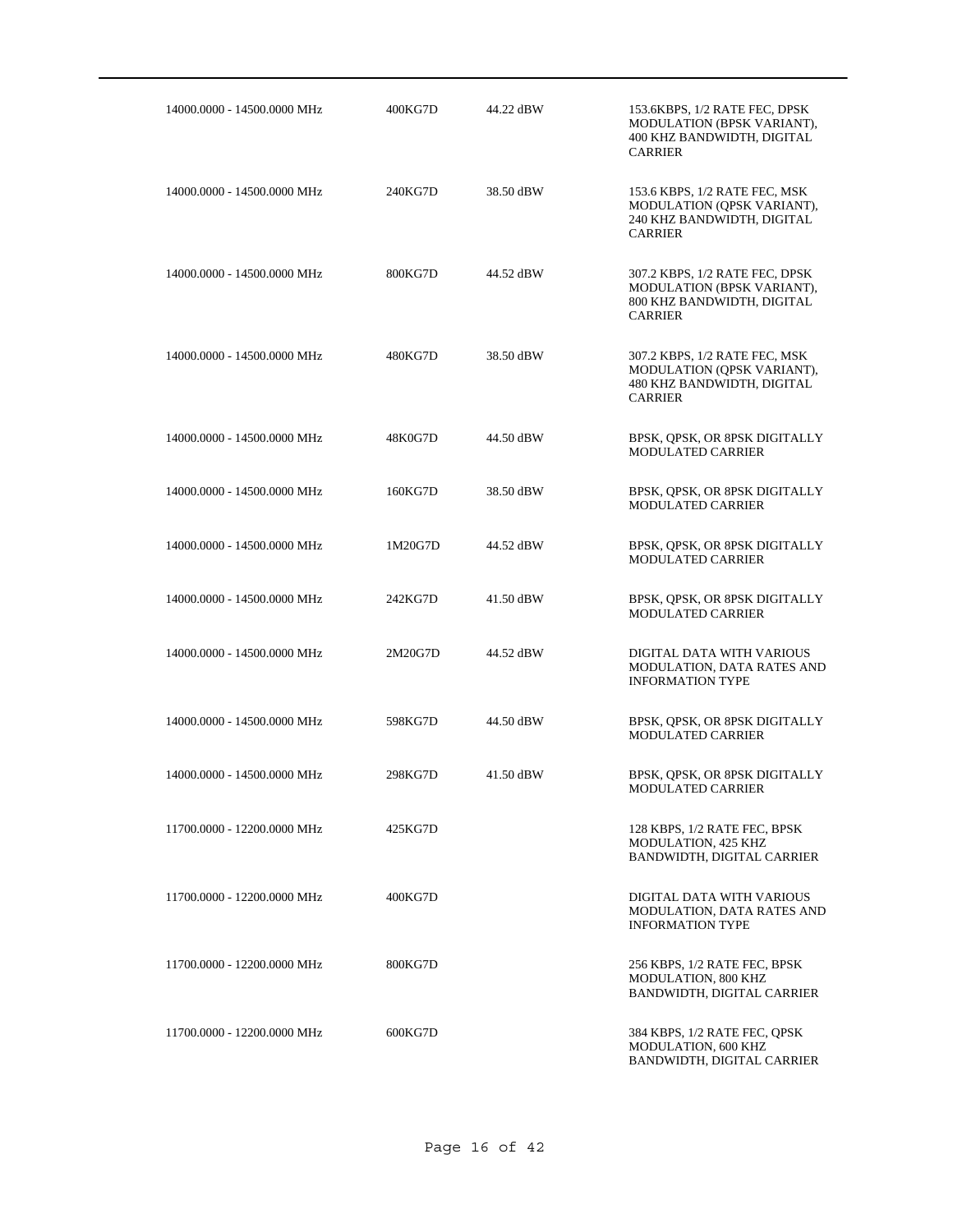| 11700.0000 - 12200.0000 MHz | 1M20G7D | 384 KBPS, 1/2 RATE FEC, BPSK<br>MODULATION, 1,200 KHZ<br>BANDWIDTH, DIGITAL CARRIER                                  |
|-----------------------------|---------|----------------------------------------------------------------------------------------------------------------------|
| 11700.0000 - 12200.0000 MHz | 800KG7D | 512 KBPS, 1/2 RATE FEC, QPSK<br>MODULATION, 800 KHZ<br>BANDWIDTH, DIGITAL CARRIER                                    |
| 11700.0000 - 12200.0000 MHz | 1M60G7D | 512 KBPS, 1/2 RATE FEC, BPSK<br>MODULATION, 1,600 KHZ<br>BANDWIDTH, DIGITAL CARRIER                                  |
| 11700.0000 - 12200.0000 MHz | 1M20G7D | 768 KBPS, 1/2 RATE FEC, QPSK<br>MODULATION, 1,200 KHZ<br>BANDWIDTH, DIGITAL CARRIER                                  |
| 11700.0000 - 12200.0000 MHz | 24M0G7D | 768 KBPS, 1/2 RATE FEC, BPSK<br>MODULATION, 2,400 KHZ<br>BANDWIDTH, DIGITAL CARRIER                                  |
| 11700.0000 - 12200.0000 MHz | 1M60G7D | 1,024 KBPS, 1/2 RATE FEC, QPSK<br>MODULATION, 1,600 KHZ<br>BANDWIDTH, DIGITAL CARRIER                                |
| 11700.0000 - 12200.0000 MHz | 3M20G7D | 1,024 KBPS, 1/2 RATE FEC, BPSK<br>MODULATION, 3,200 KHZ<br>BANDWIDTH, DIGITAL CARRIER                                |
| 11700.0000 - 12200.0000 MHz | 2M40G7D | 1,536 KBPS, 1/2 RATE FEC, QPSK<br>MODULATION, 2,400 KHZ<br>BANDWIDTH, DIGITAL CARRIER                                |
| 11700.0000 - 12200.0000 MHz | 4M80G7D | 1,536 KBPS, 1/2 RATE FEC, BPSK<br>MODULATION, 4,800 KHZ<br>BANDWIDTH, DIGITAL CARRIER                                |
| 11700.0000 - 12200.0000 MHz | 3M20G7D | 2,048 KBPS, 1/2 RATE FEC, OPSK<br>MODULATION, 3,200 KHZ<br>BANDWIDTH, DIGITAL CARRIER                                |
| 11700.0000 - 12200.0000 MHz | 6M40G7D | 2,048 KBPS, 1/2 RATE FEC, BPSK<br>MODULATION, 6,400 KHZ<br>BANDWIDTH, DIGITAL CARRIER                                |
| 11700.0000 - 12200.0000 MHz | 6M10G7D | 3,500 KSPS, 1/2, 2/3, 3/4, 5/6, 7/8 RATE<br>FEC, QPSK MODULATION, 6,100<br>KHZ BANDWIDTH, DIGITAL<br><b>CARRIER</b>  |
| 11700.0000 - 12200.0000 MHz | 8M10G7D | 6,000 KSPS, 1/2, 2/3, 3/4, 5/6, 7/8 RATE<br>FEC, QPSK MODULATION, 8,100<br>KHZ BANDWIDTH, DIGITAL<br><b>CARRIER</b>  |
| 11700.0000 - 12200.0000 MHz | 10M8G7D | 8,000 KSPS, 1/2, 2/3, 3/4, 5/6, 7/8 RATE<br>FEC, QPSK MODULATION, 10,800<br>KHZ BANDWIDTH, DIGITAL<br><b>CARRIER</b> |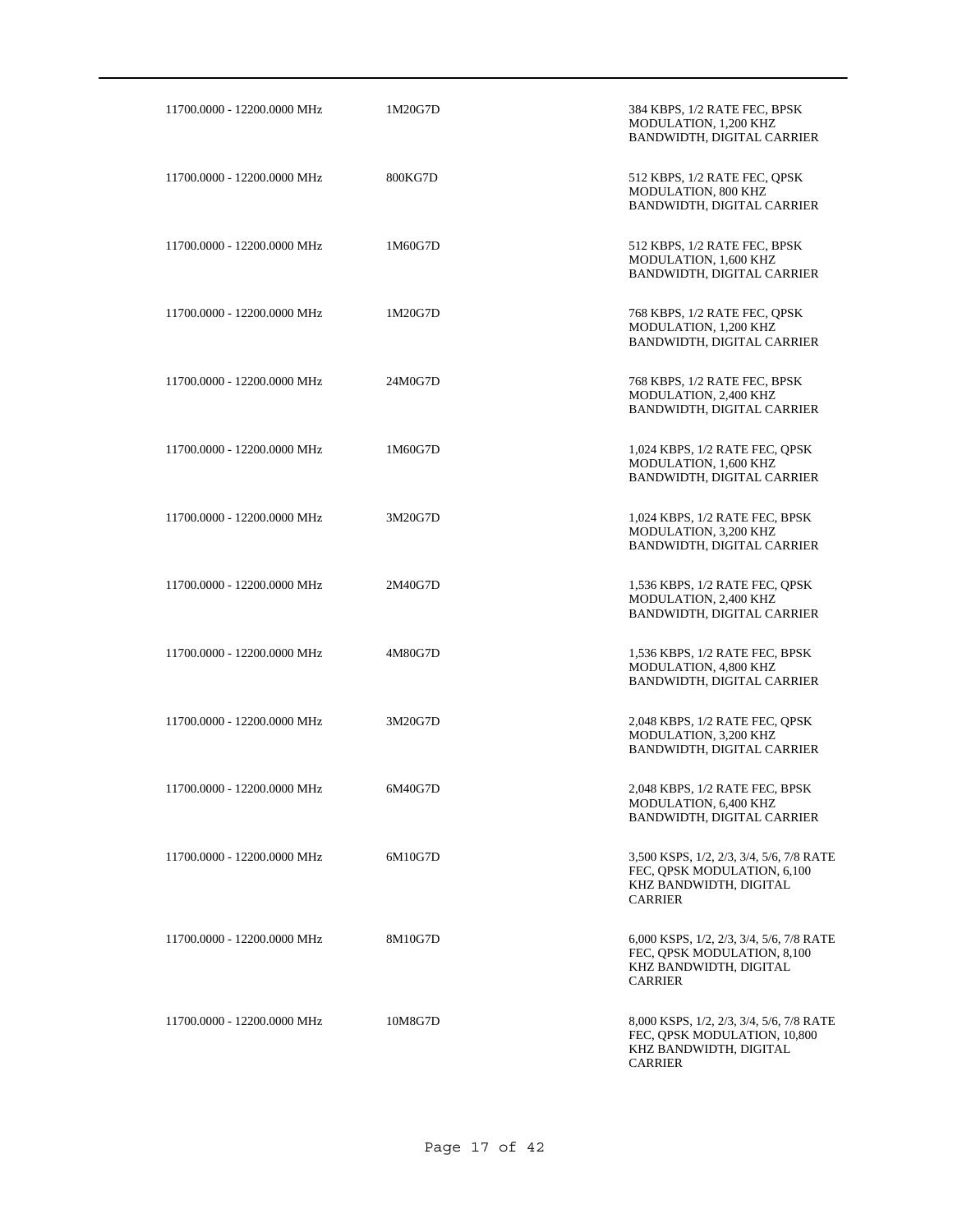| 11700.0000 - 12200.0000 MHz | 16M2G7D | 12,000 KSPS, 1/2, 2/3, 3/4, 5/6, 7/8<br>RATE FEC, QPSK MODULATION,<br>16,200 KHZ BANDWIDTH, DIGITAL<br><b>CARRIER</b> |
|-----------------------------|---------|-----------------------------------------------------------------------------------------------------------------------|
| 11700,0000 - 12200,0000 MHz | 21M6G7D | 16,000 KSPS, 1/2, 2/3, 3/4, 5/6, 7/8<br>RATE FEC, QPSK MODULATION,<br>21,600 KHZ BANDWIDTH, DIGITAL<br><b>CARRIER</b> |
| 11700,0000 - 12200,0000 MHz | 36M0G7D | 26,700 KSPS, 1/2, 2/3, 3/4, 5/6, 7/8<br>RATE FEC, QPSK MODULATION,<br>36,000 KHZ BANDWIDTH, DIGITAL<br><b>CARRIER</b> |
| 11700.0000 - 12200.0000 MHz | 43M2G7D | 32,000 KSPS, 1/2, 2/3, 3/4, 5/6, 7/8<br>RATE FEC, QPSK MODULATION,<br>43,200 KHZ BANDWIDTH, DIGITAL<br><b>CARRIER</b> |
| 11700,0000 - 12200,0000 MHz | 54M0G7D | DIGITAL DATA WITH VARIOUS<br>MODULATION, DATA RATES AND<br><b>INFORMATION TYPE</b>                                    |

# SITE ID: Remote TF 75E LOCATION: .75 M (10,000 UNITS), CONUS,AK,HI,PR,VI

| <b>ANTENNAID:</b><br><b>TF 75E</b> | $0.75$ meters | <b>ANDREW</b> |           | 75E                                                                                                               |
|------------------------------------|---------------|---------------|-----------|-------------------------------------------------------------------------------------------------------------------|
| 14000.0000 - 14500.0000 MHz        |               | 60K0G7D       | 35.50 dBW | DIGITAL DATA WITH VARIOUS<br>MODULATION, DATA RATES AND<br><b>INFORMATION TYPE</b>                                |
| 14000.0000 - 14500.0000 MHz        |               | 120KG7D       | 38.50 dBW | 76.8 KBPS, 1/2 RATE FEC, MSK<br>MODULATION (QPSK VARIANT),<br>120 KHZ BANDWIDTH DIGITAL<br><b>CARRIER</b>         |
| 14000.0000 - 14500.0000 MHz        |               | 100KG7D       | 35.47 dBW | 38.4 KBPS, 1/2 RATE FEC, MSK<br>MODULATION (OPSK VARIANT),<br>100 KHZ BANDWIDTH DIGITAL<br><b>CARRIER</b>         |
| 14000.0000 - 14500.0000 MHz        |               | 200KG7D       | 38.20 dBW | 76.8 KBPS, 1/2 RATE FEC, DPSK<br>MODULATION (BPSK VARIANT),<br>200 KHZ BANDWIDTH DIGITAL<br><b>CARRIER</b>        |
| 14000.0000 - 14500.0000 MHz        |               | 240KG7D       | 38.50 dBW | 153.6 KBPS, 1/2 RATE FEC, MSK<br>MODULATION (QPSK VARIANT),<br>240 KHZ BANDWIDTH DIGITAL<br><b>CARRIER</b>        |
| 14000.0000 - 14500.0000 MHz        |               | 400KG7D       | 38.20 dBW | 153.6 KBPS, 1/2 RATE FEC, DPSK<br>MODULATION (BPSK VARIANT),<br>400 KHZ BANDWIDTH DIGITAL<br><b>CARRIER</b>       |
| 14000.0000 - 14500.0000 MHz        |               | 480KG7D       | 38.50 dBW | 307.2 KBPS, 1/2 RATE FEC, MSK<br>MODULATION (OPSK VARIANT),<br><b>480 KHZ BANDWIDTH DIGITAL</b><br><b>CARRIER</b> |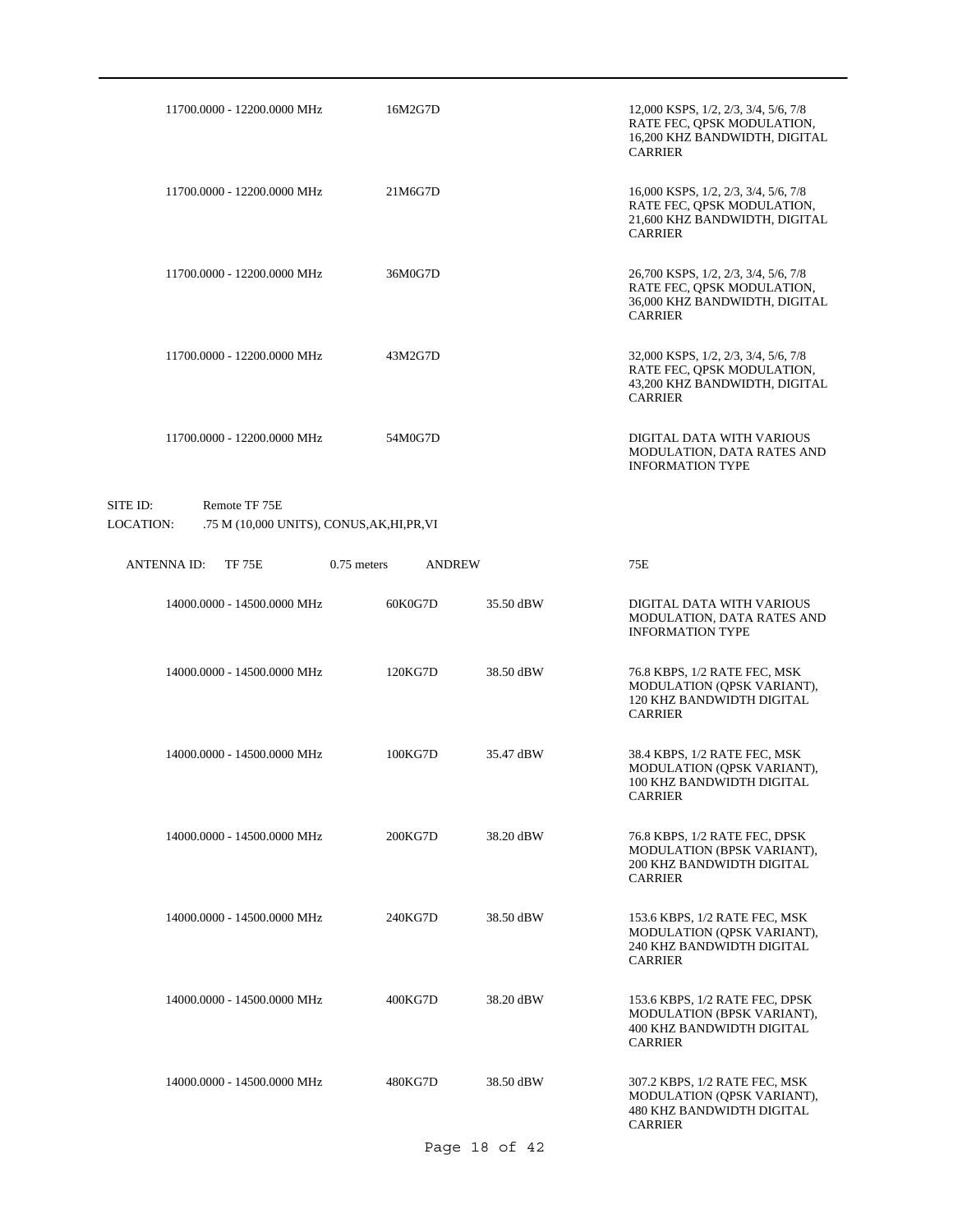| 14000.0000 - 14500.0000 MHz | 800KG7D | 38.50 dBW | 307.2 KBPS, 1/2 RATE FEC, BPSK<br>MODULATION (BPSK VARIANT),<br>800 KHZ BANDWIDTH DIGITAL<br><b>CARRIER</b> |
|-----------------------------|---------|-----------|-------------------------------------------------------------------------------------------------------------|
| 14000.0000 - 14500.0000 MHz | 160KG7D | 38.50 dBW | BPSK, QPSK, OR 8PSK DIGITALLY<br>MODULATED CARRIER                                                          |
| 14000.0000 - 14500.0000 MHz | 1M20G7D | 44.52 dBW | BPSK, QPSK, OR 8PSK DIGITALLY<br><b>MODULATED CARRIER</b>                                                   |
| 14000.0000 - 14500.0000 MHz | 242KG7D | 41.50 dBW | BPSK, QPSK, OR 8PSK DIGITALLY<br><b>MODULATED CARRIER</b>                                                   |
| 14000.0000 - 14500.0000 MHz | 298KG7D | 41.50 dBW | BPSK, QPSK, OR 8PSK DIGITALLY<br><b>MODULATED CARRIER</b>                                                   |
| 14000.0000 - 14500.0000 MHz | 2M20G7D | 44.50 dBW | DIGITAL DATA WITH VARIOUS<br>MODULATION, DATA RATES AND<br><b>INFORMATION TYPE</b>                          |
| 14000.0000 - 14500.0000 MHz | 4M80G7D | 44.50 dBW | BPSK, QPSK, OR 8PSK DIGITALLY<br><b>MODULATED CARRIER</b>                                                   |
| 14000.0000 - 14500.0000 MHz | 598KG7D | 44.50 dBW | BPSK, QPSK, OR 8PSK DIGITALLY<br>MODULATED CARRIER                                                          |
| 14000.0000 - 14500.0000 MHz | 100KG7D | 38.80 dBW | BPSK, QPSK AND 8PSK<br>MODULATED DIGITAL CARRIER                                                            |
| 14000.0000 - 14500.0000 MHz | 1M20G7D | 44.52 dBW | BPSK, QPSK AND 8PSK<br>MODULATED DIGITAL CARRIER                                                            |
| 14000.0000 - 14500.0000 MHz | 200KG7D | 41.80 dBW | BPSK, QPSK AND 8PSK<br>MODULATED DIGITAL CARRIER                                                            |
| 14000.0000 - 14500.0000 MHz | 2M20G7D | 44.52 dBW | BPSK, OPSK AND 8PSK<br>MODULATED DIGITAL CARRIER                                                            |
| 14000.0000 - 14500.0000 MHz | 300KG7D | 42.10 dBW | BPSK, QPSK AND 8PSK<br>MODULATED DIGITAL CARRIER                                                            |
| 14000.0000 - 14500.0000 MHz | 400KG7D | 44.22 dBW | BPSK, QPSK AND 8PSK<br>MODULATED DIGITAL CARRIER                                                            |
| 14000.0000 - 14500.0000 MHz | 800KG7D | 44.52 dBW | BPSK, QPSK AND 8PSK<br>MODULATED DIGITAL CARRIER                                                            |
| 11700.0000 - 12200.0000 MHz | 400KG7D |           | 256 KBPS, 1/2 RATE FEC, QPSK<br>MODULATION, 400 KHZ<br><b>BANDWIDTH DIGITAL CARRIER</b>                     |
| 11700.0000 - 12200.0000 MHz | 425KG7D |           | 128 KBPS, 1/2 RATE FEC, BPSK<br>MODULATION, 425 KHZ<br><b>BANDWIDTH DIGITAL CARRIER</b>                     |
| 11700.0000 - 12200.0000 MHz | 600KG7D |           | 384 KBPS, 1/2 RATE FEC, QPSK<br>MODULATION, 600 KHZ<br><b>BANDWIDTH DIGITAL CARRIER</b>                     |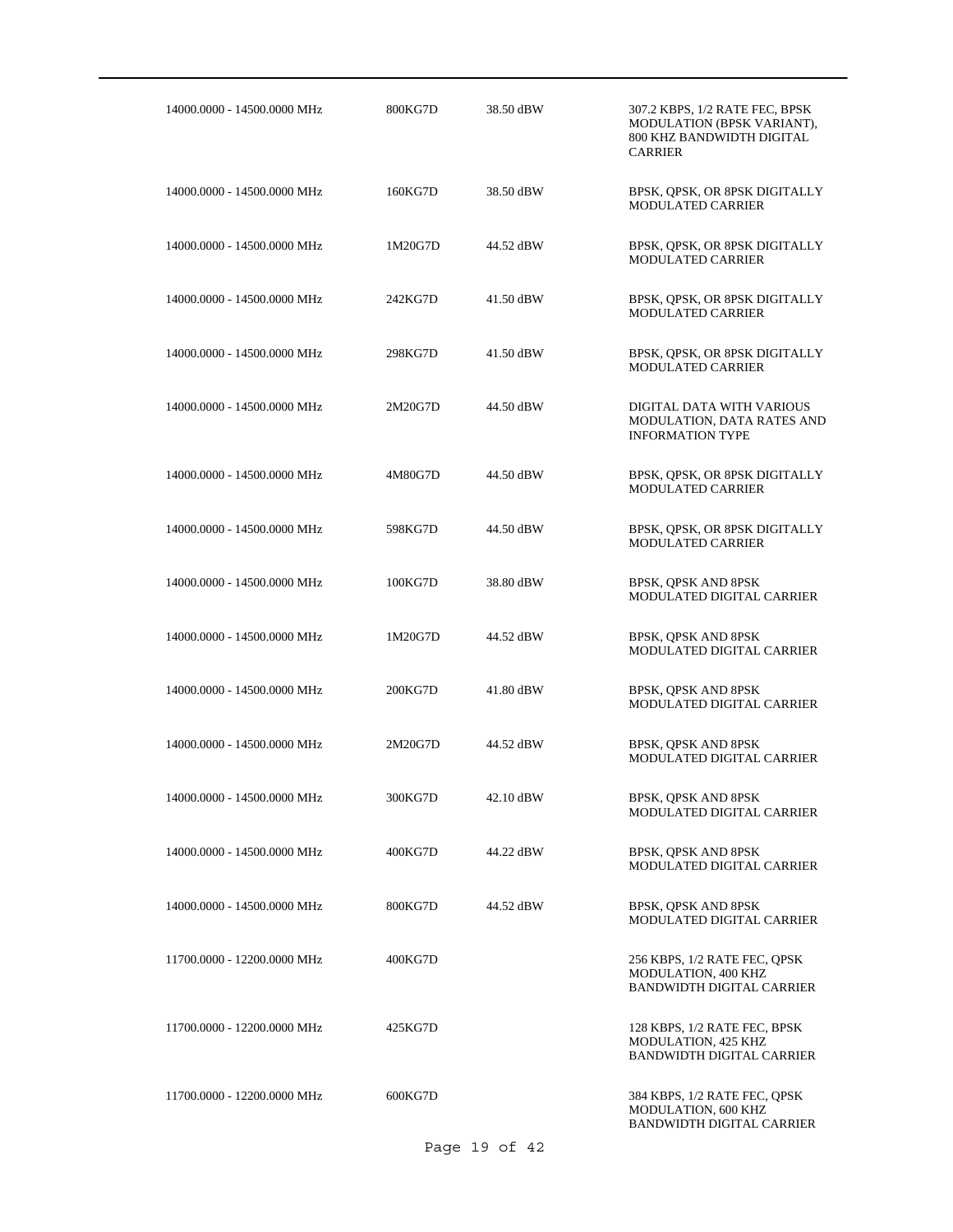| 11700.0000 - 12200.0000 MHz | 800KG7D | 256 KBPS, 1/2 RATE FEC, BPSK<br>MODULATION, 800 KHZ<br><b>BANDWIDTH DIGITAL CARRIER</b>                            |
|-----------------------------|---------|--------------------------------------------------------------------------------------------------------------------|
| 11700.0000 - 12200.0000 MHz | 800KG7D | 512 KBPS, 1/2 RATE FEC, QPSK<br>MODULATION, 800 KHZ<br><b>BANDWIDTH DIGITAL CARRIER</b>                            |
| 11700.0000 - 12200.0000 MHz | 1M20G7D | 384 KBPS, 1/2 RATE FEC, BPSK<br>MODULATION, 1,200 KHZ<br><b>BANDWIDTH DIGITAL CARRIER</b>                          |
| 11700.0000 - 12200.0000 MHz | 1M20G7D | 768 KBPS, 1/2 RATE FEC, QPSK<br>MODULATION, 1,200 KHZ<br><b>BANDWIDTH DIGITAL CARRIER</b>                          |
| 11700.0000 - 12200.0000 MHz | 1M60G7D | 512 KBPS, 1/2 RATE FEC, BPSK<br>MODULATION, 1,600 KHZ<br><b>BANDWIDTH DIGITAL CARRIER</b>                          |
| 11700.0000 - 12200.0000 MHz | 24M0G7D | 768 KBPS, 1/2 RATE FEC, BPSK<br>MODULATION, 2,400 KHZ<br><b>BANDWIDTH DIGITAL CARRIER</b>                          |
| 11700.0000 - 12200.0000 MHz | 1M60G7D | 1,024 KBPS, 1/2 RATE FEC, OPSK<br>MODULATION, 1,600 KHZ<br><b>BANDWIDTH DIGITAL CARRIER</b>                        |
| 11700.0000 - 12200.0000 MHz | 2M40G7D | 1,536 KBPS, 1/2 RATE FEC, QPSK<br>MODULATION, 2,400 KHZ<br><b>BANDWIDTH DIGITAL CARRIER</b>                        |
| 11700.0000 - 12200.0000 MHz | 3M20G7D | 1,024 KBPS, 1/2 RATE FEC, BPSK<br>MODULATION, 3,200 KHZ<br><b>BANDWIDTH DIGITAL CARRIER</b>                        |
| 11700.0000 - 12200.0000 MHz | 3M20G7D | 2,048 KBPS, 1/2 RATE FEC, QPSK<br>MODULATION, 3,200 KHZ<br><b>BANDWIDTH DIGITAL CARRIER</b>                        |
| 11700.0000 - 12200.0000 MHz | 4M80G7D | 1,536 KBPS, 1/2 RATE FEC, BPSK<br>MODULATION, 4,800 KHZ<br><b>BANDWIDTH DIGITAL CARRIER</b>                        |
| 11700.0000 - 12200.0000 MHz | 6M40G7D | 2,048 KBPS, 1/2 RATE FEC, BPSK<br>MODULATION, 6,400 KHZ<br><b>BANDWIDTH DIGITAL CARRIER</b>                        |
| 11700.0000 - 12200.0000 MHz | 6M10G7D | 3,500 KBPS, 1/2, 2/3, 3/4, 5/6, 7/8<br>RATE FEC, OPSK MODULATION,<br>6.100 KHZ BANDWIDTH DIGITAL<br><b>CARRIER</b> |
| 11700.0000 - 12200.0000 MHz | 8M10G7D | 6,000 KBPS, 1/2, 2/3, 3/4, 5/6, 7/8<br>RATE FEC, QPSK MODULATION,<br>8,100 KHZ BANDWIDTH DIGITAL<br><b>CARRIER</b> |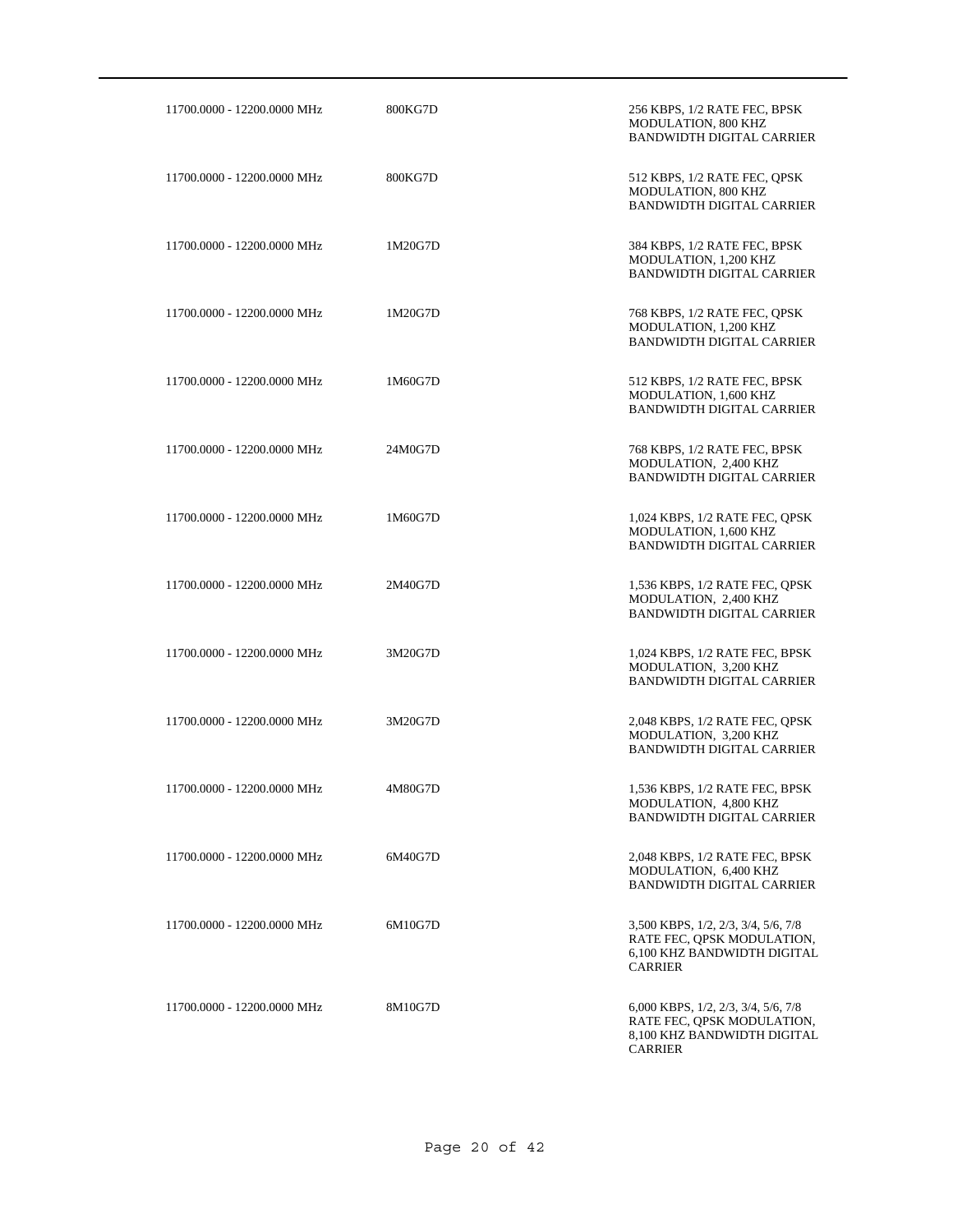| 11700.0000 - 12200.0000 MHz                                                               | 10M8G7D                            | 8,000 KBPS, 1/2, 2/3, 3/4, 5/6, 7/8<br>RATE FEC, QPSK MODULATION,<br>10,800 KHZ BANDWIDTH DIGITAL<br><b>CARRIER</b>  |
|-------------------------------------------------------------------------------------------|------------------------------------|----------------------------------------------------------------------------------------------------------------------|
| 11700.0000 - 12200.0000 MHz                                                               | 16M2G7D                            | 12,000 KBPS, 1/2, 2/3, 3/4, 5/6, 7/8<br>RATE FEC, OPSK MODULATION,<br>16,200 KHZ BANDWIDTH DIGITAL<br><b>CARRIER</b> |
| 11700.0000 - 12200.0000 MHz                                                               | 21M6G7D                            | 16,000 KBPS, 1/2, 2/3, 3/4, 5/6, 7/8<br>RATE FEC, QPSK MODULATION,<br>21,600 KHZ BANDWIDTH DIGITAL<br><b>CARRIER</b> |
| 11700.0000 - 12200.0000 MHz                                                               | 36M0G7D                            | 26,700 KBPS, 1/2, 2/3, 3/4, 5/6, 7/8<br>RATE FEC, QPSK MODULATION,<br>36,000 KHZ BANDWIDTH DIGITAL<br><b>CARRIER</b> |
| 11700.0000 - 12200.0000 MHz                                                               | 43M2G7D                            | 32,000 KBPS, 1/2, 2/3, 3/4, 5/6, 7/8<br>RATE FEC, QPSK MODULATION,<br>43,200 KHZ BANDWIDTH DIGITAL<br><b>CARRIER</b> |
| 11700.0000 - 12200.0000 MHz                                                               | 54M0G7D                            | DIGITAL DATA WITH VARIOUS<br>MODULATION, DATA RATES AND<br><b>INFORMATION TYPE</b>                                   |
| 11700.0000 - 12200.0000 MHz                                                               | 26M0G7D                            | BPSK, QPSK AND 8PSK<br>MODULATED DIGITAL CARRIER                                                                     |
| 11700.0000 - 12200.0000 MHz                                                               | 6M40G7D                            | BPSK, QPSK AND 8PSK<br>MODULATED DIGITAL CARRIER                                                                     |
| 11700.0000 - 12200.0000 MHz                                                               | $0.00$ dBW<br>16M2G7D              | BPSK, QPSK AND 8PSK<br>MODULATED DIGITAL CARRIER                                                                     |
| 11700.0000 - 12200.0000 MHz                                                               | 1M60G7D                            | BPSK, QPSK AND 8PSK<br>MODULATED DIGITAL CARRIER                                                                     |
| 11700.0000 - 12200.0000 MHz                                                               | 3M20G7D                            | BPSK, QPSK AND 8PSK<br>MODULATED DIGITAL CARRIER                                                                     |
| 11700.0000 - 12200.0000 MHz                                                               | 400KG7D                            | DIGITAL DATA WITH VARIOUS<br>MODULATION, DATA RATES AND<br><b>INFORMATION TYPE</b>                                   |
| 11700.0000 - 12200.0000 MHz                                                               | 800KG7D                            | BPSK, QPSK AND 8PSK<br>MODULATED DIGITAL CARRIER                                                                     |
| SITE ID:<br>Remote 2<br><b>LOCATION:</b><br>.75M-F (100,000 UNITS), CONUS, AK, HI, PR, VI |                                    |                                                                                                                      |
| <b>ANTENNAID:</b><br>$0.75M-F$                                                            | $0.75$ meters<br><b>ASC SIGNAL</b> | TMC 75E                                                                                                              |
| 14000.0000 - 14500.0000 MHz                                                               | 100KG7D<br>39.10 dBW               | DIGITAL DATA WITH VARIOUS<br>MODULATION, DATA RATES AND<br><b>INFORMATION TYPE</b>                                   |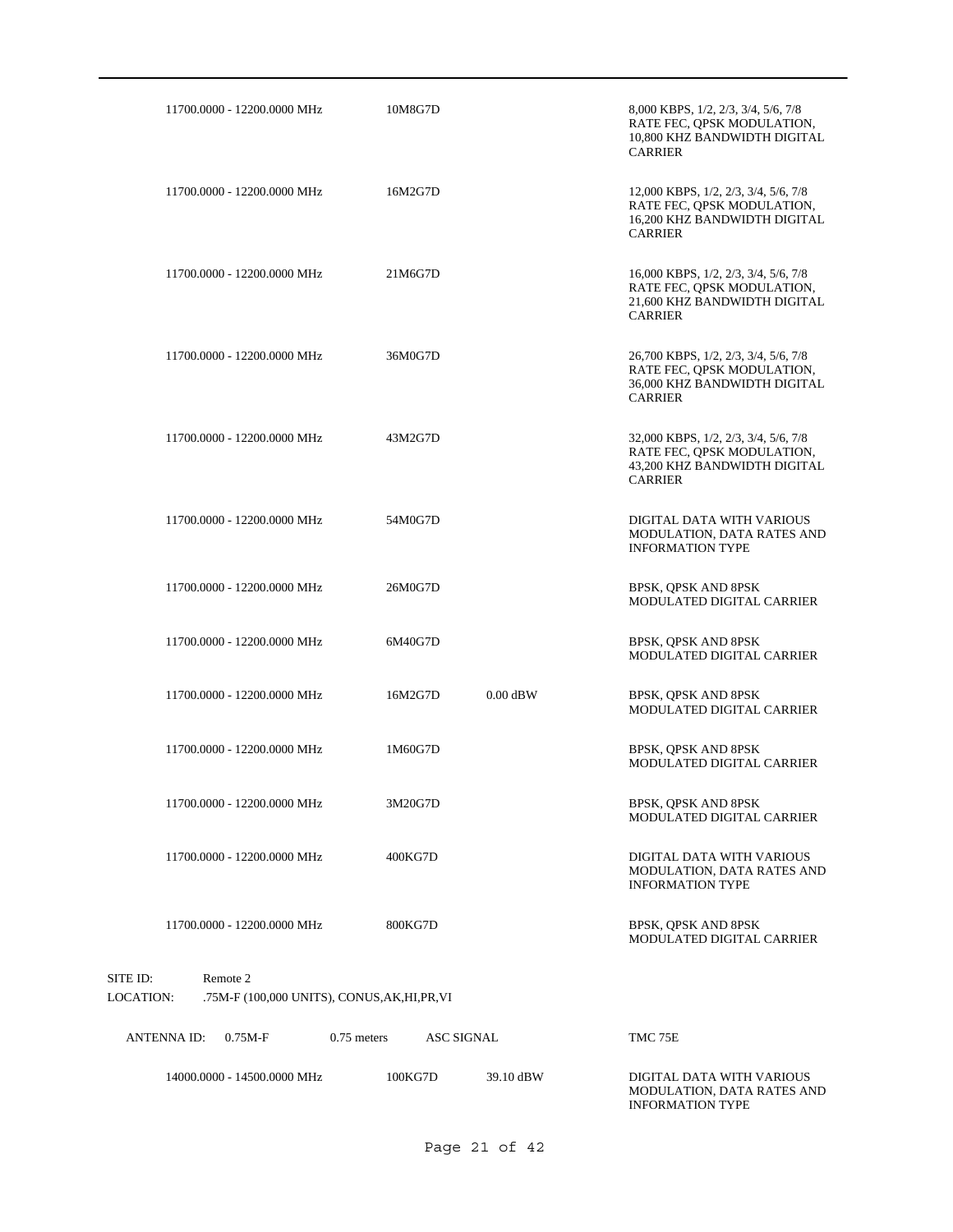| 14000.0000 - 14500.0000 MHz                                                               | 1M20G7D                            | 44.80 dBW | BPSK, QPSK AND 8PSK<br>MODULATED DIGITAL CARRIER                                   |
|-------------------------------------------------------------------------------------------|------------------------------------|-----------|------------------------------------------------------------------------------------|
| 14000.0000 - 14500.0000 MHz                                                               | 200KG7D                            | 42.10 dBW | BPSK, QPSK AND 8PSK<br>MODULATED DIGITAL CARRIER                                   |
| 14000.0000 - 14500.0000 MHz                                                               | 2M20G7D                            | 44.80 dBW | DIGITAL DATA WITH VARIOUS<br>MODULATION, DATA RATES AND<br><b>INFORMATION TYPE</b> |
| 14000.0000 - 14500.0000 MHz                                                               | 300KG7D                            | 42.10 dBW | BPSK, QPSK AND 8PSK<br>MODULATED DIGITAL CARRIER                                   |
| 14000.0000 - 14500.0000 MHz                                                               | 400KG7D                            | 44.80 dBW | BPSK, QPSK AND 8PSK<br>MODULATED DIGITAL CARRIER                                   |
| 14000.0000 - 14500.0000 MHz                                                               | 800KG7D                            | 44.80 dBW | BPSK, QPSK AND 8PSK<br>MODULATED DIGITAL CARRIER                                   |
| 11700.0000 - 12200.0000 MHz                                                               | 6M40G7D                            |           | BPSK, QPSK AND 8PSK<br>MODULATED DIGITAL CARRIER                                   |
| 11700.0000 - 12200.0000 MHz                                                               | 16M2G7D                            |           | BPSK, OPSK AND 8PSK<br>MODULATED DIGITAL CARRIER                                   |
| 11700.0000 - 12200.0000 MHz                                                               | 1M60G7D                            |           | BPSK, QPSK AND 8PSK<br>MODULATED DIGITAL CARRIER                                   |
| 11700.0000 - 12200.0000 MHz                                                               | 26M0G7D                            |           | DIGITAL DATA WITH VARIOUS<br>MODULATION, DATA RATES AND<br><b>INFORMATION TYPE</b> |
| 11700.0000 - 12200.0000 MHz                                                               | 3M20G7D                            |           | BPSK, QPSK AND 8PSK<br>MODULATED DIGITAL CARRIER                                   |
| 11700.0000 - 12200.0000 MHz                                                               | 400KG7D                            |           | DIGITAL DATA WITH VARIOUS<br>MODULATION, DATA RATES AND<br><b>INFORMATION TYPE</b> |
| 11700.0000 - 12200.0000 MHz                                                               | 800KG7D                            |           | BPSK, QPSK AND 8PSK<br>MODULATED DIGITAL CARRIER                                   |
| SITE ID:<br>Remote 2 T/F<br><b>LOCATION:</b><br>.75M (1,000 UNITS), CONUS, AK, HI, PR, VI |                                    |           |                                                                                    |
| <b>ANTENNA ID:</b><br>.75M T/F                                                            | $0.75$ meters<br><b>ASC SIGNAL</b> |           | TMC 75E                                                                            |
| 14000.0000 - 14500.0000 MHz                                                               | 100KG7D                            | 39.10 dBW | DIGITAL DATA WITH VARIOUS<br>MODULATION, DATA RATES AND<br><b>INFORMATION TYPE</b> |
| 14000.0000 - 14500.0000 MHz                                                               | 1M20G7D                            | 45.10 dBW | BPSK, QPSK AND 8PSK<br>MODULATED DIGITAL CARRIER                                   |
| 14000.0000 - 14500.0000 MHz                                                               | 200KG7D                            | 42.10 dBW | BPSK, QPSK AND 8PSK<br>MODULATED DIGITAL CARRIER                                   |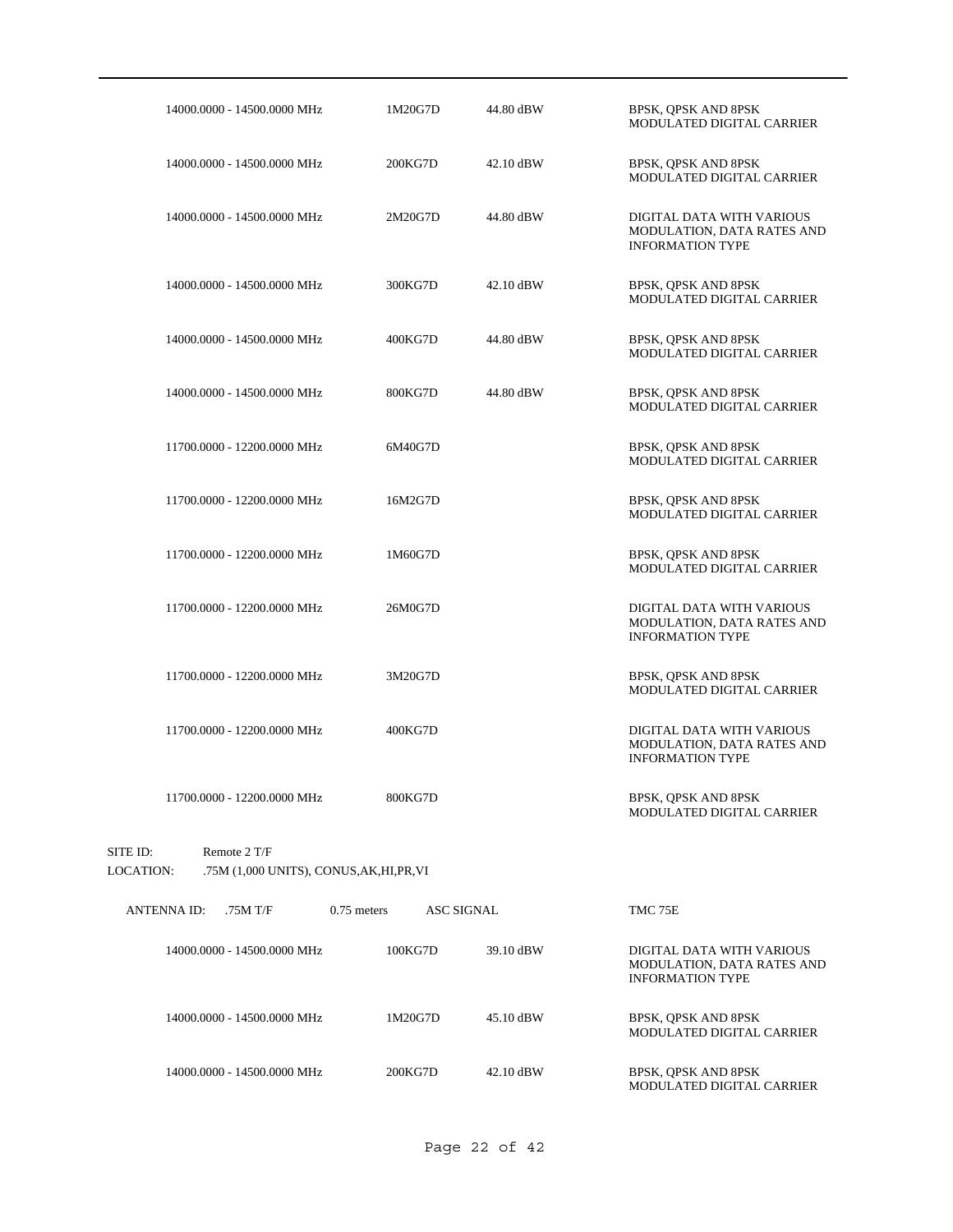| 14000.0000 - 14500.0000 MHz | 2M20G7D | 45.10 dBW | DIGITAL DATA WITH VARIOUS<br>MODULATION, DATA RATES AND<br><b>INFORMATION TYPE</b> |
|-----------------------------|---------|-----------|------------------------------------------------------------------------------------|
| 14000.0000 - 14500.0000 MHz | 300KG7D | 42.10 dBW | BPSK, QPSK AND 8PSK<br>MODULATED DIGITAL CARRIER                                   |
| 14000.0000 - 14500.0000 MHz | 400KG7D | 45.10 dBW | BPSK, QPSK AND 8PSK<br>MODULATED DIGITAL CARRIER                                   |
| 14000.0000 - 14500.0000 MHz | 800KG7D | 45.10 dBW | BPSK, QPSK AND 8PSK<br>MODULATED DIGITAL CARRIER                                   |
| 11700.0000 - 12200.0000 MHz | 16M2G7D |           | BPSK, QPSK AND 8PSK<br>MODULATED DIGITAL CARRIER                                   |
| 11700.0000 - 12200.0000 MHz | 1M60G7D |           | BPSK, QPSK AND 8PSK<br>MODULATED DIGITAL CARRIER                                   |
| 11700.0000 - 12200.0000 MHz | 26M0G7D |           | DIGITAL DATA WITH VARIOUS<br>MODULATION, DATA RATES AND<br><b>INFORMATION TYPE</b> |
| 11700.0000 - 12200.0000 MHz | 3M20G7D |           | BPSK, QPSK AND 8PSK<br>MODULATED DIGITAL CARRIER                                   |
| 11700.0000 - 12200.0000 MHz | 400KG7D |           | DIGITAL DATA WITH VARIOUS<br>MODULATION, DATA RATES AND<br><b>INFORMATION TYPE</b> |
| 11700.0000 - 12200.0000 MHz | 6M40G7D |           | BPSK, QPSK AND 8PSK<br>MODULATED DIGITAL CARRIER                                   |
| 11700.0000 - 12200.0000 MHz | 800KG7D |           | BPSK, QPSK AND 8PSK<br>MODULATED DIGITAL CARRIER                                   |

### SITE ID: REMOTE 2 TG LOCATION: 0.74M-TG (100,000 UNITS), CONUS,AK,HI,PR,VI

| <b>ANTENNA ID:</b> | .74M TG                     | $0.74$ meters | <b>PRODELIN</b> |           | 0.74 METER-1741                                          |
|--------------------|-----------------------------|---------------|-----------------|-----------|----------------------------------------------------------|
|                    | 14000.0000 - 14500.0000 MHz | 800KG7D       |                 | 42.00 dBW | BPSK, OPSK AND 8PSK,<br>MODULATED DIGITAL CARRIER        |
|                    | 14000.0000 - 14500.0000 MHz | 400KG7D       |                 | 42.00 dBW | BPSK, OPSK AND 8PSK,<br><b>MODULATED DIGITAL CARRIER</b> |
|                    | 14000.0000 - 14500.0000 MHz | 200KG7D       |                 | 42.00 dBW | BPSK, OPSK AND 8PSK,<br>MODULATED DIGITAL CARRIER        |
|                    | 14000.0000 - 14500.0000 MHz | 1M60G7D       |                 | 42.00 dBW | BPSK, OPSK AND 8PSK,<br>MODULATED DIGITAL CARRIER        |
|                    | 11700.0000 - 12200.0000 MHz | 800KG7D       |                 |           | BPSK, OPSK AND 8PSK,<br>MODULATED DIGITAL CARRIER        |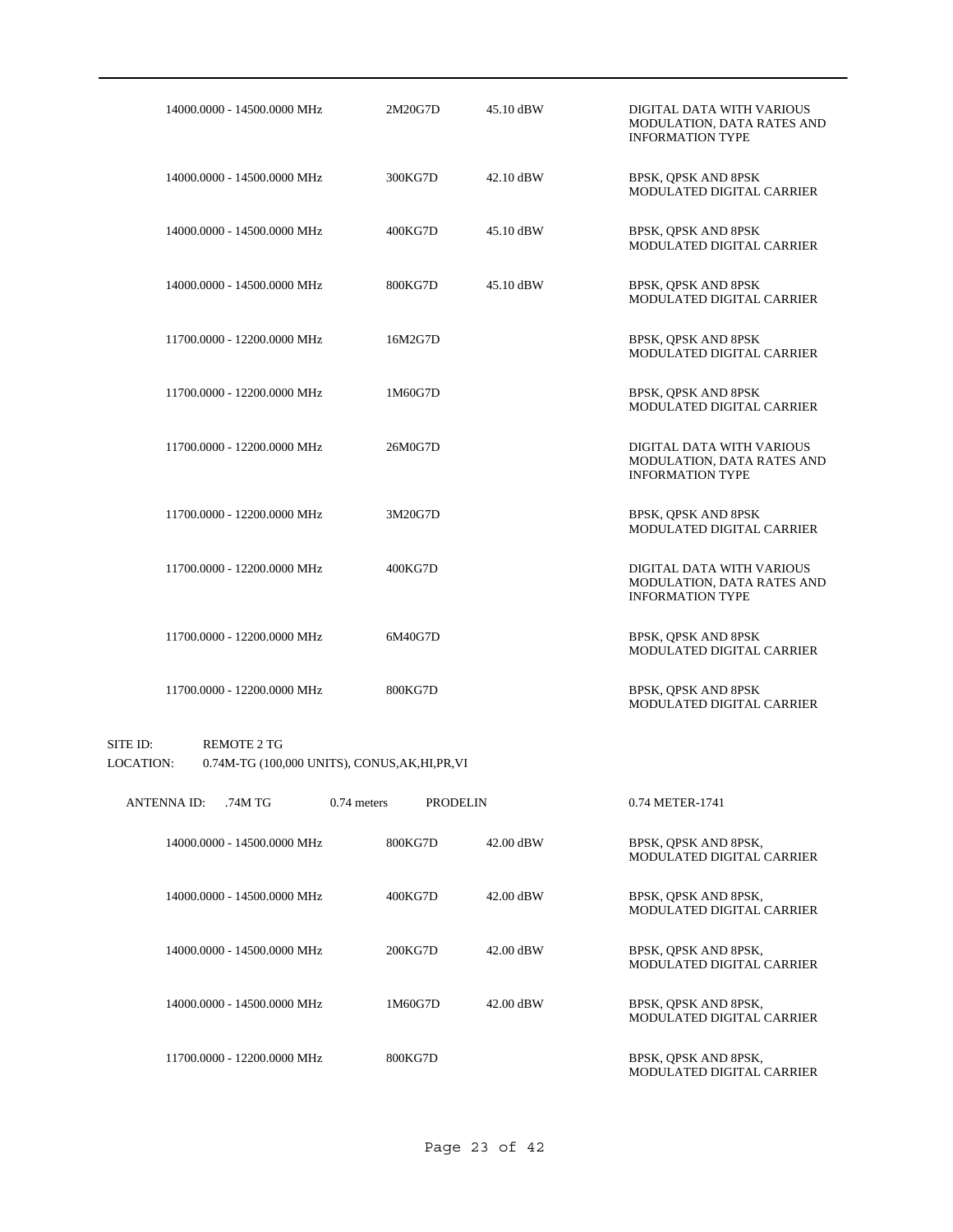| 11700.0000 - 12200.0000 MHz | 6M40G7D | BPSK, QPSK AND 8PSK,<br>MODULATED DIGITAL CARRIER |
|-----------------------------|---------|---------------------------------------------------|
| 11700.0000 - 12200.0000 MHz | 400KG7D | BPSK, OPSK AND 8PSK,<br>MODULATED DIGITAL CARRIER |
| 11700.0000 - 12200.0000 MHz | 3M20G7D | BPSK, OPSK AND 8PSK,<br>MODULATED DIGITAL CARRIER |
| 11700.0000 - 12200.0000 MHz | 26M0G7D | BPSK, OPSK AND 8PSK,<br>MODULATED DIGITAL CARRIER |
| 11700.0000 - 12200.0000 MHz | 1M60G7D | BPSK, QPSK AND 8PSK,<br>MODULATED DIGITAL CARRIER |
| 11700.0000 - 12200.0000 MHz | 16M2G7D | BPSK, QPSK AND 8PSK,<br>MODULATED DIGITAL CARRIER |

Remote 2 - ECHOSTAR -9 - (121 W.L.)

Remote 2 T/F - ECHOSTAR -9 - (121 W.L.)

REMOTE 2 TG - AMC 1 - (103 W.L.)

REMOTE 2 TG - AMC 2 - (78.95 W.L.)

REMOTE 2 TG - AMC 3 - (87 W.L.)

REMOTE 2 TG - AMC 3 - (87 W.L.)

REMOTE 2 TG - AMC-6 - (72 W.L.)

REMOTE 2 TG - ECHOSTAR -9 - (121 W.L.)

REMOTE 2 TG - GALAXY 16 - (99 W.L.)

REMOTE 2 TG - GALAXY 17 - (91 W.L.)

REMOTE 2 TG - GALAXY 18 - (123 W.L.)

REMOTE 2 TG - GALAXY 19 - (97 W.L.)

REMOTE 2 TG - GALAXY 28 - (89.0 W.L.)

REMOTE 2 TG - SES-1 - (101 W.L.)

REMOTE 2TF - AMC 2 - (85.0 W.L.)

REMOTE 2TF - AMC-4 (formerl GE-4 - (101 W.L.)

REMOTE 2TF - AMC-5 (formerl GE-5 - (79 W.L.)

REMOTE 2TF - AMC-6 - (72 W.L.)

REMOTE 2TF - GALAXY 18 - (123 W.L.)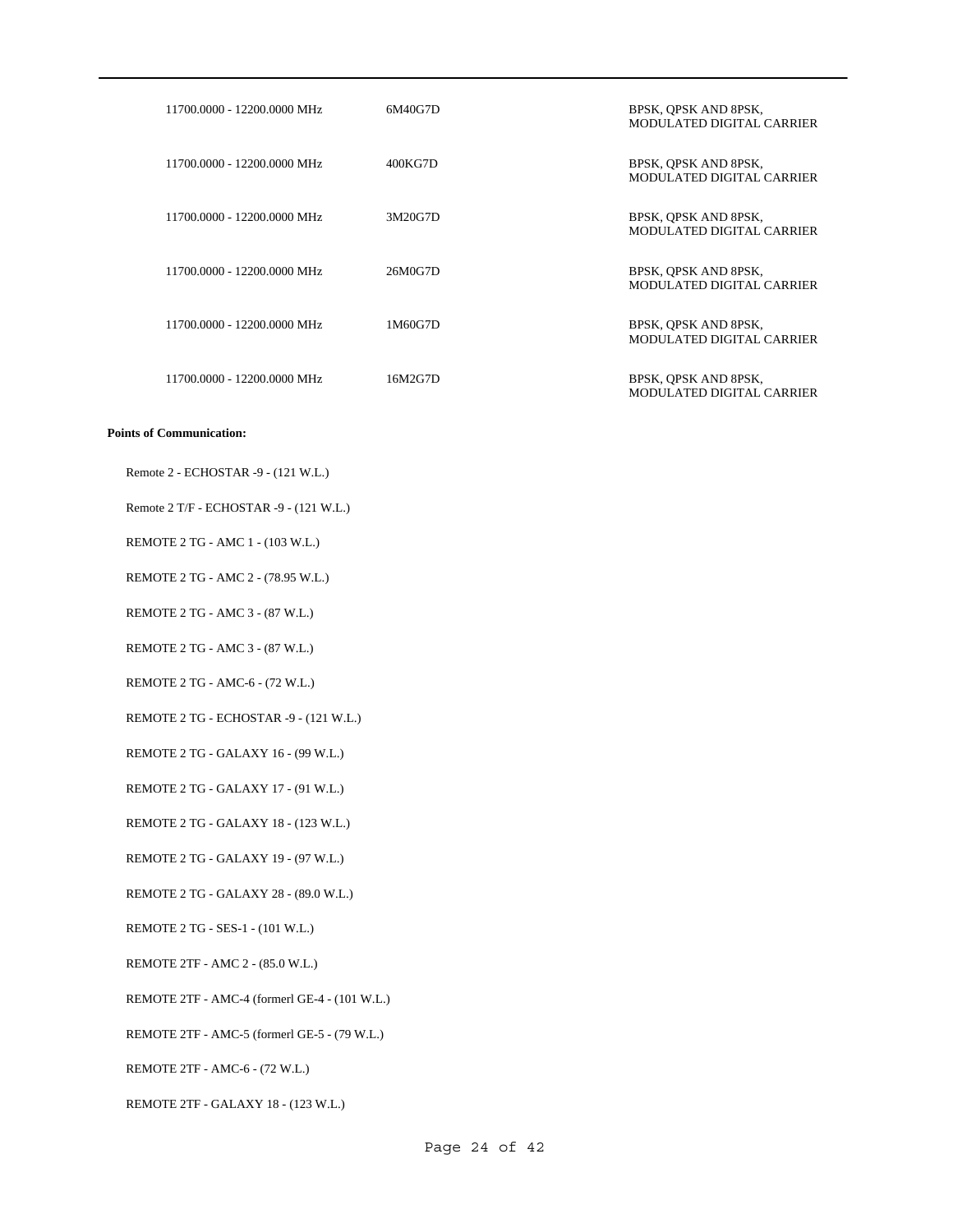| REMOTE 2TF - GE GSTAR 4 - (105 W.L.)                                                                                      |                                                          |
|---------------------------------------------------------------------------------------------------------------------------|----------------------------------------------------------|
| REMOTE 2TF - HORIZONS 2 - (74.05 DEG)                                                                                     |                                                          |
| REMOTE 2TF - IA-7 - (129 W.L.)                                                                                            |                                                          |
| REMOTE 2TF - TELSTAR 7 - (129 W.L.)                                                                                       |                                                          |
| Remote TF 75E - AMC 2 - (85.0 W.L.)                                                                                       |                                                          |
| Remote TF 75E - AMC-5 (formerl GE-5 - (79 W.L.)                                                                           |                                                          |
| Remote TF 75E - GE GSTAR 4 - (105 W.L.)                                                                                   |                                                          |
| Remote TF 75E - GE-2 - (85 W.L.)                                                                                          |                                                          |
| Remote TF 75E - GE-4 - (101 W.L.)                                                                                         |                                                          |
| Remote TF 75E - GE-6 - (81 WL)                                                                                            |                                                          |
| Remote TF 75E - HORIZONS 2 - (74.05 DEG)                                                                                  |                                                          |
| Remote TF 75E - TELSTAR 7 - (129 W.L.)                                                                                    |                                                          |
| SES-MOD-20110610-00690<br><b>OuterLink Corporation</b><br>E E980203<br>Application for Modification<br>Grant of Authority | 07/02/2005 - 07/02/2020<br>Date Effective:<br>06/13/2011 |
| <b>Class of Station:</b><br>Mobile Earth Station                                                                          |                                                          |
|                                                                                                                           |                                                          |
| <b>Nature of Service:</b><br>Mobile Satellite Service                                                                     |                                                          |
| "MOD" to add a second remote control hub.                                                                                 |                                                          |
| SITE ID:<br>1<br>LOCATION:<br>175 CABOT STREET, SUITE 311, LOWELL, MA                                                     |                                                          |
| <b>ANTENNA ID:</b><br>$\overline{1}$<br>$0.075$ meters                                                                    | CP-2MES                                                  |
| 1638.5000 - 1642.0000 MHz<br>3M500G1D<br>14.76 dBW                                                                        | Mobile Packet Data                                       |
| 1530.0000 - 1559.0000 MHz<br>6K000G1D                                                                                     | Mobile Packet Data                                       |
| <b>Points of Communication:</b>                                                                                           |                                                          |
| $1 - MSAT-1 - (106.5 W.L.)$                                                                                               |                                                          |
| $1 - MSAT-2 - (101.3 W.L.)$                                                                                               |                                                          |
| 1 - MSAT-2 - (103.3 W.L.)                                                                                                 |                                                          |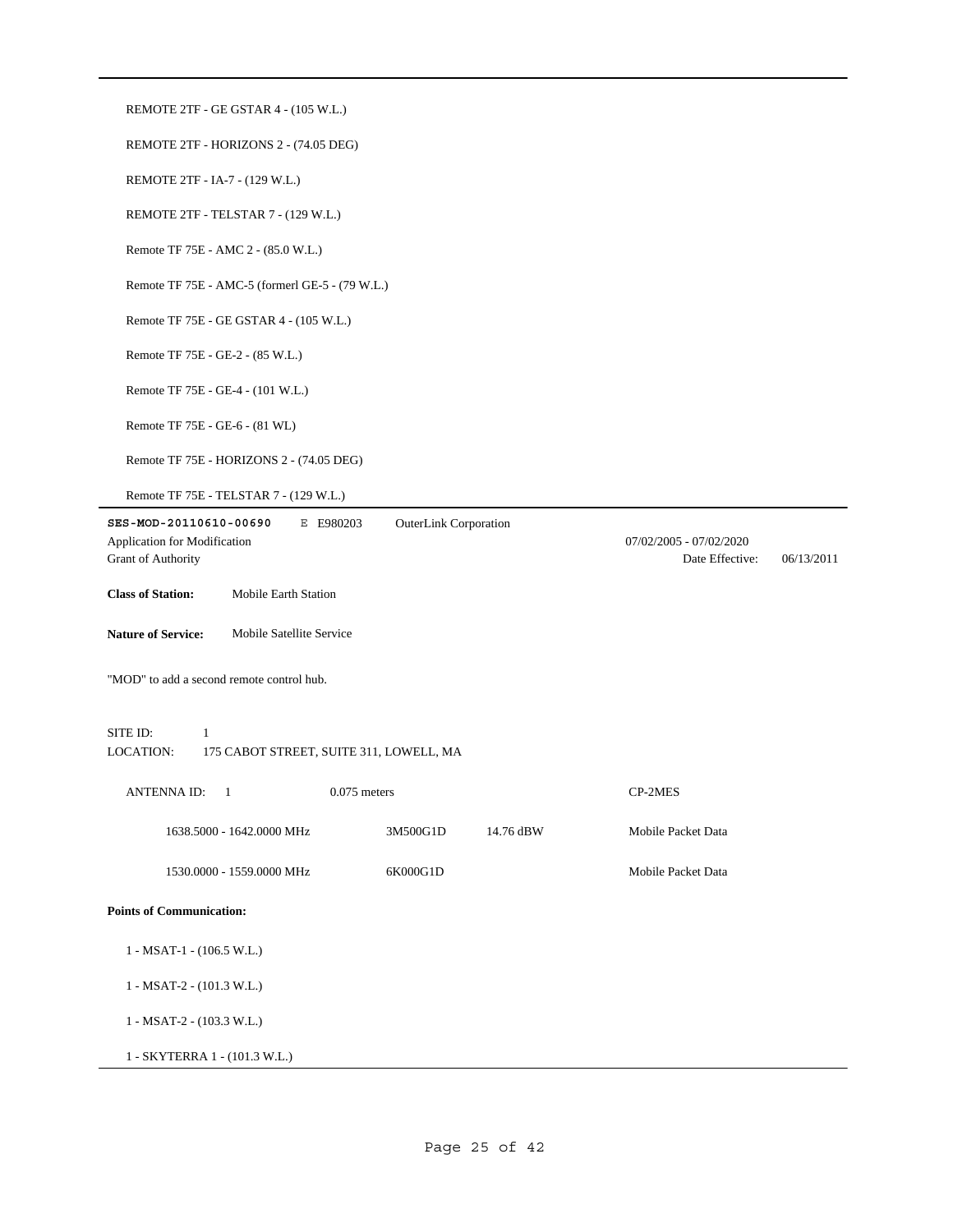| SES-RWL-20110606-00652<br>Renewal<br>Grant of Authority | E E010138                           |                                                                         | Production & Satellite Services, Inc. | 07/18/2011 - 07/18/2026<br>Date Effective: | 06/09/2011 |
|---------------------------------------------------------|-------------------------------------|-------------------------------------------------------------------------|---------------------------------------|--------------------------------------------|------------|
| <b>Class of Station:</b>                                | Temporary Fixed Earth Station       |                                                                         |                                       |                                            |            |
| <b>Nature of Service:</b>                               |                                     | Domestic Fixed Satellite Service, International Fixed Satellite Service |                                       |                                            |            |
| SITE ID:<br>$\mathbf{1}$<br><b>LOCATION:</b>            | Various locations throught the U.S. |                                                                         |                                       |                                            |            |
| <b>ANTENNAID:</b><br>$\overline{1}$                     |                                     | 2.4 meters                                                              | L3 Communications                     | AN/USC-60A                                 |            |
|                                                         | 14000.0000 - 14500.0000 MHz         | 500KG7W                                                                 | 48.60 dBW                             | Digital Compressed Information             |            |
|                                                         | 14000.0000 - 14500.0000 MHz         | 36M0F8F                                                                 | 74.02 dBW                             | Analog TV Full Transponder                 |            |
|                                                         | 14000.0000 - 14500.0000 MHz         | 18M0F8F                                                                 | 71.10 dBW                             | Analog TV Half Transponder                 |            |
|                                                         | 14000.0000 - 14500.0000 MHz         | 54M0G7W                                                                 | 74.02 dBW                             | Digital Compressed Information             |            |
|                                                         | 11700.0000 - 12200.0000 MHz         | 18M0F8F                                                                 |                                       | Analog TV Half Transponder                 |            |
|                                                         | 11700.0000 - 12200.0000 MHz         | 54M0G7W                                                                 |                                       | Digital Compressed Information             |            |
|                                                         | 11700.0000 - 12200.0000 MHz         | 36M0F8F                                                                 |                                       | Analog TV Full Transponder                 |            |
|                                                         | 11700.0000 - 12200.0000 MHz         | 500KG7W                                                                 |                                       | Digital Compressed Information             |            |

- 1 ALSAT (ALSAT)
- 1 ANIK E1 (118.7 W.L.)
- 1 ANIK E2 (111.1 W.L)
- 1 ANIK F1 (107.3 W.L)
- 1 INTELSAT 605 (332.5 E.L.)
- 1 INTELSAT POR (166 E.L.)
- 1 New Skies 513 (183 E.L.)
- 1 New Skies 806 (319.5 E.L.)
- 1 NSS-5 (183 E.L.)
- 1 PANAMSAT 5 (194 W.L.)
- 1 PAS-1R (45.0 W.L.)
- 1 PAS-3R (43.0 W.L.)
- 1 PAS-4 (191.0 W.L.)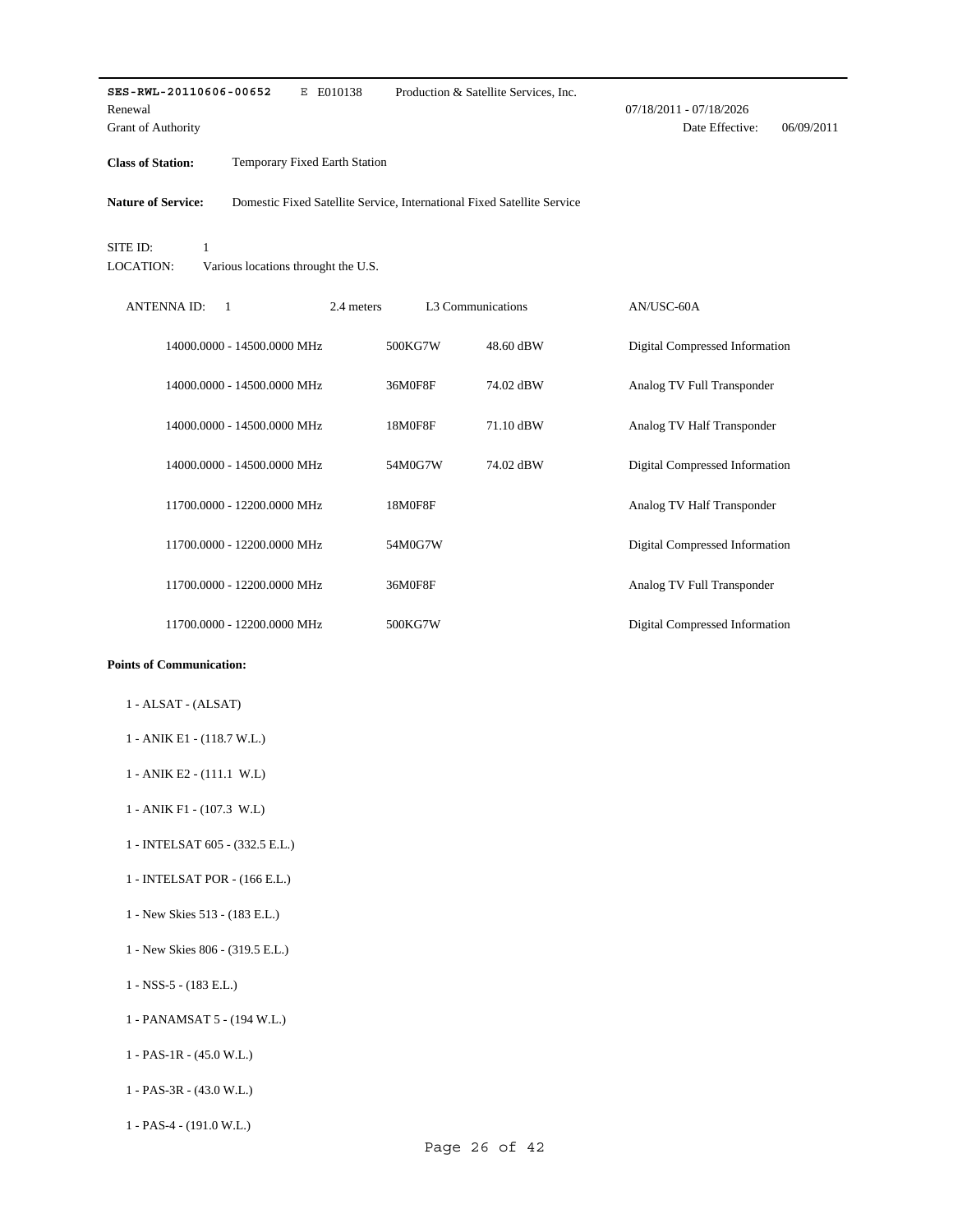1 - SATMEX-5 - (116.8 W.L.)

1 - SOLIDARIDAD F-1 - (109.2 W.L.)

1 - SOLIDARIDAD F-2 - (113.0 W.L.)

| SES-RWL-20110606-00653<br>Renewal<br>Grant of Authority | E E010126                                   |         | Production & Satellite Services, Inc. | 07/03/2011 - 07/03/2026<br>Date Effective:      | 06/09/2011 |
|---------------------------------------------------------|---------------------------------------------|---------|---------------------------------------|-------------------------------------------------|------------|
| <b>Class of Station:</b>                                | Temporary Fixed Earth Station               |         |                                       |                                                 |            |
| <b>Nature of Service:</b>                               | <b>Fixed Satellite Service</b>              |         |                                       |                                                 |            |
| SITE ID:<br>1<br><b>LOCATION:</b>                       | 4415 WAGON TRAIL AVE., CLARK, LAS VEGAS, NV |         |                                       |                                                 |            |
| <b>ANTENNAID:</b><br>$\overline{1}$                     | 2.4 meters                                  |         | <b>ANDREW CORPORATION</b>             | ESA-24SNG-LTE-25                                |            |
|                                                         | 14000.0000 - 14500.0000 MHz                 | 36M0F3F | 76.30 dBW                             | <b>ANALOG TELEVISION</b>                        |            |
|                                                         | 14000.0000 - 14500.0000 MHz                 | 36M0G7W | 71.60 dBW                             | <b>DIGITAL COMPRESSED</b><br><b>INFORMATION</b> |            |
|                                                         | 14000.0000 - 14500.0000 MHz                 | 4M00G7F | 62.20 dBW                             | DIGITAL COMPRESSED<br><b>INFORMATION</b>        |            |
|                                                         | 11700.0000 - 12200.0000 MHz                 | 36M0F3F |                                       | <b>ANALOG TELEVISION</b>                        |            |
|                                                         | 11700.0000 - 12200.0000 MHz                 | 36M0G7W |                                       | <b>DIGITAL COMPRESSED</b><br><b>INFORMATION</b> |            |
|                                                         | 11700.0000 - 12200.0000 MHz                 | 4M00G7F |                                       | <b>DIGITAL COMPRESSED</b><br><b>INFORMATION</b> |            |

# **Points of Communication:**

1 - ALSAT - (ALSAT)

| SES-RWL-20110606-00654<br>Renewal<br><b>Grant of Authority</b> | Е                                                                           | E980081     |            | EchoStar Broadcasting Corporation | 08/01/2011 - 08/01/2026<br>Date Effective: | 06/09/2011 |
|----------------------------------------------------------------|-----------------------------------------------------------------------------|-------------|------------|-----------------------------------|--------------------------------------------|------------|
| <b>Class of Station:</b>                                       | <b>Fixed Earth Stations</b>                                                 |             |            |                                   |                                            |            |
| <b>Nature of Service:</b>                                      | <b>Fixed Satellite Service</b>                                              |             |            |                                   |                                            |            |
| SITE ID:<br>LOCATION:                                          | Cheyeene<br>530 EchoStar Drive, Laramie, Cheyenne, WY<br>41°7'58.30" N LAT. |             |            | 104 ° 44 ' 9.10 " W LONG.         |                                            |            |
| <b>ANTENNAID:</b>                                              | T <sub>5</sub>                                                              | 13.2 meters | <b>TIW</b> |                                   | 13.2 METER                                 |            |
|                                                                | 17301.0000 - 17302.0000 MHz                                                 |             | 1M00G2D    | 87.40 dBW                         | TT&C                                       |            |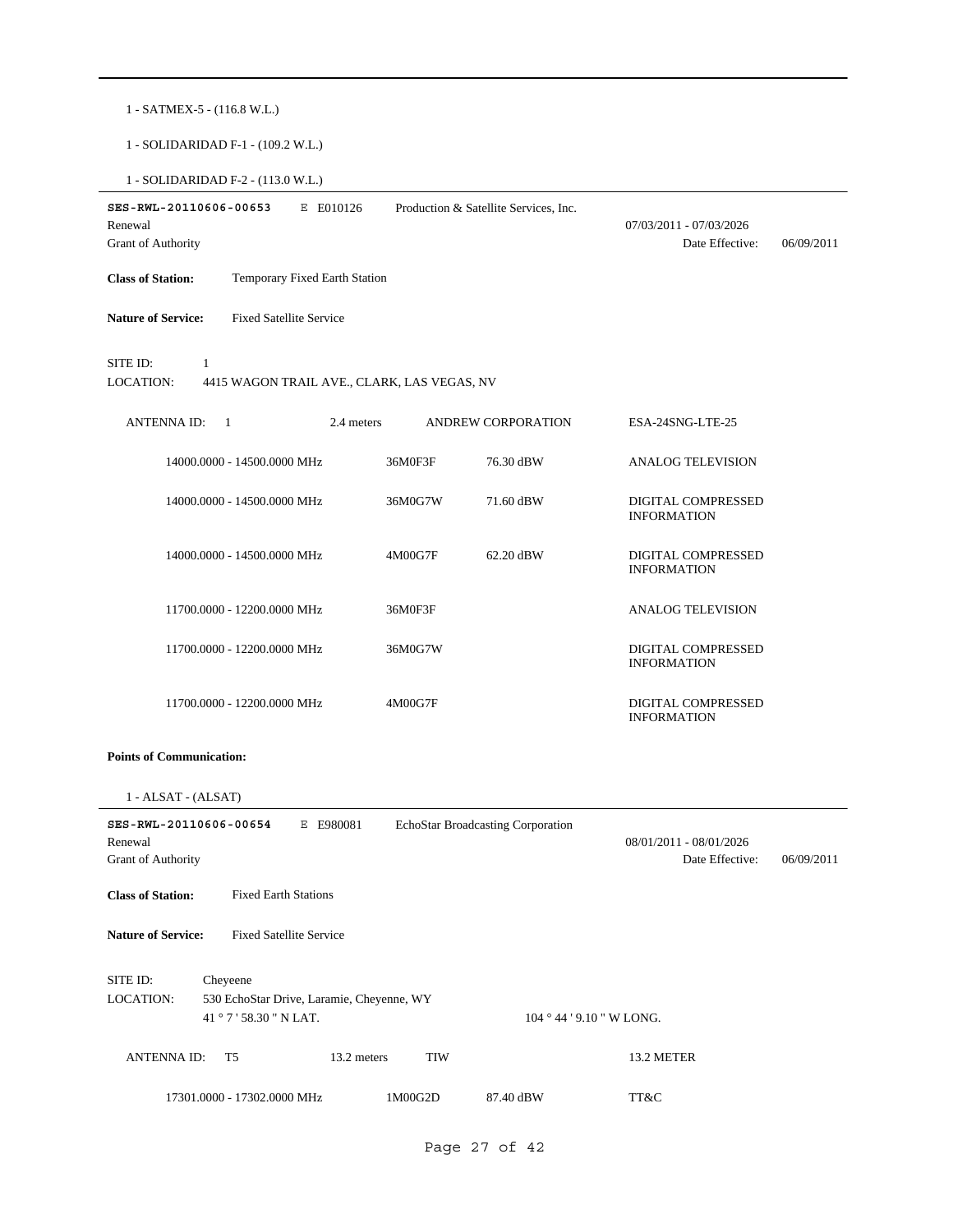| 17300.0000 - 17800.0000 MHz | 24M0M1F                   | 85.00 dBW | <b>FEEDERLINK</b>                           |
|-----------------------------|---------------------------|-----------|---------------------------------------------|
| 12698.5000 - 12699.5000 MHz | 1M00G2D                   |           | TT&C                                        |
| 12202.5000 - 12203.5000 MHz | 1M00G2D                   |           | TT&C                                        |
| 12200.5000 - 12201.5000 MHz | 1M00G2D                   |           | TT&C                                        |
| 12200.0000 - 12700.0000 MHz | 24M0M1F                   |           | DBS/IOPT                                    |
| <b>ANTENNAID:</b><br>T6     | 13.2 meters<br><b>TIW</b> |           | 13.2 METER                                  |
| 17790.0000 - 17800.0000 MHz | 800KG2D                   | 86.40 dBW | <b>TELECOMMAND</b>                          |
| 17790.0000 - 17800.0000 MHz | 800KG2D                   | 86.40 dBW | TELECOMMAND                                 |
| 17310.0000 - 17790.0000 MHz | 24M0G7W                   | 87.40 dBW | DIGITAL DATA AND COMPRESSED<br><b>VIDEO</b> |
| 17300.0000 - 17310.0000 MHz | 800KG2D                   | 86.40 dBW | TELECOMMAND                                 |
| 17300.0000 - 17310.0000 MHz | 800KG2D                   | 86.40 dBW | <b>TELECOMMAND</b>                          |
| 12690.0000 - 12700.0000 MHz | 800KG2D                   |           | <b>TELEMETRY</b>                            |
| 12690.0000 - 12700.0000 MHz | 800KG2D                   |           | <b>TELEMETRY</b>                            |
| 12210.0000 - 12690.0000 MHz | 24M0G7W                   |           | DIGITAL DATA AND COMPRESSED<br><b>VIDEO</b> |
| 12210.0000 - 12690.0000 MHz | 24M0G7W                   |           | DIGITAL DATA AND COMPRESSED<br><b>VIDEO</b> |
| 12200.0000 - 12210.0000 MHz | 800KG2D                   |           | <b>TELEMETRY</b>                            |

Cheyeene - CIEL 2 - (128.85 W.L)

Cheyeene - ECHOSTAR 10 - (110 W.L.)

Cheyeene - ECHOSTAR 11 - (110 W.L.)

Cheyeene - ECHOSTAR 2 - (119 W.L.)

Cheyeene - ECHOSTAR 3 - (61.5 W.L.)

Cheyeene - ECHOSTAR 4 - (77 W.L.)

Cheyeene - ECHOSTAR 5 - (148 W.L.)

Cheyeene - ECHOSTAR 6 - (72.7 W.L.)

Cheyeene - ECHOSTAR 7 - (119 W.L.)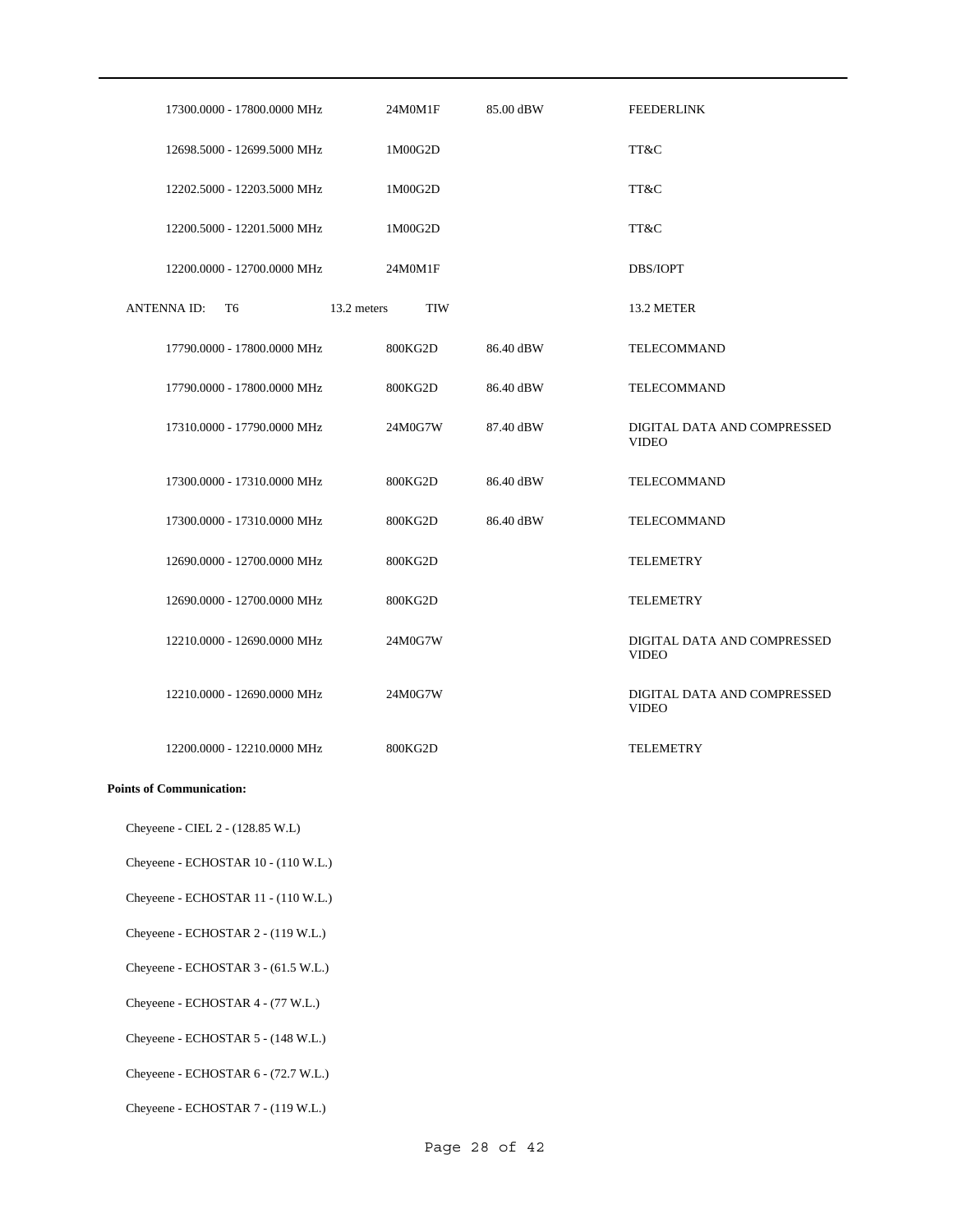| Cheyeene - ECHOSTAR 7S - (119.2 W.L.)                                                                                  |            |                                   |                                                          |  |  |  |
|------------------------------------------------------------------------------------------------------------------------|------------|-----------------------------------|----------------------------------------------------------|--|--|--|
| Cheyeene - ECHOSTAR 8 - (77 W.L.)                                                                                      |            |                                   |                                                          |  |  |  |
| Cheyeene - RAINBOW1 - (61.5 W.L.)                                                                                      |            |                                   |                                                          |  |  |  |
| SES-RWL-20110606-00655<br>E E980005<br>Renewal<br>Grant of Authority                                                   |            | EchoStar Broadcasting Corporation | 08/01/2011 - 08/01/2026<br>Date Effective:<br>06/09/2011 |  |  |  |
| <b>Class of Station:</b><br><b>Fixed Earth Stations</b>                                                                |            |                                   |                                                          |  |  |  |
| <b>Nature of Service:</b><br>Direct Broadcast Satellite Service, Feeder Link for DBS in Fixed Satellite Service, Other |            |                                   |                                                          |  |  |  |
| SITE ID:<br>$\mathbf{1}$<br><b>LOCATION:</b><br>530 ECHOSTAR DRIVE, LARMIE, CHEYENNE, WY<br>41 ° 7 ' 56.40 " N LAT.    |            |                                   | 104 ° 44 ' 10.40 " W LONG.                               |  |  |  |
| <b>ANTENNAID:</b><br>$\mathbf{1}$<br>13.2 meters                                                                       | <b>TIW</b> |                                   | 13.2 METER                                               |  |  |  |
| 17790.0000 - 17800.0000 MHz                                                                                            | 1M00G2D    | 35.80 dBW                         | Telemetry                                                |  |  |  |
| 17307.0000 - 17308.5000 MHz                                                                                            | 1M00G2D    | 86.30 dBW                         | Digital Data, FEC 3/4 (TT&C)                             |  |  |  |
| 17301.0000 - 17302.0000 MHz                                                                                            | 1M00G2D    | 86.30 dBW                         | Digital Data, FEC 3/4 (TT&C)                             |  |  |  |
| 17300.0000 - 17800.0000 MHz                                                                                            | 24M0M1F    | 87.40 dBW                         | Digital Video, FEC 3/4                                   |  |  |  |
| 17300.0000 - 17800.0000 MHz                                                                                            | 24M0G1W    | 87.40 dBW                         | Digital Video, FEC 3/4                                   |  |  |  |
| 12698.5000 - 12699.5000 MHz                                                                                            | 1M00G2D    |                                   | Telemetry Beacon (TT&C)                                  |  |  |  |
| 12202.5000 - 12203.5000 MHz                                                                                            | 1M00G2D    |                                   | Telemetry Beacon (TT&C)                                  |  |  |  |
| 12200.5000 - 12201.5000 MHz                                                                                            | 1M00G2D    |                                   | Telemetry Beacon (TT&C)                                  |  |  |  |
| 12200.0000 - 12700.0000 MHz                                                                                            | 24M0M1F    |                                   | Digital Video, FEC 3/4                                   |  |  |  |
| 12200.0000 - 12205.0000 MHz                                                                                            | 800KG2D    |                                   | Telemetry                                                |  |  |  |
| <b>Points of Communication:</b>                                                                                        |            |                                   |                                                          |  |  |  |

- 1 ECHO-3 (61.5 DEG)
- 1 ECHOSTAR 1 (77.15 W.L.)
- 1 ECHOSTAR 12 (61.35 W.L.)
- 1 ECHOSTAR 14 (118.9 W.L.)
- 1 ECHOSTAR 15 (61.55 W.L.)
- 1 ECHOSTAR 2 (148 W.L.)
- 1 ECHOSTAR 4 (76.85 W.L.)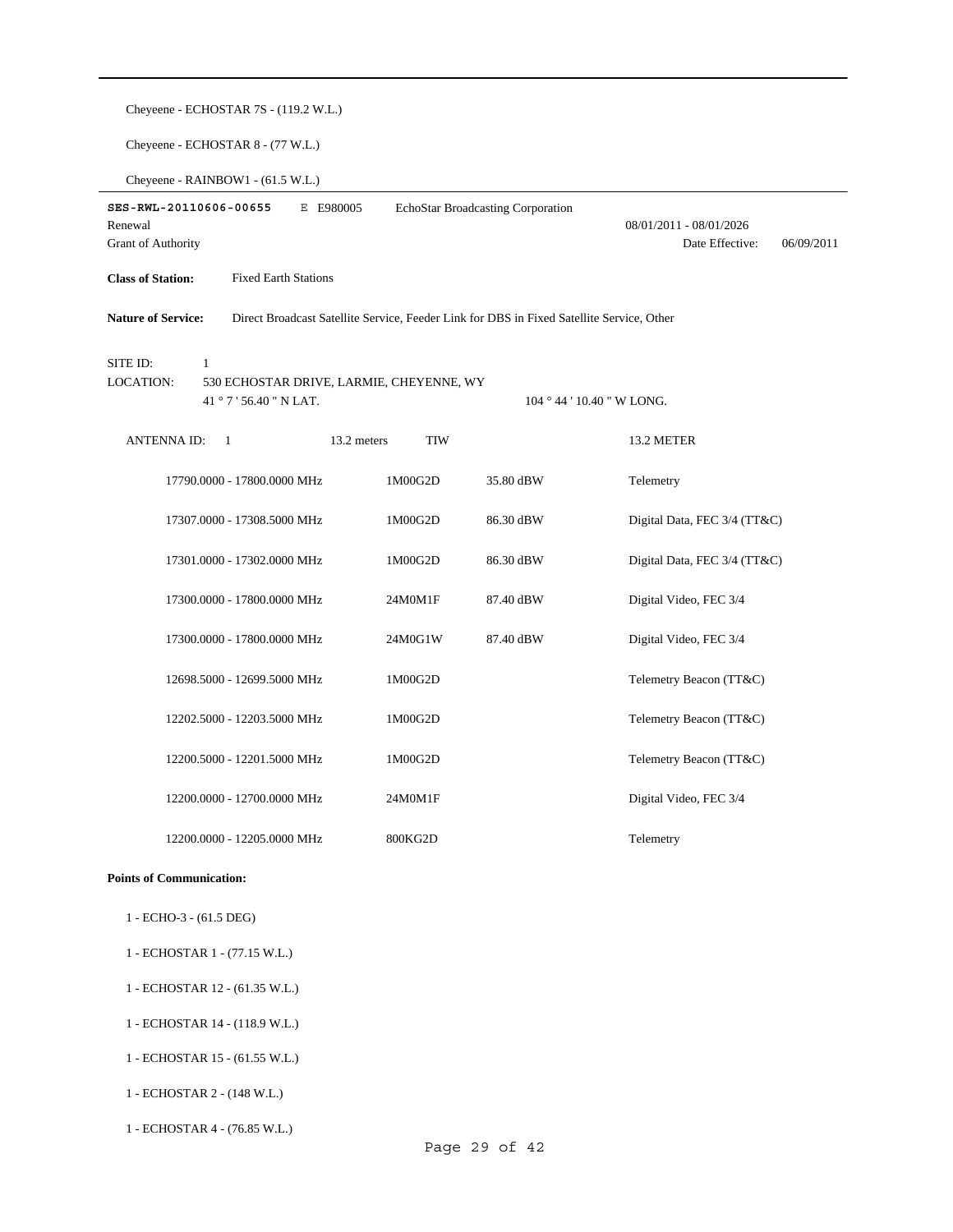1 - ECHOSTAR 6 - (61.65 W.L.)

1 - ECHOSTAR 7 - (118.8 W.L.)

1 - ECHOSTAR 8 - (77 W.L.)

| Renewal                      | SES-RWL-20110607-00658 |                                                                        | E WB81      | SES Americom, Inc.                                      |               |                           | 08/28/2011 - 08/28/2026 |            |
|------------------------------|------------------------|------------------------------------------------------------------------|-------------|---------------------------------------------------------|---------------|---------------------------|-------------------------|------------|
| <b>Grant of Authority</b>    |                        |                                                                        |             |                                                         |               |                           | Date Effective:         | 06/09/2011 |
| <b>Class of Station:</b>     |                        | <b>Fixed Earth Stations</b>                                            |             |                                                         |               |                           |                         |            |
| <b>Nature of Service:</b>    |                        |                                                                        |             | Direct to Home Fixed Satellite, Fixed Satellite Service |               |                           |                         |            |
| SITE ID:<br><b>LOCATION:</b> | 1                      | 100 EDSALL DRIVE, SUSSEX, VERNON VALLEY, NJ<br>41 ° 12 ' 6.30 " N LAT. |             |                                                         |               | 74 ° 31 ' 34.60 " W LONG. |                         |            |
|                              | ANTENNA ID:            | $\overline{1}$                                                         | 13 meters   |                                                         | E SYSTEMS     |                           |                         |            |
|                              |                        | 6423.5000 - 6423.5000 MHz                                              |             | 3M00F3W                                                 | 87.80 dBW     |                           |                         |            |
|                              |                        | 6125.0000 - 6425.0000 MHz                                              |             | 36M0F8W                                                 | 84.70 dBW     |                           |                         |            |
|                              |                        | 6085.0000 - 6125.0000 MHz                                              |             | 36M0F8W                                                 | 88.90 dBW     |                           |                         |            |
|                              |                        | 5925.0000 - 6425.0000 MHz                                              |             | 17M6F7W                                                 | 78.50 dBW     |                           |                         |            |
|                              |                        | 5925.0000 - 6425.0000 MHz                                              |             | 215KF8W                                                 | 71.20 dBW     |                           |                         |            |
|                              |                        | 5925.0000 - 6085.0000 MHz                                              |             | 36M0F8W                                                 | 84.70 dBW     |                           |                         |            |
|                              |                        | 3700.0000 - 4200.0000 MHz                                              |             | 36M0F8W                                                 |               |                           |                         |            |
|                              |                        | 3700.0000 - 4200.0000 MHz                                              |             | 17M6F7W                                                 |               |                           |                         |            |
|                              | ANTENNA ID:            | 2                                                                      | 13.1 meters | <b>VERTEX</b>                                           |               | 13 KPC                    |                         |            |
|                              |                        | 6423.5000 - 6423.5000 MHz                                              |             | 3M00F3D                                                 | 83.79 dBW     | TT&C                      |                         |            |
|                              |                        | 6125.0000 - 6425.0000 MHz                                              |             | 36M0F8W                                                 | 84.70 dBW     |                           |                         |            |
|                              |                        | 6085.0000 - 6125.0000 MHz                                              |             | 36M0F8W                                                 | 88.90 dBW     |                           |                         |            |
|                              |                        | 5925.0000 - 6425.0000 MHz                                              |             | 17M6F7W                                                 | 78.50 dBW     |                           |                         |            |
|                              |                        | 5925.0000 - 6425.0000 MHz                                              |             | 215KF8W                                                 | 71.20 dBW     |                           |                         |            |
|                              |                        | 5925.0000 - 6425.0000 MHz                                              |             | 3M00F3D                                                 | 83.79 dBW     | TT&C                      |                         |            |
|                              |                        | 5925.0000 - 6425.0000 MHz                                              |             | 36M0G7W                                                 | 83.79 dBW     | DIGITAL DATA              |                         |            |
|                              |                        | 5925.0000 - 6085.0000 MHz                                              |             | 36M0F8W                                                 | 84.70 dBW     |                           |                         |            |
|                              |                        |                                                                        |             |                                                         | Page 30 of 42 |                           |                         |            |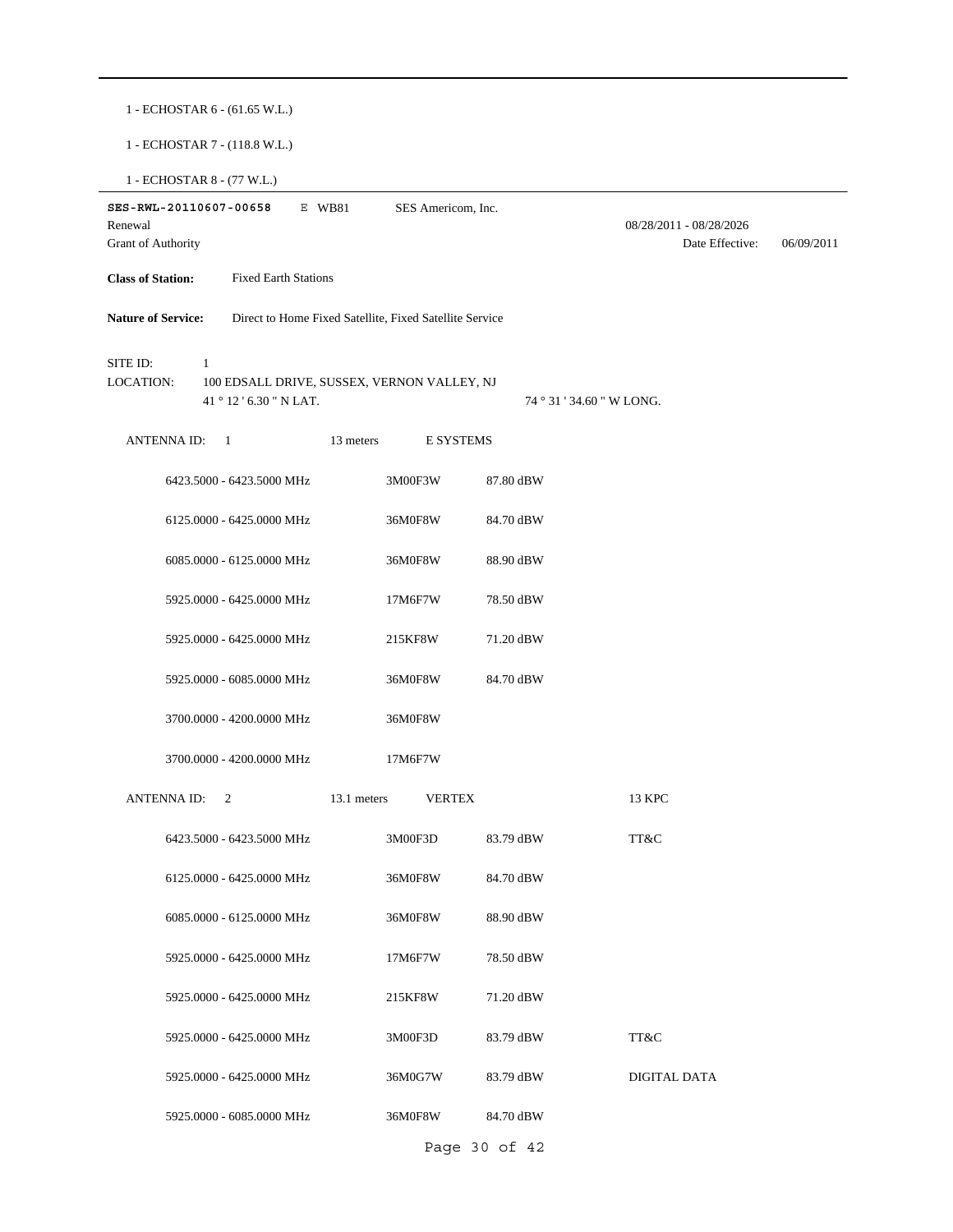| 3700.0000 - 4200.0000 MHz | 36M0F8W                    |                           |              |
|---------------------------|----------------------------|---------------------------|--------------|
| 3700.0000 - 4200.0000 MHz | 17M6F7W                    |                           |              |
| 3700.0000 - 4200.0000 MHz | 36M0G7W                    |                           | DIGITAL DATA |
| ANTENNA ID: 3             | 11 meters                  | <b>SCIENTIFIC ATLANTA</b> | 8007         |
| 6423.5000 - 6423.5000 MHz | 3M00F3W                    | 87.80 dBW                 |              |
| 6125.0000 - 6425.0000 MHz | 36M0F8W                    | 84.70 dBW                 |              |
| 6085.0000 - 6125.0000 MHz | 36M0F8W                    | 88.90 dBW                 |              |
| 5925.0000 - 6425.0000 MHz | 17M6F7W                    | 78.50 dBW                 |              |
| 5925.0000 - 6425.0000 MHz | 215KF8W                    | 71.20 dBW                 |              |
| 5925.0000 - 6085.0000 MHz | 36M0F8W                    | 84.70 dBW                 |              |
| 3700.0000 - 4200.0000 MHz | 36M0F8W                    |                           |              |
| 3700.0000 - 4200.0000 MHz | 17M6F7W                    |                           |              |
| ANTENNA ID: 4             | 12 meters<br><b>ANDREW</b> |                           | ESA12-46     |
| 6423.5000 - 6423.5000 MHz | 3M00F3W                    | 87.80 dBW                 |              |
|                           |                            |                           |              |
| 6125.0000 - 6425.0000 MHz | 36M0F8W                    | 84.70 dBW                 |              |
| 6085.0000 - 6125.0000 MHz | 36M0F8W                    | 88.90 dBW                 |              |
| 5925.0000 - 6425.0000 MHz | 17M6F7W                    | 78.50 dBW                 |              |
| 5925.0000 - 6425.0000 MHz | 215KF8W                    | 71.20 dBW                 |              |
| 5925.0000 - 6085.0000 MHz | 36M0F8W                    | 84.70 dBW                 |              |
| 3700,0000 - 4200,0000 MHz | 36M0F8W                    |                           |              |
| 3700.0000 - 4200.0000 MHz | 17M6F7W                    |                           |              |
| ANTENNA ID:<br>5          | 11 meters                  | RSI SATCOM TECH INC       | 1100C        |
| 6423.5000 - 6423.5000 MHz | 3M00F3W                    | 87.80 dBW                 |              |
| 6125.0000 - 6425.0000 MHz | 36M0F8W                    | 84.70 dBW                 |              |
| 6085.0000 - 6125.0000 MHz | 36M0F8W                    | 88.90 dBW                 |              |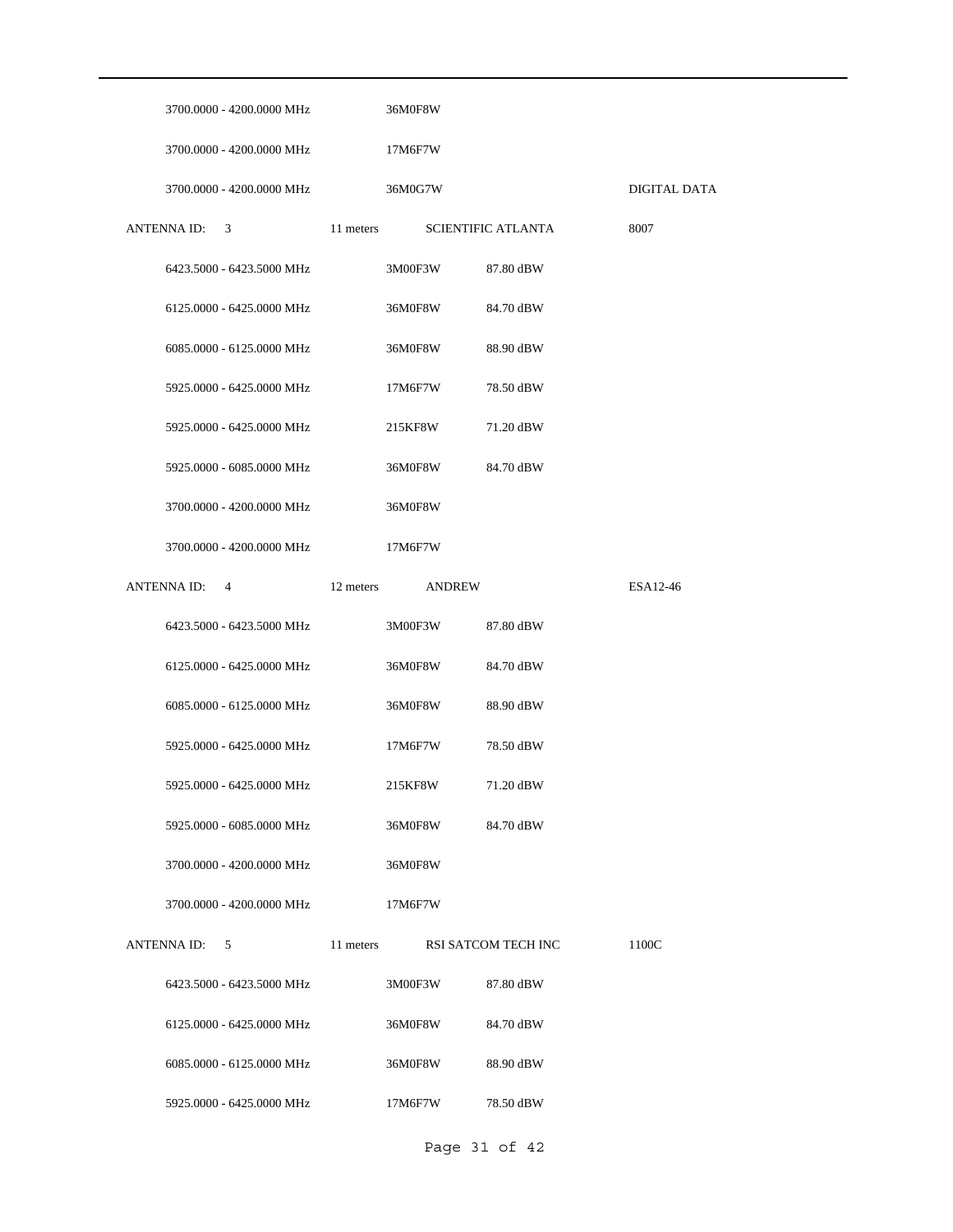| 5925.0000 - 6425.0000 MHz                                                                                                         | 215KF8W | 71.20 dBW                            |                                            |            |
|-----------------------------------------------------------------------------------------------------------------------------------|---------|--------------------------------------|--------------------------------------------|------------|
| 5925.0000 - 6085.0000 MHz                                                                                                         | 36M0F8W | 84.70 dBW                            |                                            |            |
| 3700.0000 - 4200.0000 MHz                                                                                                         | 36M0F8W |                                      |                                            |            |
| 3700.0000 - 4200.0000 MHz                                                                                                         | 17M6F7W |                                      |                                            |            |
| ANTENNA ID:<br>13 meters<br>6                                                                                                     |         | <b>HARRIS CORPORATION</b>            | 5270                                       |            |
| 6423.5000 - 6423.5000 MHz                                                                                                         | 3M00F3W | 87.80 dBW                            |                                            |            |
| 6125.0000 - 6425.0000 MHz                                                                                                         | 36M0F8W | 84.70 dBW                            |                                            |            |
| 6085.0000 - 6125.0000 MHz                                                                                                         | 36M0F8W | 88.90 dBW                            |                                            |            |
| 5925.0000 - 6425.0000 MHz                                                                                                         | 17M6F7W | 78.50 dBW                            |                                            |            |
| 5925.0000 - 6425.0000 MHz                                                                                                         | 215KF8W | 71.20 dBW                            |                                            |            |
| 5925.0000 - 6085.0000 MHz                                                                                                         | 36M0F8W | 84.70 dBW                            |                                            |            |
| 3700.0000 - 4200.0000 MHz                                                                                                         | 36M0F8W |                                      |                                            |            |
| 3700.0000 - 4200.0000 MHz                                                                                                         | 17M6F7W |                                      |                                            |            |
| <b>Points of Communication:</b>                                                                                                   |         |                                      |                                            |            |
| 1 - ALSAT - (ALSAT)                                                                                                               |         |                                      |                                            |            |
| SES-RWL-20110608-00673<br>E E010202<br>Renewal<br>Grant of Authority                                                              |         | COX COMMUNICATIONS HAMPTON ROADS LLC | 07/19/2011 - 07/19/2026<br>Date Effective: | 06/10/2011 |
| <b>Fixed Earth Stations</b><br><b>Class of Station:</b>                                                                           |         |                                      |                                            |            |
| Domestic Fixed Satellite Service<br><b>Nature of Service:</b>                                                                     |         |                                      |                                            |            |
| SITE ID:<br>$\mathbf{1}$<br>LOCATION:<br>INTERSECTION OF STATE ROAD 249 & 605, NEW KENT, NEW KENT, VA<br>37 ° 30 ' 50.00 " N LAT. |         | 76 ° 58 ' 47.00 " W LONG.            |                                            |            |
| ANTENNA ID: 1<br>5 meters                                                                                                         | COMTECH |                                      | PRIME FOCUS                                |            |
| 3700.0000 - 4200.0000 MHz                                                                                                         | 36M0G7F |                                      | DIGITAL VIDEO                              |            |
| 3700.0000 - 4200.0000 MHz                                                                                                         | 36M0F8F |                                      | <b>ANALOG VIDEO</b>                        |            |
| <b>Points of Communication:</b>                                                                                                   |         |                                      |                                            |            |
| 1 - ALSAT - (ALSAT)                                                                                                               |         |                                      |                                            |            |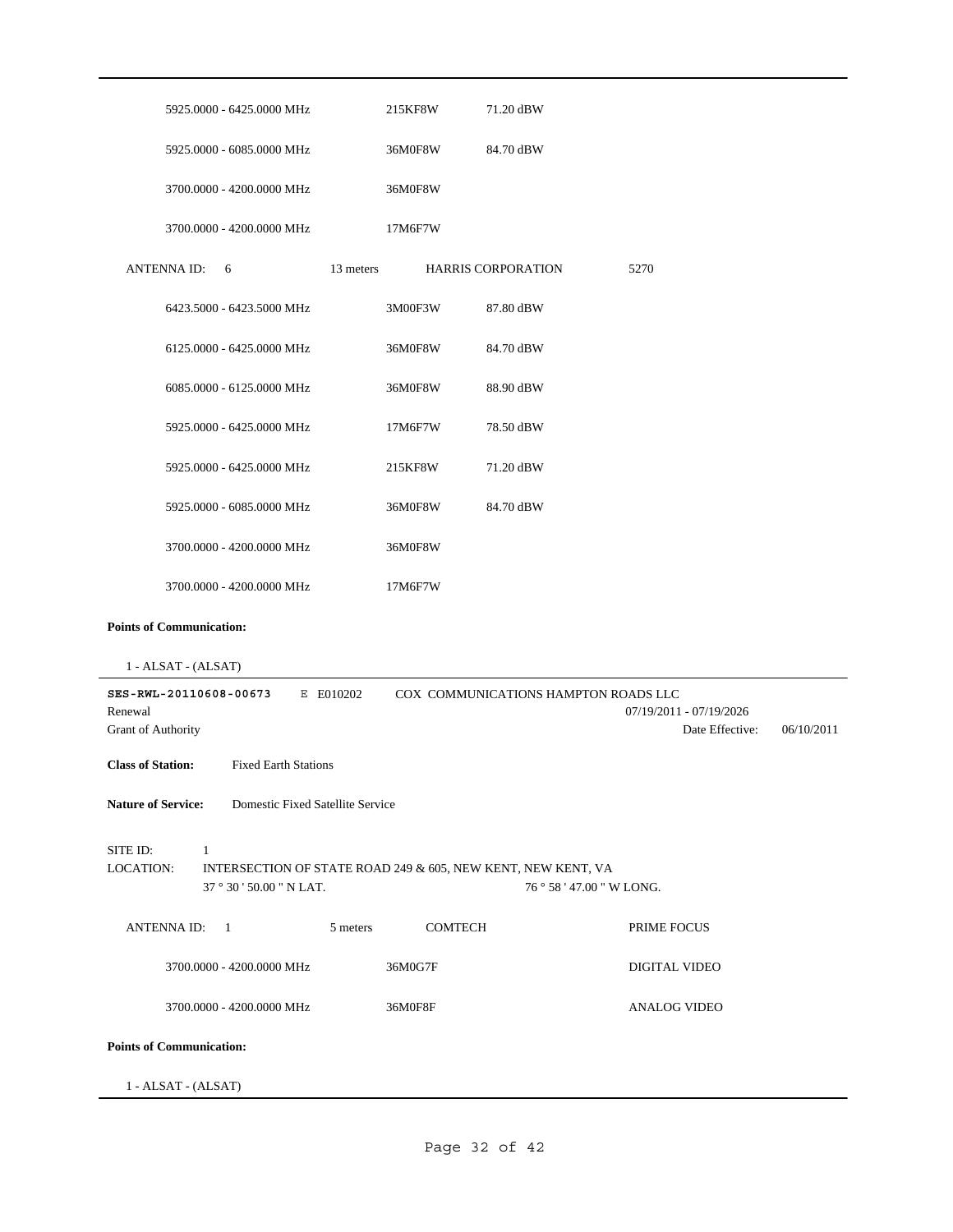**SES-RWL-20110608-00674** E E010200 Date Effective: 06/10/2011 **Class of Station:** Fixed Earth Stations Grant of Authority Renewal 07/16/2011 - 07/16/2026 CoxCom,Inc **Nature of Service:** Domestic Fixed Satellite Service 36 ° 8 ' 34.00 " N LAT. SITE ID: 1 4901 SOUTH 48TH STREET, WASHINGTON, SPRINGDALE, AR 94 ° 10 ' 39.00 " W LONG. LOCATION: ANTENNA ID: 1 4.5 meters PATRIOT 4.5 METER 3700.0000 - 4200.0000 MHz 36M0G7F DIGITAL VIDEO 3700.0000 - 4200.0000 MHz 36M0F8F ANALOG VIDEO **Points of Communication:** 1 - ALSAT - (ALSAT) **SES-RWL-20110608-00675** E E010196 Date Effective: 06/10/2011 **Class of Station:** Fixed Earth Stations Grant of Authority Renewal 07/16/2011 - 07/16/2026 CoxCom,Inc **Nature of Service:** Domestic Fixed Satellite Service 35 ° 21 ' 12.30 " N LAT. SITE ID: 1 3117 STATE LINE ROAD, SEBASTIAN, FORT SMITH, AR 94 ° 25 ' 55.70 " W LONG. LOCATION: ANTENNA ID: 1 10 meters SCIENTIFIC-ATLANTA SA8112-1 3700.0000 - 4200.0000 MHz 36M0G7F DIGITAL VIDEO 3700.0000 - 4200.0000 MHz 36M0F8F ANALOG VIDEO **Points of Communication:** 1 - ALSAT - (ALSAT) **SES-RWL-20110608-00676** E E010188 Date Effective: 06/10/2011 **Class of Station:** Fixed Earth Stations Grant of Authority Renewal 07/09/2011 - 07/09/2026 COX COMMUNICATIONS, INC. **Nature of Service:** Domestic Fixed Satellite Service 32 ° 12 ' 2.80 " N LAT. SITE ID: 1 4777 EAST 29TH STREET, PIMA, TUSCON, AZ 110 ° 53 ' 45.70 " W LONG. LOCATION: Page 33 of 42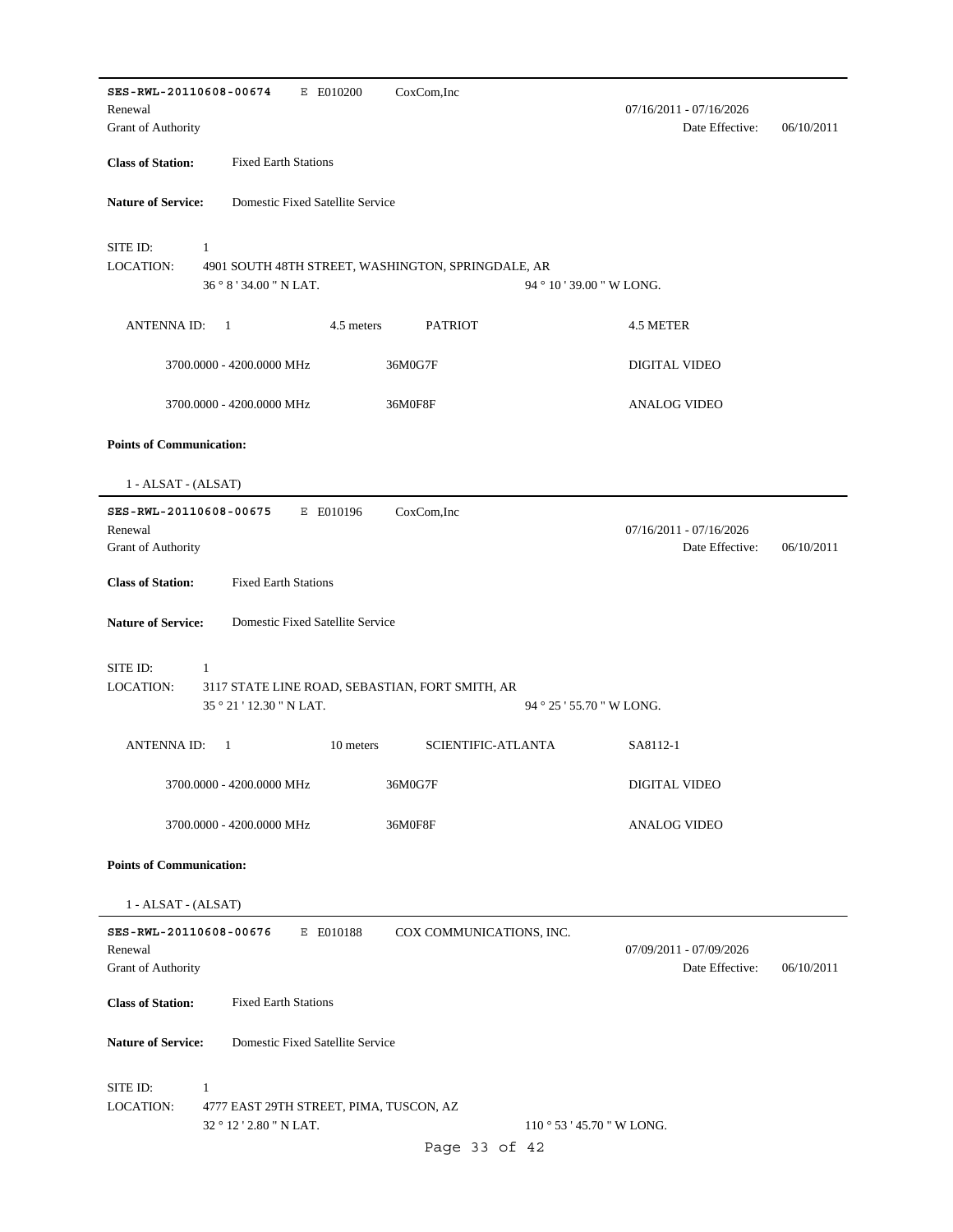| ANTENNA ID:<br>-1                                                       | ANTENNA TECH CORP.<br>5 meters              | SIMULSAT 5M T40501                                       |
|-------------------------------------------------------------------------|---------------------------------------------|----------------------------------------------------------|
| 3700.0000 - 4200.0000 MHz                                               | 36M0G7F                                     | <b>DIGITAL VIDEO</b>                                     |
| 3700.0000 - 3700.0000 MHz                                               | 36M0F8F                                     | <b>ANALOG VIDEO</b>                                      |
| <b>Points of Communication:</b>                                         |                                             |                                                          |
| 1 - ALSAT - (ALSAT)                                                     |                                             |                                                          |
| SES-RWL-20110608-00677<br>Renewal<br>Grant of Authority                 | E E010223<br>CEBRIDGE ACQUISITION, L.P.     | 08/16/2011 - 08/16/2026<br>Date Effective:<br>06/10/2011 |
| <b>Class of Station:</b><br><b>Fixed Earth Stations</b>                 |                                             |                                                          |
| <b>Nature of Service:</b><br>Domestic Fixed Satellite Service           |                                             |                                                          |
| SITE ID:<br>$\mathbf{1}$<br><b>LOCATION:</b><br>34 ° 6 ' 31.00 " N LAT. | 138 TOWER LANE, HOT SPRING, ARKADELPHIA, AR | 93 ° 7 ' 10.30 " W LONG.                                 |
| ANTENNA ID:<br>-1                                                       | 4.6 meters<br><b>SCIENTIFIC-ATLANTA</b>     | <b>4.6M PRIME FOCUS</b>                                  |
| 3700.0000 - 4200.0000 MHz                                               | 36M0F8F                                     | ANALOG VIDEO WITH<br><b>ASSOCIATED SUBCARRIERS</b>       |
| 3700.0000 - 4200.0000 MHz                                               | 36M0G7F                                     | VIDEO COMPRESSED                                         |
| <b>Points of Communication:</b>                                         |                                             |                                                          |
| 1 - ALSAT - (ALSAT)                                                     |                                             |                                                          |
| SES-RWL-20110608-00678<br>Renewal<br><b>Grant of Authority</b>          | E E010228<br>CEBRIDGE ACQUISITION, L.P.     | 08/16/2011 - 08/16/2026<br>Date Effective:<br>06/10/2011 |
| <b>Class of Station:</b><br><b>Fixed Earth Stations</b>                 |                                             |                                                          |
| <b>Nature of Service:</b><br>Domestic Fixed Satellite Service           |                                             |                                                          |
| SITE ID:<br>1<br><b>LOCATION:</b><br>33 ° 14 ' 12.30 " N LAT.           | 1540 E. 19TH STREET, UNION, EL DORADO, AR   | 92 ° 38 ' 46.90 " W LONG.                                |
| <b>ANTENNA ID:</b><br>-1                                                | 10 meters<br><b>SCIENTIFIC-ATLANTA</b>      | 10M PRIME FOCUS                                          |
| 3700.0000 - 4200.0000 MHz                                               | 36M0F8F                                     | ANALOG VIDEO WITH<br><b>ASSOCIATED SUBCARRIERS</b>       |
| 3700.0000 - 4200.0000 MHz                                               | 36M0G7F                                     | VIDEO COMPRESSED                                         |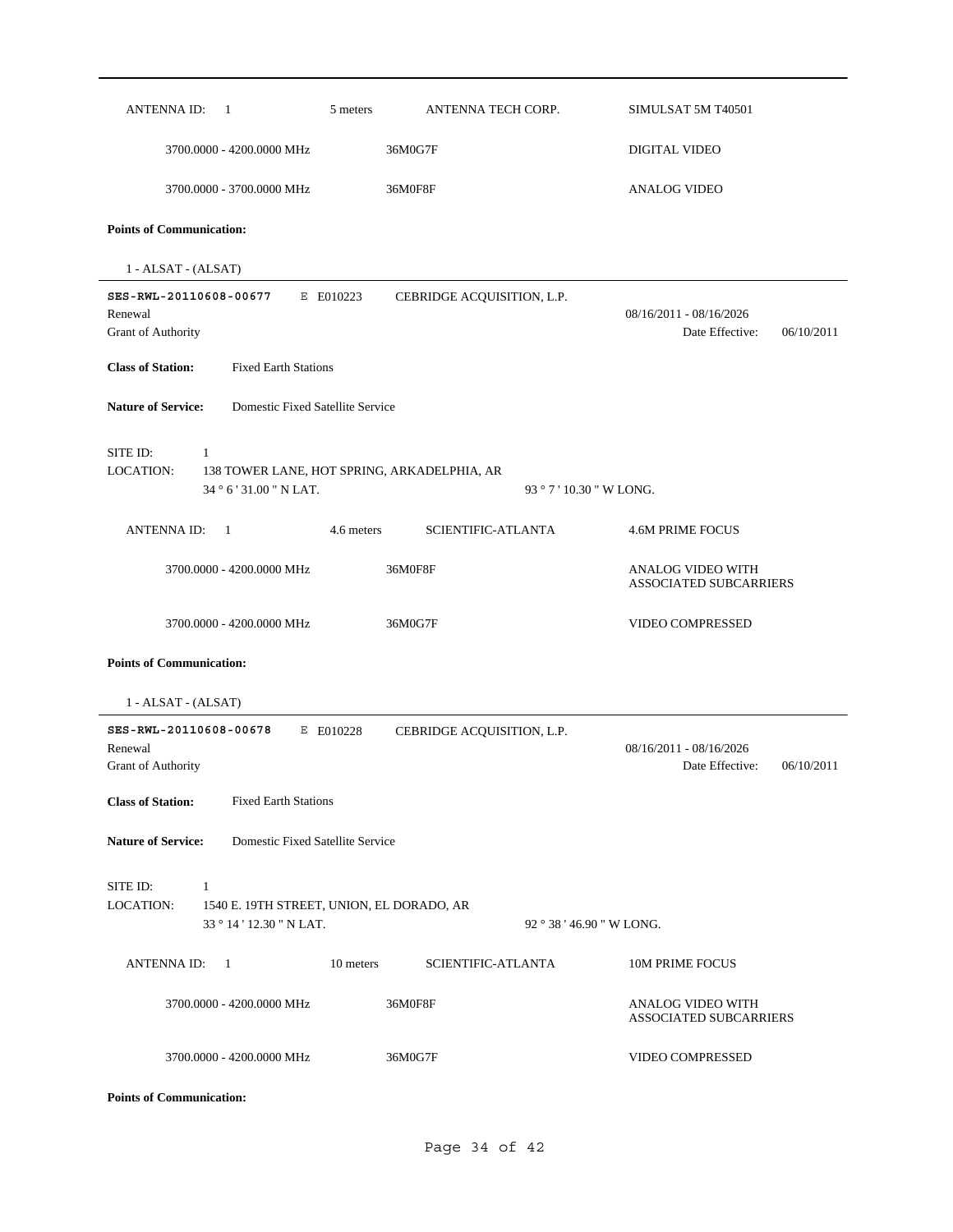| 1 - ALSAT - (ALSAT)                                                                                                           |                                                          |
|-------------------------------------------------------------------------------------------------------------------------------|----------------------------------------------------------|
| SES-RWL-20110608-00679<br>E E010224<br>CEBRIDGE ACQUISITION, L.P.<br>Renewal<br>Grant of Authority                            | 08/16/2011 - 08/16/2026<br>Date Effective:<br>06/10/2011 |
| <b>Class of Station:</b><br><b>Fixed Earth Stations</b>                                                                       |                                                          |
| <b>Nature of Service:</b><br>Domestic Fixed Satellite Service                                                                 |                                                          |
| SITE ID:<br>$\mathbf{1}$<br><b>LOCATION:</b><br>2490 HARRISON STREET, INDEPENDENCE, BATESVILLE, AR<br>35 ° 46 ' 8.00 " N LAT. | $91°37'28.00''$ W LONG.                                  |
| <b>ANTENNA ID:</b><br><b>ANTENNA TECH CORP</b><br>-1<br>5 meters                                                              | SIMULSAT 5M                                              |
| 3700.0000 - 4200.0000 MHz<br>36M0F8F                                                                                          | ANALOG VIDEO WITH<br><b>ASSOCIATED SUBCARRIERS</b>       |
| 3700.0000 - 4200.0000 MHz<br>36M0G7F                                                                                          | VIDEO COMPRESSED                                         |
| <b>Points of Communication:</b>                                                                                               |                                                          |
| 1 - ALSAT - (ALSAT)                                                                                                           |                                                          |
| SES-RWL-20110608-00680<br>E E010226<br>CEBRIDGE ACQUISITION, L.P.<br>Renewal<br>Grant of Authority                            | 08/16/2011 - 08/16/2026<br>Date Effective:<br>06/10/2011 |
| <b>Class of Station:</b><br><b>Fixed Earth Stations</b>                                                                       |                                                          |
| <b>Nature of Service:</b><br>Domestic Fixed Satellite Service                                                                 |                                                          |
| SITE ID:<br>$\mathbf{1}$<br><b>LOCATION:</b><br>808 CLUB BOULEVARD, BAXTER, MOUNTAIN HOME, AR<br>36 ° 21 ' 5.20 " N LAT.      | 92 ° 21 ' 27.60 " W LONG.                                |
| SCIENTIFIC-ATLANTA<br>ANTENNA ID:<br>1<br>4.5 meters                                                                          | 8345 4.5 METER                                           |
| 3700.0000 - 4200.0000 MHz<br>36M0F8F                                                                                          | ANALOG VIDEO WITH<br><b>ASSOCIATED SUBCARRIERS</b>       |
| 3700.0000 - 4200.0000 MHz<br>36M0G7F                                                                                          | VIDEO COMPRESSED                                         |
| <b>Points of Communication:</b>                                                                                               |                                                          |
| 1 - ALSAT - (ALSAT)                                                                                                           |                                                          |
| SES-RWL-20110608-00681<br>E KJ36<br>CEBRIDGE ACQUISITION, L.P.<br>Renewal<br><b>Grant of Authority</b>                        | 08/14/2011 - 08/14/2026<br>Date Effective:<br>06/10/2011 |
| <b>Class of Station:</b><br><b>Fixed Earth Stations</b>                                                                       |                                                          |
| <b>Nature of Service:</b><br>Domestic Fixed Satellite Service                                                                 |                                                          |
| Page 35 of 42                                                                                                                 |                                                          |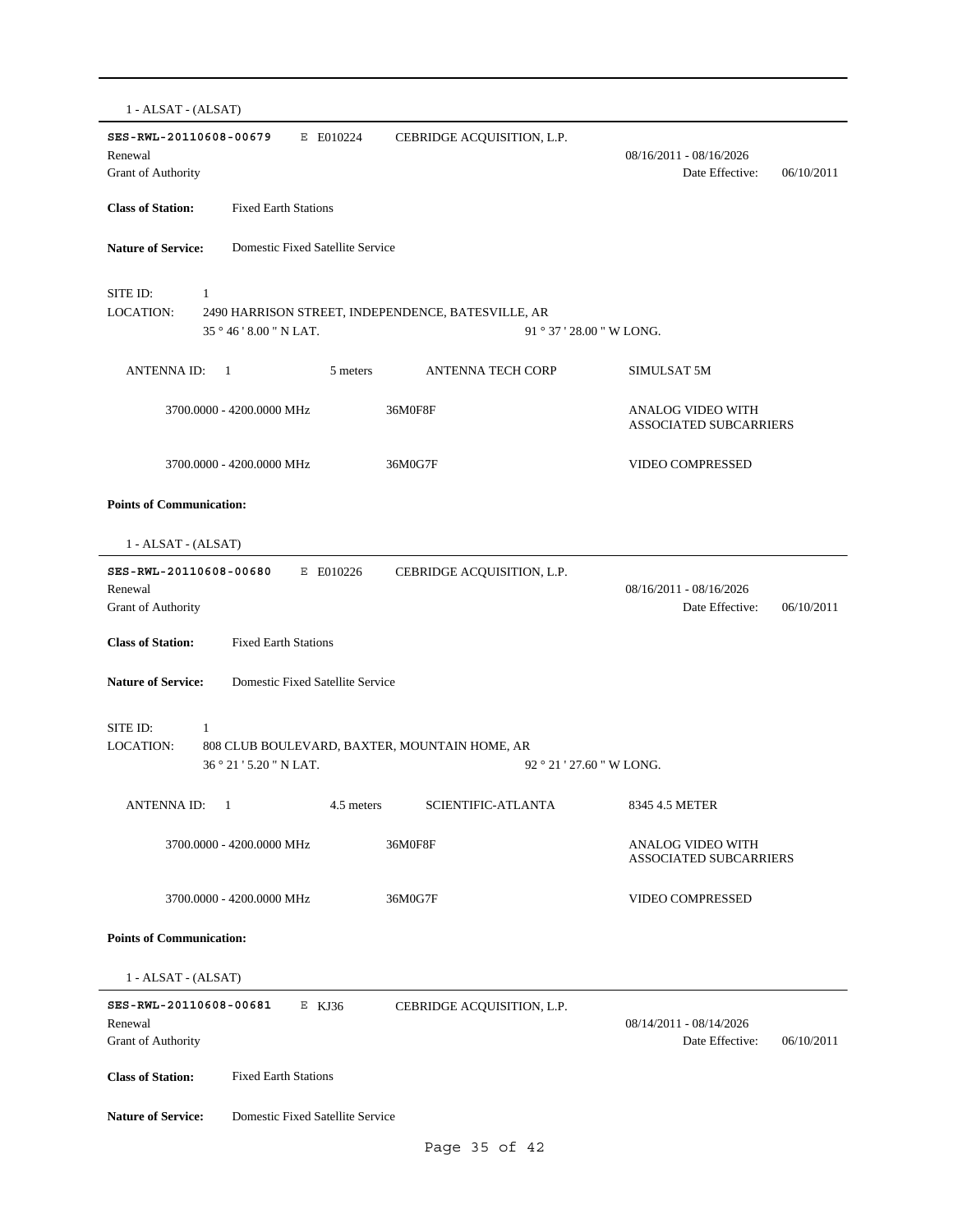| <b>LOCATION:</b>                      | NOBLE, PERRY, OK                                                             |                            |                                                          |
|---------------------------------------|------------------------------------------------------------------------------|----------------------------|----------------------------------------------------------|
|                                       | 36 ° 15 ' 40.00 " N LAT.                                                     | 97 ° 16 ' 36.00 " W LONG.  |                                                          |
| ANTENNA ID:                           | $\overline{1}$<br>5 meters                                                   | <b>SCIENTIFIC ATLANTA</b>  | 414                                                      |
|                                       | 3700.0000 - 4200.0000 MHz                                                    | 36000F9                    |                                                          |
| <b>Points of Communication:</b>       |                                                                              |                            |                                                          |
| 1 - ALSAT - (ALSAT)                   |                                                                              |                            |                                                          |
| Renewal<br>Grant of Authority         | SES-RWL-20110608-00682<br>E E010166                                          | CEBRIDGE ACQUISITION, L.P. | 08/08/2011 - 08/08/2026<br>Date Effective:<br>06/10/2011 |
| <b>Class of Station:</b>              | <b>Fixed Earth Stations</b>                                                  |                            |                                                          |
| <b>Nature of Service:</b>             | Domestic Fixed Satellite Service                                             |                            |                                                          |
| SITE ID:<br><b>LOCATION:</b>          | 1<br>1/4 MILE EAST US 77, GARVIN, PAULSVALLEY, OK<br>34 ° 41 ' 1.00 " N LAT. | 97 ° 12 ' 18.00 " W LONG.  |                                                          |
| <b>ANTENNA ID:</b>                    | 4.6 meters<br>$\overline{1}$                                                 | <b>SCIENTIFIC-ATLANTA</b>  | S40461                                                   |
|                                       | 3700.0000 - 4200.0000 MHz                                                    | 36M0G7F                    | <b>DIGITAL VIDEO</b>                                     |
|                                       |                                                                              |                            |                                                          |
|                                       | 3700.0000 - 4200.0000 MHz                                                    | 36M0F8F                    | <b>ANALOG VIDEO</b>                                      |
| <b>Points of Communication:</b>       |                                                                              |                            |                                                          |
| 1 - ALSAT - (ALSAT)                   |                                                                              |                            |                                                          |
| Renewal<br><b>Grant of Authority</b>  | SES-RWL-20110608-00683<br>E E010225                                          | CEBRIDGE ACQUISITION, L.P. | 08/16/2011 - 08/16/2026<br>Date Effective:               |
| <b>Class of Station:</b>              | <b>Fixed Earth Stations</b>                                                  |                            | 06/10/2011                                               |
|                                       | <b>Fixed Satellite Service</b>                                               |                            |                                                          |
| <b>Nature of Service:</b><br>SITE ID: | 1                                                                            |                            |                                                          |
| LOCATION:                             | 127 N. EL MIRA AVE., POPE, RUSSELLVILLE, AR<br>35 ° 18 ' 32.00 " N LAT.      | 93 ° 6 ' 33.00 " W LONG.   |                                                          |
| <b>ANTENNA ID:</b>                    | 5 meters<br>$\overline{1}$                                                   | ANTENNA TECH CORP.         | SIMULSAT 5M.                                             |
|                                       | 3700.0000 - 4200.0000 MHz                                                    | 36M0F8F                    | ANALOG VIDEO WITH<br><b>ASSOCIATED SUBCARRIERS</b>       |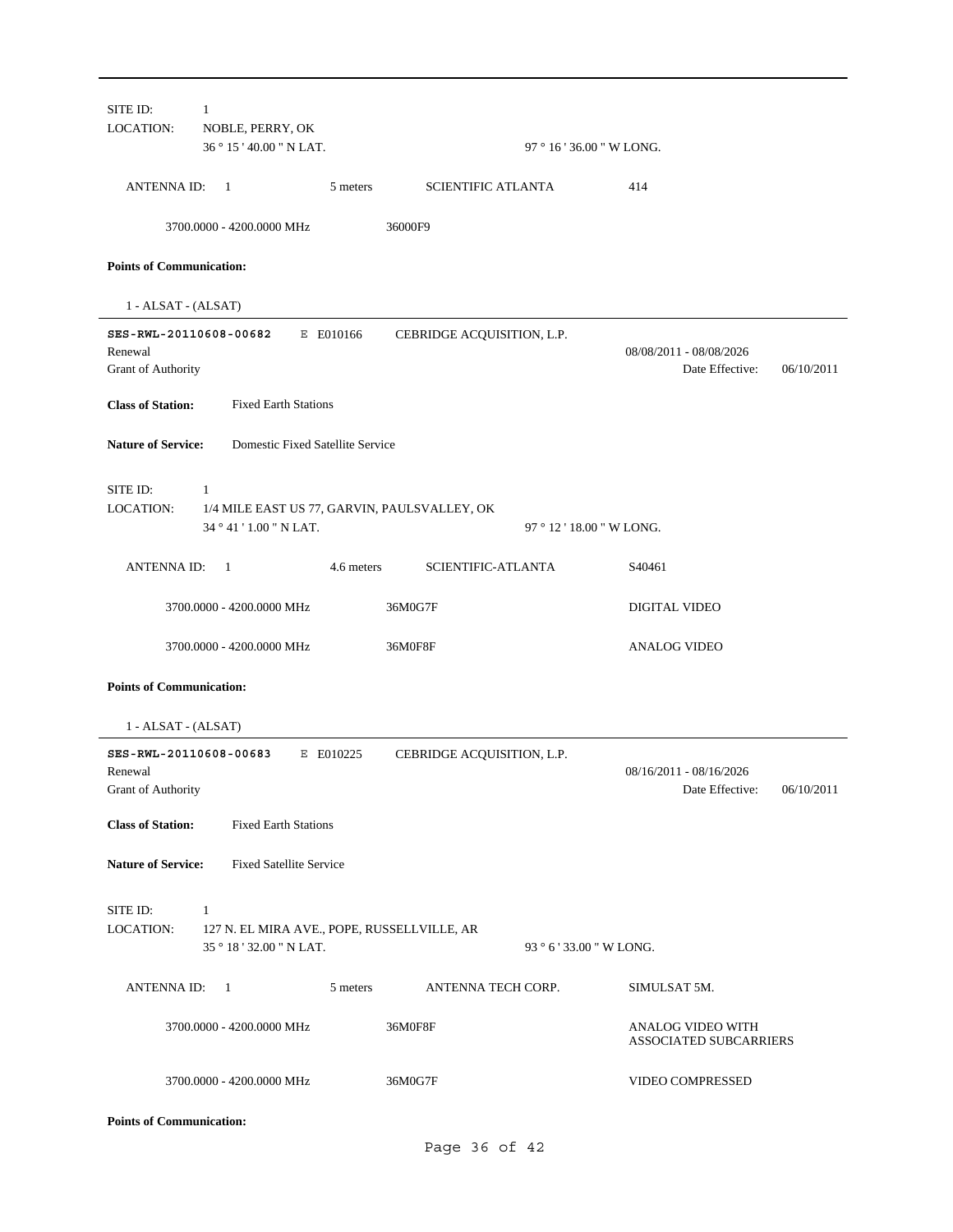| 1 - ALSAT - (ALSAT)                                                                                 |                             |                     |                                                          |
|-----------------------------------------------------------------------------------------------------|-----------------------------|---------------------|----------------------------------------------------------|
| SES-RWL-20110608-00686<br>E E910376<br>Renewal<br><b>Grant of Authority</b>                         | Alascom, Inc.               |                     | 08/02/2011 - 08/02/2026<br>Date Effective:<br>06/10/2011 |
| <b>Class of Station:</b><br><b>Fixed Earth Stations</b>                                             |                             |                     |                                                          |
| <b>Nature of Service:</b><br>Domestic Fixed Satellite Service                                       |                             |                     |                                                          |
| SITE ID:<br>1<br>LOCATION:<br>MILE 1222 ALASKA HIGHWAY, BORDER CITY, AK<br>62 ° 37 ' 14.80 " N LAT. |                             |                     | $141°0'35.70"$ W LONG.                                   |
| <b>ANTENNA ID:</b><br>$\mathbf{1}$                                                                  | 4.5 meters                  | <b>ANDREW CORP.</b> | ESA45-46A                                                |
| 5925.0000 - 6425.0000 MHz                                                                           | 1M15G7W                     | 59.80 dBW           | QPSK, T1, ADPCM                                          |
| 3700.0000 - 4200.0000 MHz                                                                           | 1M15G7W                     |                     | QPSK, T1, ADPCM                                          |
| <b>Points of Communication:</b>                                                                     |                             |                     |                                                          |
| 1 - ALSAT - (ALSAT)                                                                                 |                             |                     |                                                          |
| SES-RWL-20110608-00687<br>E E2271<br>Renewal<br>Grant of Authority                                  | Alascom, Inc.               |                     | 08/05/2011 - 08/05/2026<br>Date Effective:<br>06/10/2011 |
| <b>Class of Station:</b><br><b>Fixed Earth Stations</b>                                             |                             |                     |                                                          |
| <b>Nature of Service:</b><br><b>Fixed Satellite Service</b>                                         |                             |                     |                                                          |
| SITE ID:<br>1<br>LOCATION:<br>FIRST & PAUSANNA STS, NUIQSUT, AK<br>70 ° 12 ' 51.00 " N LAT.         |                             |                     | $150°59'27.00"$ W LONG.                                  |
| <b>ANTENNA ID:</b><br>1                                                                             | 4.5 meters<br><b>ANDREW</b> |                     | <b>ESA5-46A</b>                                          |
| 5925.0000 - 6425.0000 MHz                                                                           | 13M9G1D                     | 60.80 dBW           | VARIOUS PSK & QAM - DATA                                 |
| 5925.0000 - 6425.0000 MHz                                                                           | 29K0G1D                     | 45.90 dBW           | VARIOUS PSK & QAM - DATA                                 |
| 5925.0000 - 6425.0000 MHz                                                                           | 13M9G7W                     | 60.80 dBW           | VARIOUS PSK & QAM - VOICE AND<br><b>DATA</b>             |
| 5925.0000 - 6425.0000 MHz                                                                           | 57K0G7W                     | 48.90 dBW           | VARIOUS PSK & QAM - VOICE AND<br><b>DATA</b>             |
| 3700.0000 - 4200.0000 MHz                                                                           | 13M9G1D                     |                     | VARIOUS PSK & QAM - DATA                                 |
| 3700.0000 - 4200.0000 MHz                                                                           | 29K0G1D                     |                     | VARIOUS PSK & QAM - DATA                                 |
| 3700.0000 - 4200.0000 MHz                                                                           | 13M9G7W                     |                     | VARIOUS PSK & QAM - VOICE AND<br><b>DATA</b>             |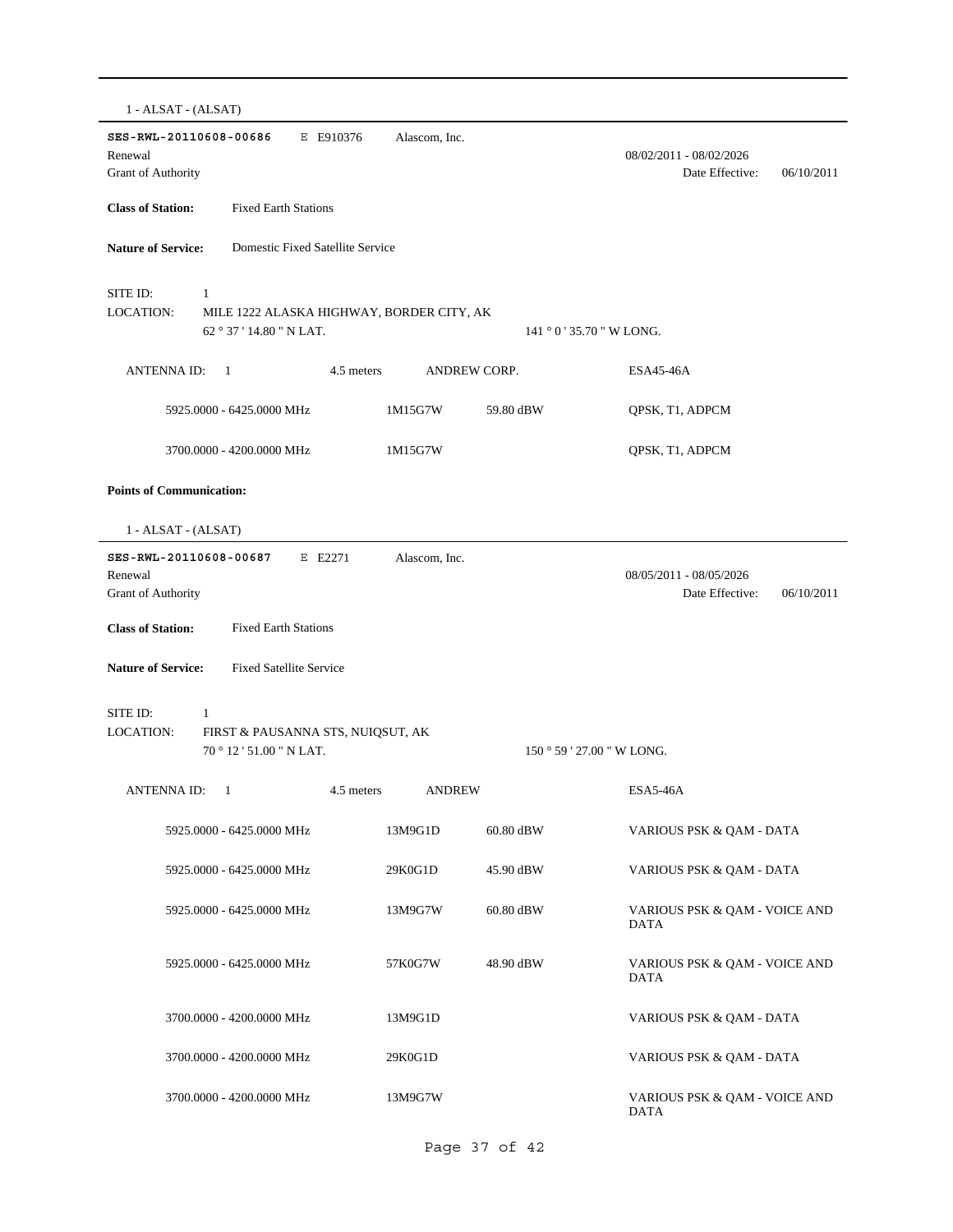| 3700.0000 - 4200.0000 MHz                                                      | 57K0G7W                                                                             | VARIOUS PSK & QAM - VOICE AND<br><b>DATA</b>             |
|--------------------------------------------------------------------------------|-------------------------------------------------------------------------------------|----------------------------------------------------------|
| <b>Points of Communication:</b>                                                |                                                                                     |                                                          |
| 1 - ALSAT - (ALSAT)                                                            |                                                                                     |                                                          |
| SES-RWL-20110609-00688<br>E E010143<br>Renewal<br>Grant of Authority           | Montana State University                                                            | 07/18/2011 - 07/18/2026<br>Date Effective:<br>06/13/2011 |
| <b>Class of Station:</b><br><b>Fixed Earth Stations</b>                        |                                                                                     |                                                          |
| <b>Nature of Service:</b><br>Domestic Fixed Satellite Service                  |                                                                                     |                                                          |
| SITE ID:<br>$\mathbf{1}$<br><b>LOCATION:</b><br>45 ° 39 ' 55.00 " N LAT.       | MONTANA STATE UNIVERSITY (KUSM-TV), GALLATIN, BOZEMAN, MT<br>$111°3'8.00''$ W LONG. |                                                          |
| ANTENNA ID:<br>ANT.1<br>5 meters                                               | ANTENNA SATCOM TECH                                                                 | 500KS                                                    |
| 14000.0000 - 14500.0000 MHz                                                    | 36M0F3F<br>78.50 dBW                                                                | ANALOG FREQUENCY<br>MODULATION, VIDEO, AUDIO             |
| 14000.0000 - 14500.0000 MHz                                                    | 72.00 dBW<br>6M00G7W                                                                | QPSK, 8PSK, DIGITAL DATA, VIDEO,<br><b>AUDIO</b>         |
| 11700.0000 - 12200.0000 MHz                                                    | 36M0F3F                                                                             | <b>ANALOG FREQUENCY</b><br>MODULATION, VIDEO, AUDIO      |
| 11700.0000 - 12200.0000 MHz                                                    | 36M0G7W                                                                             | QPSK, 8PSK, DIGITAL DATA, VIDEO,<br><b>AUDIO</b>         |
| <b>Points of Communication:</b>                                                |                                                                                     |                                                          |
| 1 - ALSAT - (ALSAT)                                                            |                                                                                     |                                                          |
| SES-RWL-20110609-00689<br>E KY58<br>Renewal                                    | COX COMMUNICATIONS LOUISIANA, LLC                                                   | 07/31/2011 - 07/31/2026                                  |
| Grant of Authority                                                             |                                                                                     | Date Effective:<br>06/10/2011                            |
| <b>Fixed Earth Stations</b><br><b>Class of Station:</b>                        |                                                                                     |                                                          |
| <b>Nature of Service:</b><br>Domestic Fixed Satellite Service                  |                                                                                     |                                                          |
| SITE ID:<br>1<br>LOCATION:<br>IBERVILLE, PLAQUEMINE, LA<br>30°16'20.00" N LAT. | $91^{\circ} 15' 4.00''$ W LONG.                                                     |                                                          |
| <b>ANTENNAID:</b><br>$\overline{1}$<br>5 meters                                | SCIENTIFIC-ATLANTA                                                                  | 8008B                                                    |
| 3700.0000 - 4200.0000 MHz                                                      | 36M0F3F                                                                             |                                                          |
| <b>Points of Communication:</b>                                                |                                                                                     |                                                          |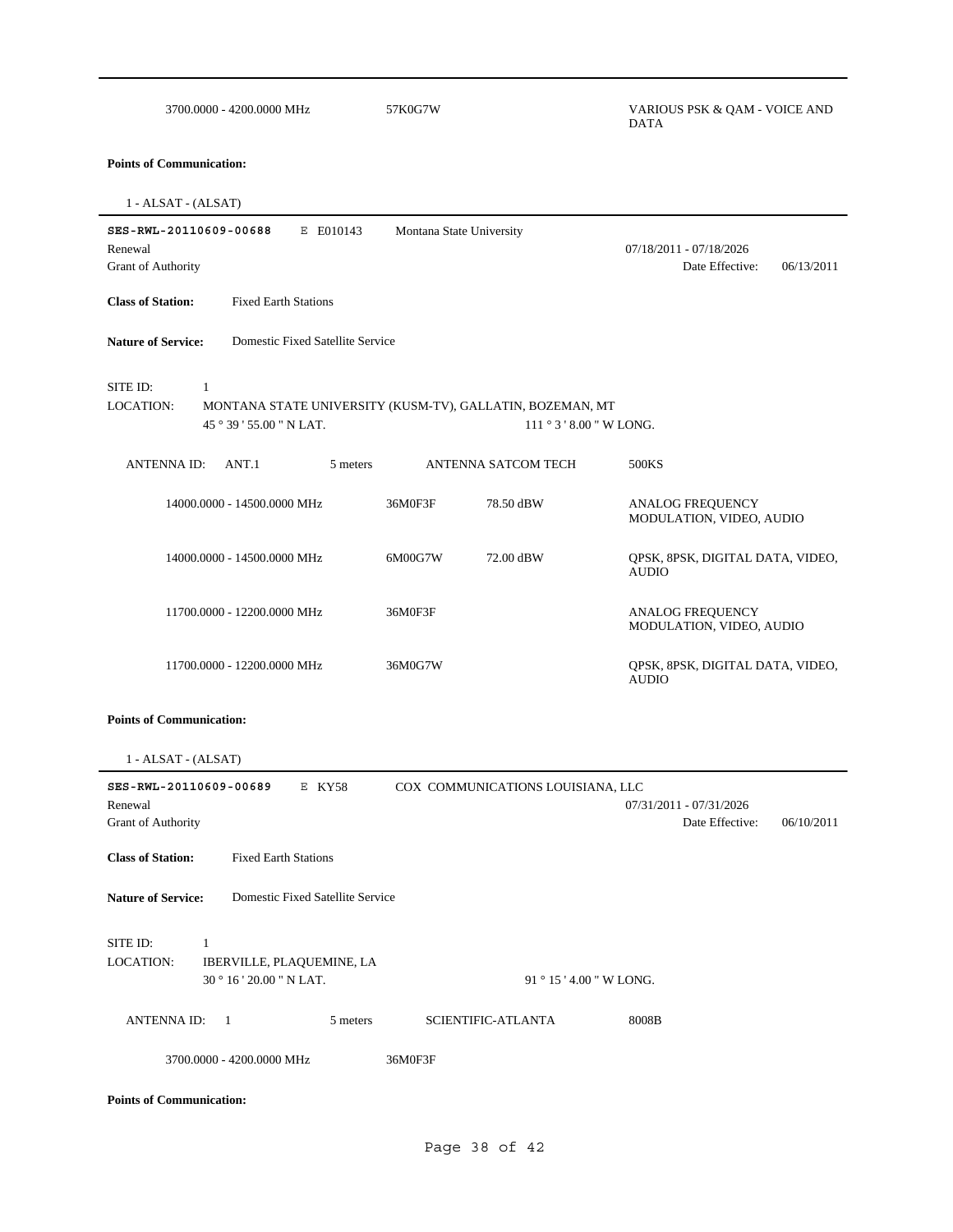1 - ALSAT - (ALSAT) **SES-RWL-20110610-00695** E E010120 Date Effective: 06/13/2011 **Class of Station:** Temporary Fixed Earth Station Grant of Authority Renewal 07/10/2011 - 07/10/2026 Panhandle Telecasting Limited Partnership **Nature of Service:** Domestic Fixed Satellite Service SITE ID: 1 LOCATION: VARIOUS ANTENNA ID: 1 1.5 meters ADVENT NEWSWIFT 66.10 dBW MCPC DIGITAL CARRIER FOR VIDEO/AUDIO/DATA 14000.0000 - 14500.0000 MHz 36M0G7W **Points of Communication:** 1 - ALSAT - (ALSAT) **SES-RWL-20110610-00700** E E910618 Date Effective: 06/14/2011 **Class of Station:** Fixed Earth Stations Grant of Authority Renewal 08/22/2011 - 08/22/2026 CSC TKR LLC **Nature of Service:** Domestic Fixed Satellite Service 40 ° 56 ' 56.00 " N LAT. SITE ID: 1 609 CENTER AVENUE, WESTCHESTER, MAMARONECK, NY 73 ° 44 ' 47.00 " W LONG. LOCATION: ANTENNA ID: 1 5 meters SCIENTIFIC-ATLANTA 8008B 3700.0000 - 4200.0000 MHz 36MOF3F **Points of Communication:** 1 - ALSAT - (ALSAT) **SES-RWL-20110610-00701** E E910621 Date Effective: 06/14/2011 **Class of Station:** Fixed Earth Stations Grant of Authority Renewal 08/26/2011 - 08/26/2026 BRESNAN COMMUNICATIONS, LLC **Nature of Service:** Domestic Fixed Satellite Service 43 ° 25 ' 59.00 " N LAT. SITE ID: 1 TETON, JACKSON, WY 110 ° 46 ' 50.00 " W LONG. LOCATION: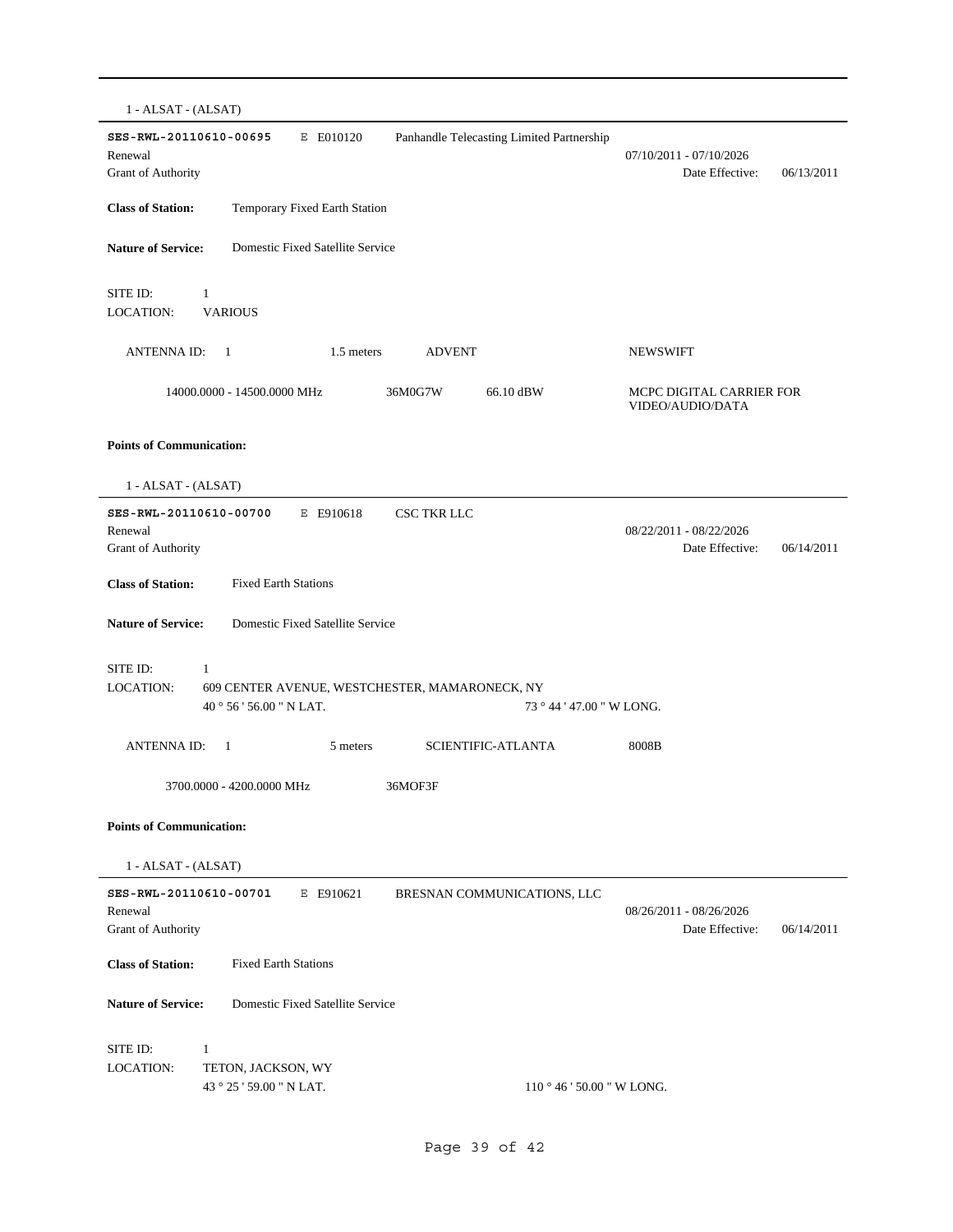| <b>ANTENNA ID:</b><br>-1                                                                                  | 4.5 meters<br><b>SCIENTIFIC-ATLANTA</b> | 8345                                       |            |
|-----------------------------------------------------------------------------------------------------------|-----------------------------------------|--------------------------------------------|------------|
| 3700.0000 - 4200.0000 MHz                                                                                 | 36M0F3F                                 |                                            |            |
| <b>Points of Communication:</b>                                                                           |                                         |                                            |            |
| $1 - ALSAT - (ALSAT)$                                                                                     |                                         |                                            |            |
| SES-RWL-20110610-00702<br>E KJ34<br>Renewal<br>Grant of Authority                                         | BRESNAN COMMUNICATIONS, LLC             | 09/05/2011 - 09/05/2026<br>Date Effective: | 06/14/2011 |
| <b>Class of Station:</b><br><b>Fixed Earth Stations</b>                                                   |                                         |                                            |            |
| Domestic Fixed Satellite Service<br><b>Nature of Service:</b>                                             |                                         |                                            |            |
| SITE ID:<br>1<br>LOCATION:<br>WESTON, NEWCASTLE, WY<br>43 ° 51 ' 52.00 " N LAT.                           |                                         | $104 \degree 11$ ' 22.00 " W LONG.         |            |
| <b>ANTENNAID:</b><br>-1                                                                                   | 4.5 meters<br>ANDREW CORPORATION        | ESA5-4HP                                   |            |
| 1 - ALSAT - (ALSAT)<br>SES-RWL-20110610-00703<br>E KJ43<br>Renewal<br>Grant of Authority                  | BRESNAN COMMUNICATIONS, LLC             | 08/14/2011 - 08/14/2026<br>Date Effective: | 06/14/2011 |
| <b>Class of Station:</b><br><b>Fixed Earth Stations</b>                                                   |                                         |                                            |            |
| <b>Nature of Service:</b><br>Domestic Fixed Satellite Service                                             |                                         |                                            |            |
| SITE ID:<br>$\sim$ 1<br>LOCATION:<br>COLE AND GOLD, LEWIS & CLARK, HELENA, MT<br>46 ° 36 ' 14.00 " N LAT. |                                         | $112 \degree 1$ ' 37.00 " W LONG.          |            |
| 5 meters<br>ANTENNA ID:<br>$\overline{1}$                                                                 | <b>SCIENTIFIC ATLANTA</b>               | 8008                                       |            |
| 3700.0000 - 4200.0000 MHz                                                                                 | 36M0F8F                                 | <b>RECEIVE ONLY</b>                        |            |
| 3700.0000 - 4200.0000 MHz                                                                                 | 36M0G7F                                 | <b>RECEIVE ONLY</b>                        |            |
| <b>Points of Communication:</b>                                                                           |                                         |                                            |            |
| 1 - ALSAT - (ALSAT)                                                                                       |                                         |                                            |            |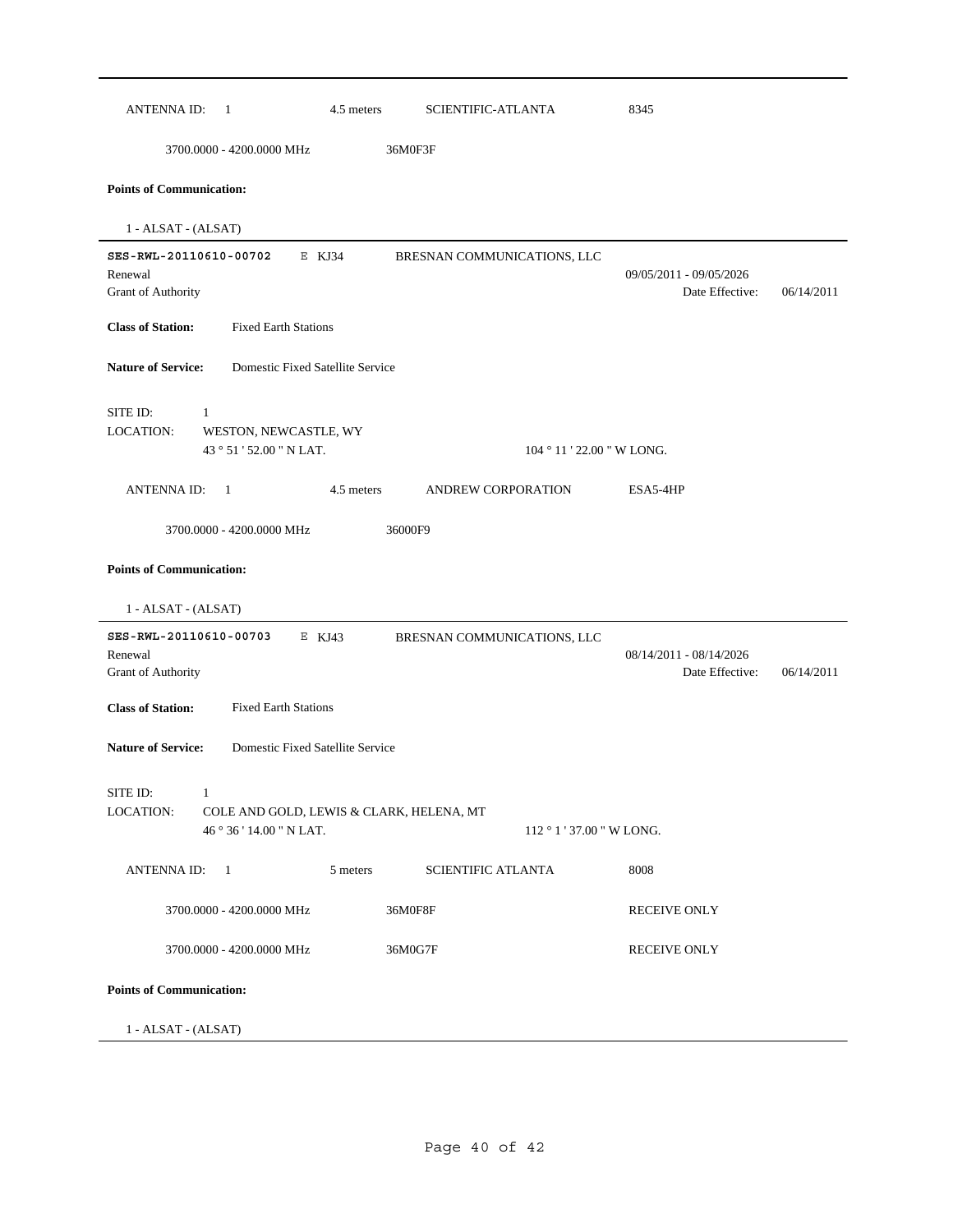| SES-RWL-20110613-00704<br>E KJ44                                                                         | WINDJAMMER COMMUNICATIONS LLC |                                                           |
|----------------------------------------------------------------------------------------------------------|-------------------------------|-----------------------------------------------------------|
| Renewal                                                                                                  |                               | 08/14/2011 - 08/14/2026                                   |
| Grant of Authority                                                                                       |                               | Date Effective:<br>06/14/2011                             |
| <b>Class of Station:</b><br><b>Fixed Earth Stations</b>                                                  |                               |                                                           |
| <b>Nature of Service:</b><br>Domestic Fixed Satellite Service                                            |                               |                                                           |
| SITE ID:<br>$\mathbf{1}$                                                                                 |                               |                                                           |
| <b>LOCATION:</b><br>YOUNG, GRAHAM, TX                                                                    |                               |                                                           |
| 33 ° 5 ' 51.00 " N LAT.                                                                                  | 98 ° 35 ' 56.00 " W LONG.     |                                                           |
|                                                                                                          |                               |                                                           |
| <b>ANTENNAID:</b><br>1<br>4.5 meters                                                                     | <b>ANDREW CORPORATION</b>     | ESA5-4HP                                                  |
| 3700.0000 - 4200.0000 MHz                                                                                | 36000F9                       |                                                           |
| <b>Points of Communication:</b>                                                                          |                               |                                                           |
| 1 - ALSAT - (ALSAT)                                                                                      |                               |                                                           |
| SES-RWL-20110614-00705<br>E E3131                                                                        | CBS Corporation               |                                                           |
| Renewal                                                                                                  |                               | 07/29/2011 - 07/29/2026                                   |
| Grant of Authority                                                                                       |                               | Date Effective:<br>06/14/2011                             |
|                                                                                                          |                               |                                                           |
| <b>Class of Station:</b><br>Temporary Fixed Earth Station                                                |                               |                                                           |
| <b>Nature of Service:</b><br><b>Fixed Satellite Service</b>                                              |                               |                                                           |
| SITE ID:<br>$\mathbf{1}$                                                                                 |                               |                                                           |
| <b>LOCATION:</b><br><b>CONUS</b>                                                                         |                               |                                                           |
| $0°0'0.00"$ N LAT.                                                                                       | $0°0'0.00''$ W LONG.          |                                                           |
|                                                                                                          |                               |                                                           |
| <b>ANTENNA ID:</b><br>1<br>1.2 meters                                                                    | <b>AVL TECHNOLOGIES</b>       | 1200                                                      |
| 14000.0000 - 14500.0000 MHz                                                                              | 36M0G7W<br>64.50 dBW          | ONE 36 MBIT MCPC DIGITAL<br><b>CARRIER FOR VOICE DATA</b> |
| <b>Points of Communication:</b>                                                                          |                               |                                                           |
| 1 - ALSAT - (ALSAT)                                                                                      |                               |                                                           |
| E E010151<br>SES-STA-20110427-00519<br>Special Temporary Authority<br><b>Grant of Authority</b>          | WB HOLDINGS 1 LLC             | Date Effective:<br>06/14/2011                             |
|                                                                                                          |                               |                                                           |
| <b>Class of Station:</b>                                                                                 |                               |                                                           |
| Special Temporary Authority is GRANTED for a period of 60 days from June 14, 2011 until August 12, 2011. |                               |                                                           |
|                                                                                                          |                               |                                                           |